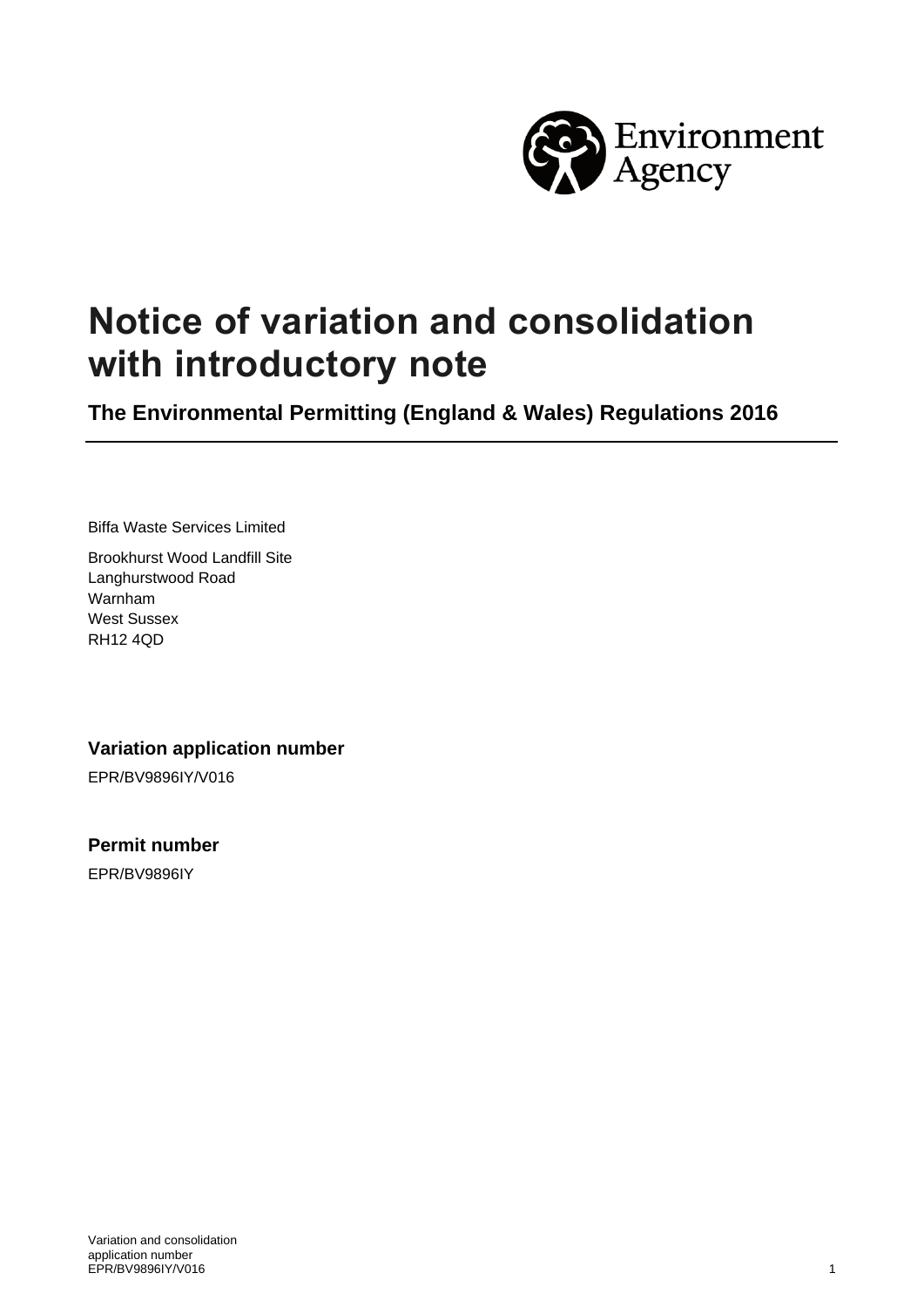# **Brookhurst Wood Landfill Site Permit number EPR/BV9896IY**

## **Introductory note**

### **This introductory note does not form a part of the notice**

Under the Environmental Permitting (England & Wales) Regulations 2016 (schedule 5, part 1, paragraph 19) a variation may comprise a consolidated permit reflecting the variations and a notice specifying the variations included in that consolidated permit.

Schedule 1 of the notice specifies the conditions that have been varied and schedule 2 comprises a consolidated permit which reflects the variations being made.

Brookhurst Wood Landfill Site was originally a clay pit until landfilling commenced in 1993. It is located at National Grid reference TQ 17275 35065 approximately 4 kilometres north of Horsham and 12 kilometres to the southwest of Gatwick airport and is situated in a semi-rural area surrounded by arable farmland and woodland. Horsham railway line runs along the western perimeter of the site.

The Site comprises various engineered containment Phases 1 to 6. Warnham landfill site is a restored Cleanaway Limited's landfill which abuts Brookhurst Wood landfill on the southern boundary, both areas were consolidated into one permit after Biffa Waste Services Limited took over Warnham landfill site area from Cleanaway Limited.

The Site is a non-hazardous landfill site. It is now capped and being restored. The Site ceased taking waste in October 2018, capping was completed in December 2018 and the placement of restoration soils is currently ongoing.

This variation allows:

- increase in leachate level compliance limits in both the leachate monitoring wells and sumps,
- changes in the compliance limits for groundwater quality for some of the parameters,
- the addition of action and compliance limits for methane and carbon dioxide levels for some Warnham landfill perimeter gas boreholes,
- some revision to the monitoring requirements in accordance with the latest landfill permit template, and
- addition of EWC code 19 12 12 to Table S2.3 Permitted waste types for restoration.

The schedules specify the changes made to the permit.

The status log of a permit sets out the permitting history, including any changes to the permit reference number.

| Status log of the permit                                            |          |                 |  |
|---------------------------------------------------------------------|----------|-----------------|--|
| <b>Description</b>                                                  | Date     | <b>Comments</b> |  |
| Permit Application BV9896IY<br>(EPR/BV9896IY/A001) received         | 09/12/03 |                 |  |
| Permit Application BV9896IY<br>determined<br>(EPR/BV9896IY)         | 19/01/05 |                 |  |
| Variation Application UP3031SP<br>(EPR/BV9896IY/V002) received      | 19/06/05 |                 |  |
| Variation Application UP3031SP<br>determined<br>(EPR/BV9896IY/V002) | 27/09/05 |                 |  |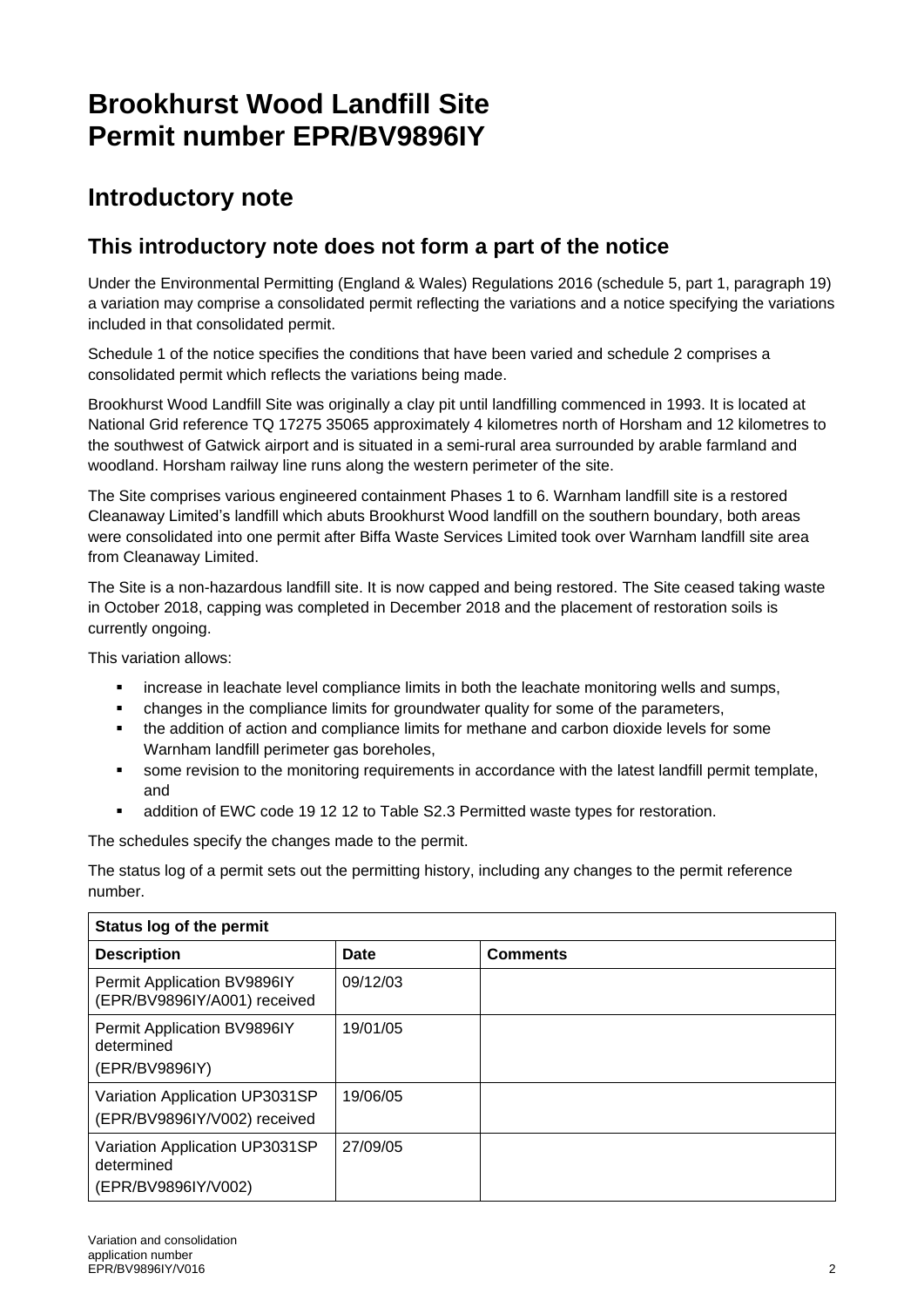| <b>Status log of the permit</b>                                                                                                                   |          |                                                                     |  |
|---------------------------------------------------------------------------------------------------------------------------------------------------|----------|---------------------------------------------------------------------|--|
| <b>Description</b>                                                                                                                                | Date     | <b>Comments</b>                                                     |  |
| <b>Agency Variation Notice Issued</b><br>Variation Reference AP3236LF<br>(EPR/BV9896IY/V003)                                                      | 04/06/08 |                                                                     |  |
| <b>Agency Variation Notice Issued</b><br>Variation Reference BP3739GQ<br>(EPR/BV9896IY/V005)                                                      | 30/09/08 |                                                                     |  |
| Variation Application PP3235KQ<br>(EPR/BV9896IY/V007) received                                                                                    | 25/06/09 |                                                                     |  |
| <b>Agency Variation Notice Issued</b><br><b>BP3137KF</b><br>(EPR/BV9896IY/V008)                                                                   | 12/02/10 |                                                                     |  |
| Variation Application PP3235KQ<br>(EPR/BV9896IY/V007)<br>determined                                                                               | 04/03/10 |                                                                     |  |
| Permit became an Environmental<br>Permit                                                                                                          | 06/04/10 |                                                                     |  |
| Variation Application<br>EPR/BV9896IY/V009<br>(VP3634UY) received                                                                                 | 13/04/07 |                                                                     |  |
| Variation Application<br>EPR/BV9896IY/V009<br>(VP3634UY) determined                                                                               | 09/06/10 |                                                                     |  |
| Variation Application<br>EPR/BV9896IY/V010<br>(TP3137TN) received                                                                                 | 01/07/10 |                                                                     |  |
| Variation Application<br>EPR/BV9896IY/V010<br>(TP3137TN) determined                                                                               | 15/07/10 |                                                                     |  |
| Variation Application<br>EPR/BV9896IY/V011<br>(NP3837FK) received                                                                                 | 11/11/11 |                                                                     |  |
| Variation Application<br>EPR/BV9896IY/V011 determined                                                                                             | 18/01/12 |                                                                     |  |
| Variation Application<br>EPR/BV9896IY/V012<br>(FP3535CF) received                                                                                 | 02/02/12 |                                                                     |  |
| Variation Application<br>EPR/BV9896IY/V012 determined                                                                                             | 03/02/12 |                                                                     |  |
| Agency variation determined<br>EPR/BV9896IY/V013<br>(FP3735NS)                                                                                    | 30/05/13 | Agency variation to implement the changes<br>introduced by IED      |  |
| <b>Environment Agency Landfill</b><br><b>Sector Review</b><br>Permit reviewed<br>Variation determined<br>EPR/BV9896IY/V014<br>Permit EPR/BV9896IY | 14/09/16 | Varied and consolidated permit issued in modern<br>condition format |  |
|                                                                                                                                                   |          |                                                                     |  |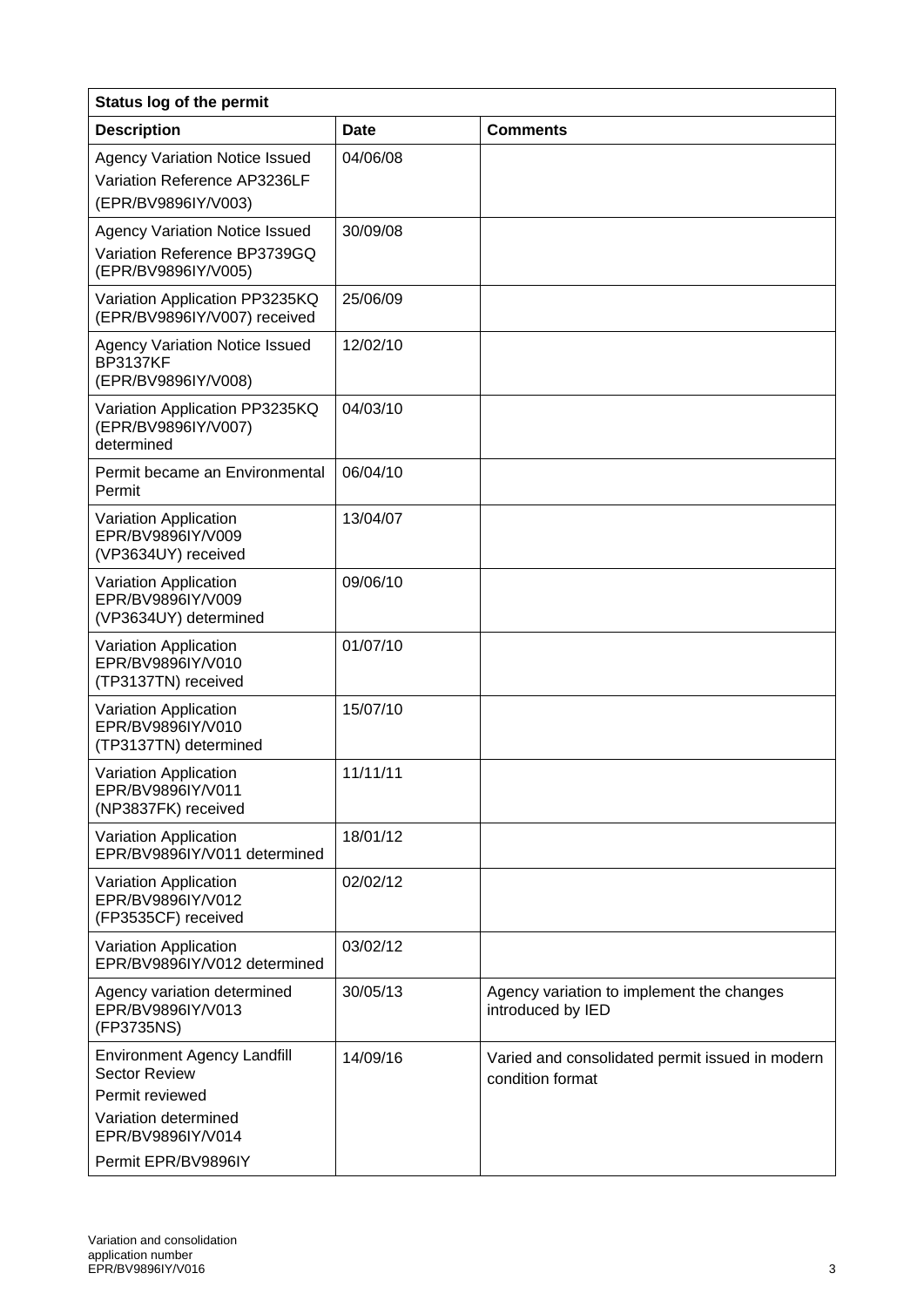| <b>Status log of the permit</b>                                                             |                       |                                                                                                                                                                                                                                                                                                                                                                   |  |
|---------------------------------------------------------------------------------------------|-----------------------|-------------------------------------------------------------------------------------------------------------------------------------------------------------------------------------------------------------------------------------------------------------------------------------------------------------------------------------------------------------------|--|
| <b>Description</b>                                                                          | <b>Date</b>           | <b>Comments</b>                                                                                                                                                                                                                                                                                                                                                   |  |
| Application EPR/BV9896IY/V015<br>(variation and consolidation)                              | Duly made<br>22/08/17 | Application to add waste code 19 06 03.                                                                                                                                                                                                                                                                                                                           |  |
| Variation determined<br>EPR/BV9896IY                                                        | 05/09/17              | Varied permit issued.                                                                                                                                                                                                                                                                                                                                             |  |
| Application EPR/BV9896IY/V016<br>(variation and consolidation)                              | Duly made<br>08/06/20 | Application to vary the permit by changing the<br>leachate level and groundwater compliance limits<br>in some of the boreholes, review of some of the<br>perimeter gas well in line with ICOP, to add 19 12<br>12 waste code to the restoration soils list and<br>update the permit in accordance with the latest<br>landfill permit template.                    |  |
| Response to the Schedule 5<br>Notice dated 12/08/2020                                       | 24/09/20              | Email containing the letter titled 'Brookhurst<br>Wood Landfill Site Application ref:<br>EPR/BV9896IY/V016 - Schedule 5 Part 1<br>Response' dated 24/09/2020, including Leachate<br>Management Action Plan, document reference<br>'BHW LMAP Spreadsheet 10 19 V3', dated<br>23/09/2020 and other documents referenced in it.                                      |  |
| Response to the Schedule 5<br>Notice dated 07/09/2020                                       | 02/10/20              | Email containing the letter titled 'Biffa Waste<br>Services Ltd - Brookhurst Wood Landfill Site<br>Application ref: EPR/BV9896IY/V016 - Schedule<br>5 Part 2 Response', including the documents<br>titled 'Perimeter Gas Action Report (PGAR)'<br>dated 02/10/2020, 'Environmental Monitoring<br>Schedule Brookhurst Wood Landfill Site', and<br>'borehole logs'. |  |
| Additional information                                                                      | 14/10/20              | Emails containing gas detection levels for the<br>South Lodge alarms and document titled 'Out of<br>Waste Gas Control System Trial Data'                                                                                                                                                                                                                          |  |
| Response to the Schedule 5<br>Notice dated 30/10/2020                                       | 18/12/20              | Email containing the letter titled 'Brookhurst<br>Wood Second Schedule 5 Response', including<br>details of Phase 4 well decommissioning<br>agreement contained in an email from the<br>Environment Agency dated 18.12.2020.                                                                                                                                      |  |
| Additional Information                                                                      | 18/02/21              | Document titled 'Brookhurst Wood Landfill Site<br>Restoration Plan', Version 1.1, dated February<br>2021 received in fulfilment of the Improvement<br>Condition 17.                                                                                                                                                                                               |  |
| Additional Information                                                                      | 12/03/21              | Document titled 'Environmental Monitoring<br>Schedule Brookhurst Wood Landfill Site', Issue<br>V14, dated March, 2021.                                                                                                                                                                                                                                            |  |
| Variation determined and<br>consolidation issued<br>EPR/BV9896IY<br>(Billing ref. XP3500BE) | 16/03/21              | Varied and consolidated permit issued.                                                                                                                                                                                                                                                                                                                            |  |

End of introductory note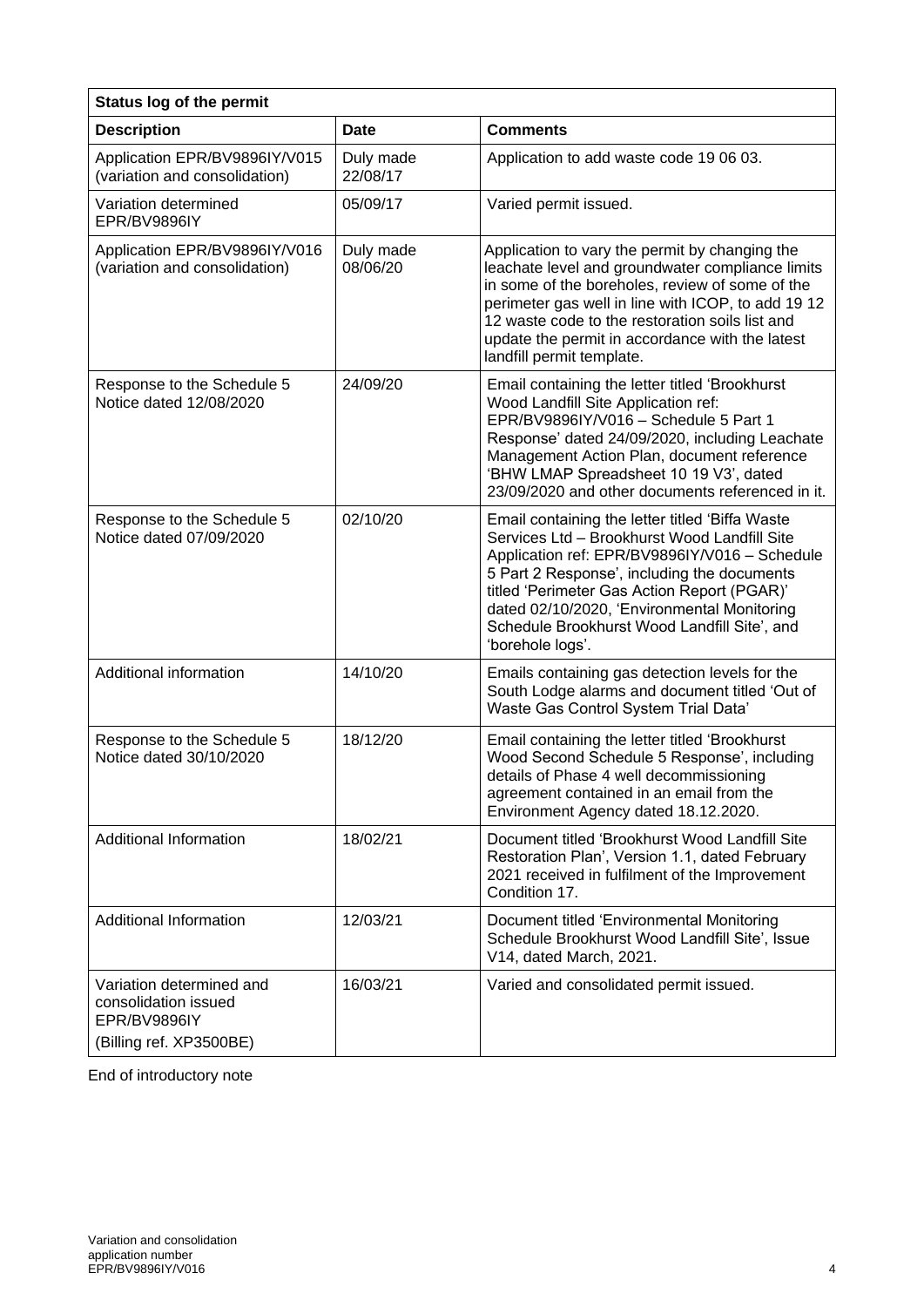## **Notice of variation and consolidation**

## **The Environmental Permitting (England and Wales) Regulations 2016**

The Environment Agency in exercise of its powers under regulation 20 of the Environmental Permitting (England and Wales) Regulations 2016 varies

#### **Permit number**

**EPR/BV9896IY**

#### **Issued to**

**Biffa Waste Services Limited** ("the operator")

whose registered office is

**Coronation Road Cressex High Wycombe Bucks HP12 3TZ**

company registration number 00946107

to operate a regulated facility at

**Brookhurst Wood Landfill Site Langhurstwood Road Warnham West Sussex RH12 4QD**

to the extent set out in the schedules.

The notice shall take effect from 16/03/2021.

| Name                  | Date       |
|-----------------------|------------|
| <b>Claire Roberts</b> | 16/03/2021 |

Authorised on behalf of the Environment Agency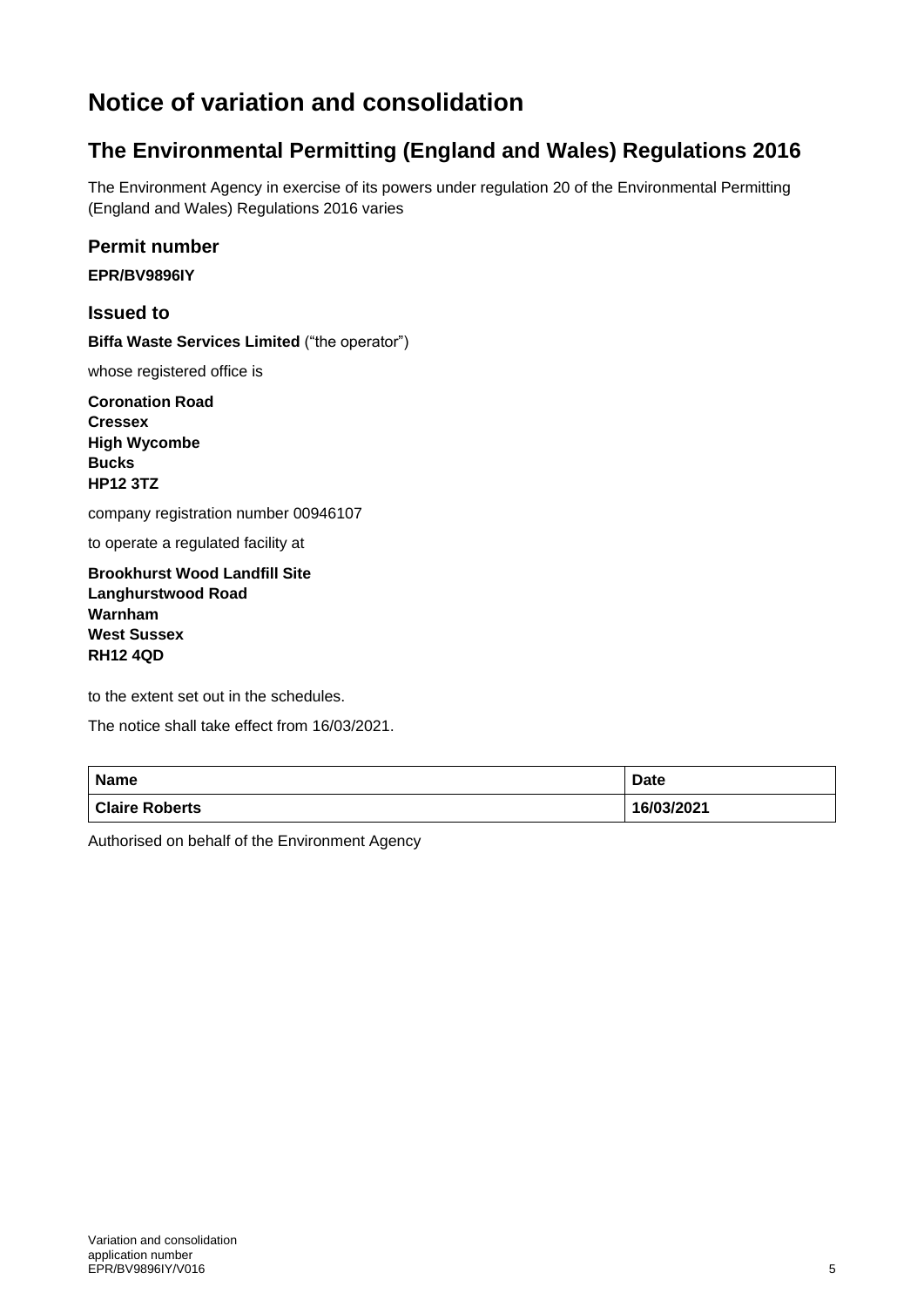#### **Schedule 1**

The following tables are amended as a result of the application made by the operator:

- Table S1.1 as referenced in Condition 2.1.1 has been amended to indicate that the operator is allowed to accept imported liquor under Activities A2 and A6 of Table S1.1. This was agreed as part of variation application reference EPR/BV9896IY/V015 but was omitted in error.
- Table S1.2 as referenced in Conditions 2.3.1 and 2.3.2 has been amended by incorporating Operating Techniques documents submitted as part of this variation and in fulfilment of the Improvement Conditions IC17, IC18 and IC19.
- Table S1.3 as referenced in Condition 2.4.1 has been amended to indicate that Improvement Conditions IC17, IC18 and IC19 are completed and by adding Improvement Conditions IC20, IC21 and IC22.
- Table S2.1 as referenced in Condition 2.6.1 has been amended by deleting waste EWC codes 19 06 03 and 19 06 05. These were included in error in the variation application reference EPR/BV9896IY/V015.
- Table S2.2 as referenced in Condition 2.6.2 has been amended by adding waste EWC codes 19 06 03 and 19 06 05. These were omitted in error in the variation application reference EPR/BV9896IY/V015.
- Table S2.3 as referenced in Condition 2.6.3 has been amended by adding waste EWC code 19 12 12.
- Table S3.1 as referenced in Conditions 2.7.1 and 3.5.1(a) has been amended by increasing leachate level compliance limits in the leachate monitoring wells.
- Table S3.4 as referenced in Condition 3.5.1(c) has been amended by changing the groundwater compliance limits for some of the parameters.
- Table S3.5 as referenced in Condition 3.5.1(d) has been amended by adding action and compliance limits for methane and carbon dioxide levels for some Warnham landfill perimeter gas boreholes follow ICoP assessment.
- Table S3.8 as referenced in Condition 3.5.1(c) has been amended by removing monitoring requirements for phenol, hazardous substances in the up-gradient boreholes and to reduce the monitoring frequency of hazardous substances to once every two years.
- Table S3.10 as referenced in Condition 3.5.1(a) has been amended to reflect the fact that the site is non-operational.
- Table S3.12 as referenced in Condition 3.5.1(f) has been amended to reflect the fact that the site is non-operational and is no longer accepting waste.

#### **Schedule 2 – consolidated permit**

Consolidated permit issued as a separate document.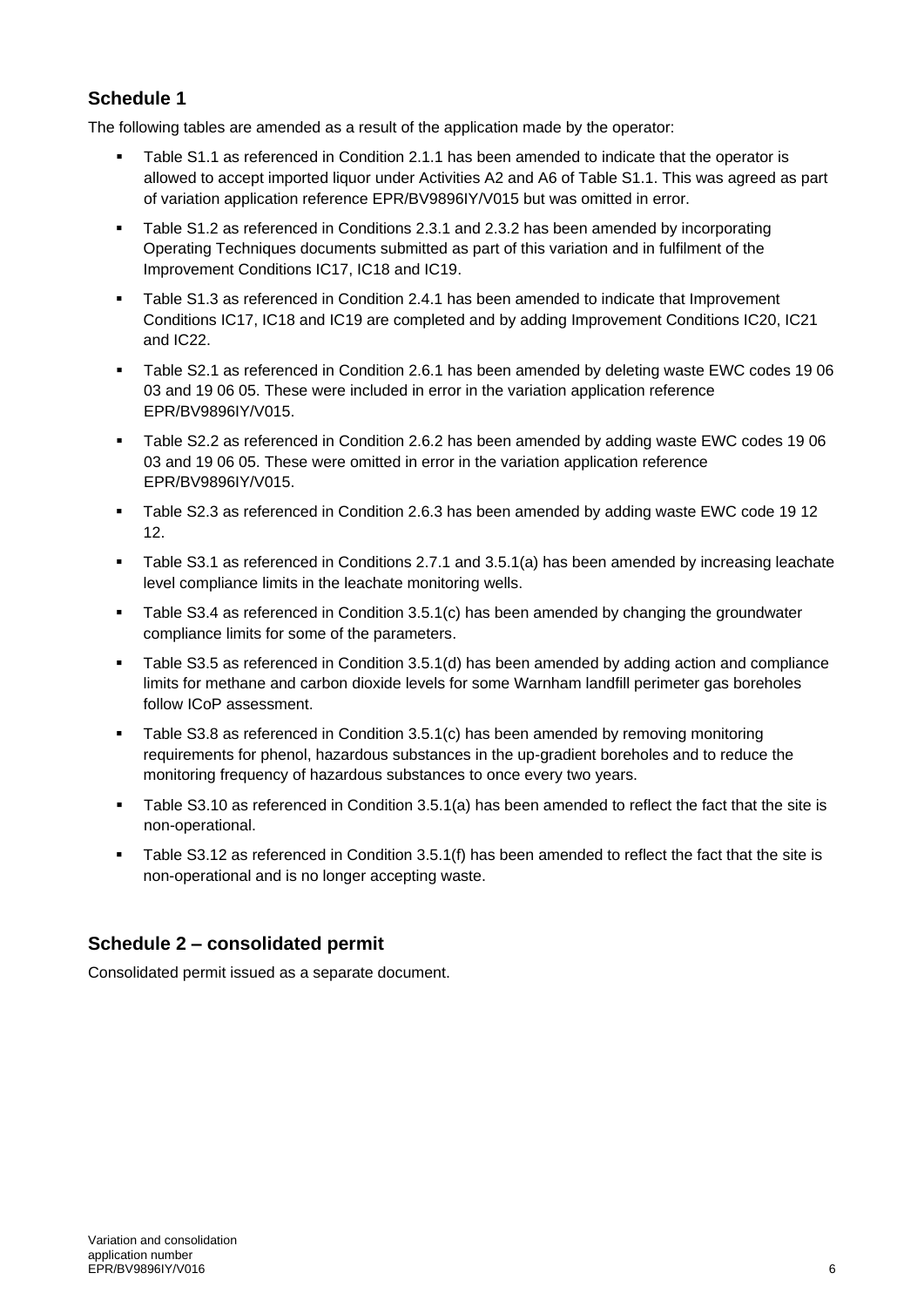## **Permit**

## **The Environmental Permitting (England and Wales) Regulations 2016**

#### **Permit number**

#### **EPR/BV9896IY**

This is the consolidated permit referred to in the variation and consolidation notice for application EPR/BV9896IY/V016 authorising,

#### **Biffa Waste Services Limited** ("the operator"),

whose registered office is

**Coronation Road Cressex High Wycombe Bucks HP12 3TZ**

company registration number 00946107

to operate an installation at

**Brookhurst Wood Landfill Site Langhurstwood Road Warnham West Sussex RH12 4QD**

to the extent authorised by and subject to the conditions of this permit.

| <b>Name</b>           | <b>Date</b> |
|-----------------------|-------------|
| <b>Claire Roberts</b> | 16/03/2021  |

Authorised on behalf of the Environment Agency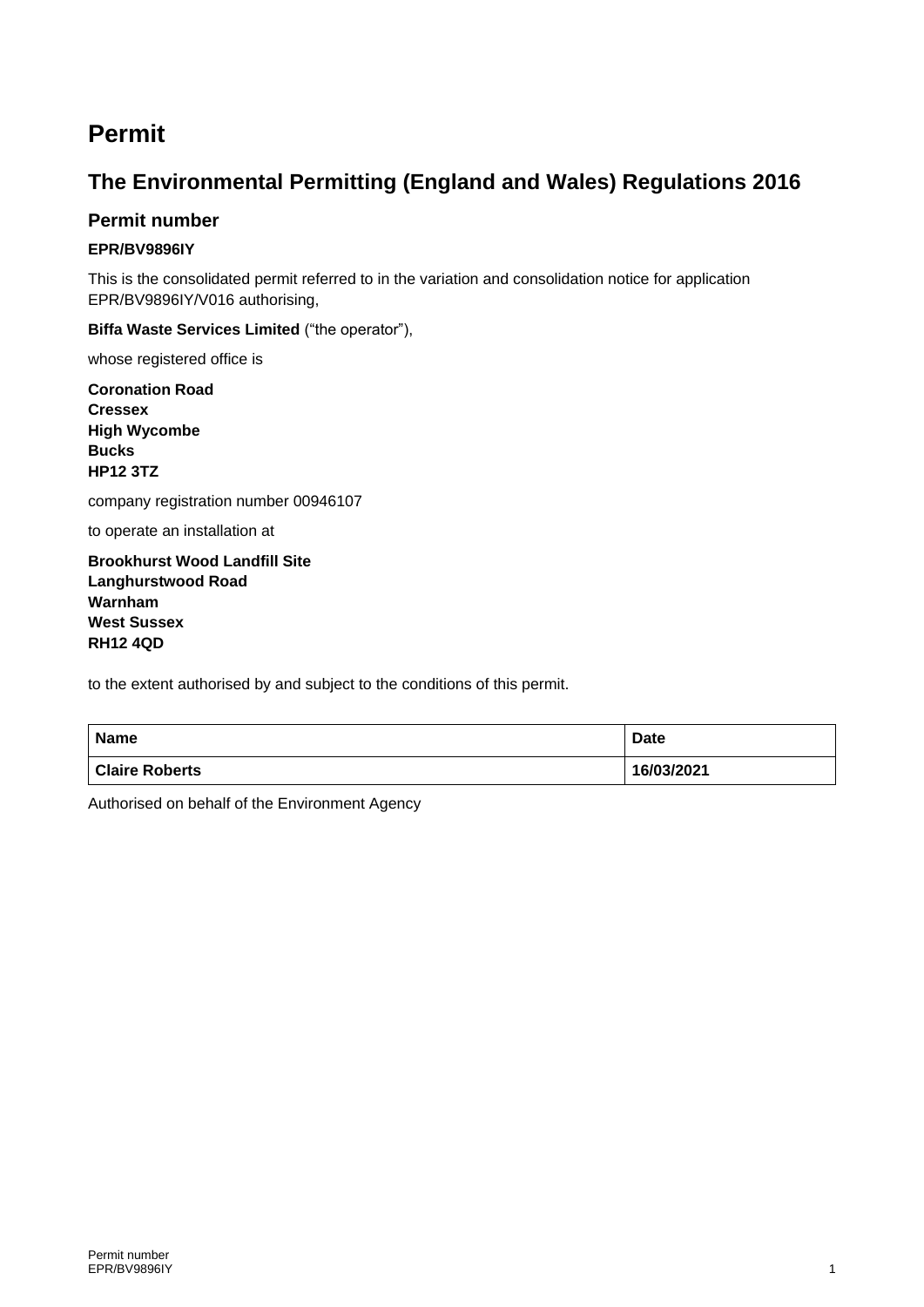## **Conditions**

## **1 Management**

#### **1.1 General management**

- 1.1.1 The operator shall manage and operate the activities:
	- (a) in accordance with a written management system that identifies and minimises risks of pollution, including those arising from operations, maintenance, accidents, incidents, non-conformances and those drawn to the attention of the operator as a result of complaints; and
	- (b) using sufficient competent persons and resources.
- 1.1.2 Records demonstrating compliance with condition 1.1.1 shall be maintained.
- 1.1.3 Any person having duties that are or may be affected by the matters set out in this permit shall have convenient access to a copy of it kept at or near the place where those duties are carried out.
- 1.1.4 The operator shall comply with the requirements of an approved competence scheme.

#### **1.2 Finance**

- 1.2.1 The financial provision for meeting the obligations under this permit set out in the agreement made between the operator and the Environment Agency dated 19/01/2005 as varied on 09/06/2010 shall be maintained by the operator throughout the subsistence of this permit and the operator shall produce evidence of such provision whenever required by the Environment Agency.
- 1.2.2 The operator shall ensure that the charges it makes for the disposal of waste in the landfill cover all of the following:
	- (a) the costs of setting up and operating the landfill;
	- (b) the costs of the financial provision required by condition 1.2.1; and
	- (c) the estimated costs for the closure and aftercare of the landfill.

#### **1.3 Energy efficiency**

- 1.3.1 The operator shall:
	- (a) take appropriate measures to ensure that energy is used efficiently in the activities;
	- (b) Review and record at least every four years whether there are suitable opportunities to improve the energy efficiency of the activities; and
	- (c) Implement any appropriate measures identified by a review.

#### **1.4 Efficient use of raw materials**

- 1.4.1 The operator shall:
	- (a) take appropriate measures to ensure that raw materials and water are used efficiently in the activities;
	- (b) maintain records of raw materials and water used in the activities;
	- (c) review and record at least every four years whether there are suitable alternative materials that could reduce environmental impact or opportunities to improve the efficiency of raw material and water use; and
	- (d) take any further appropriate measures identified by a review.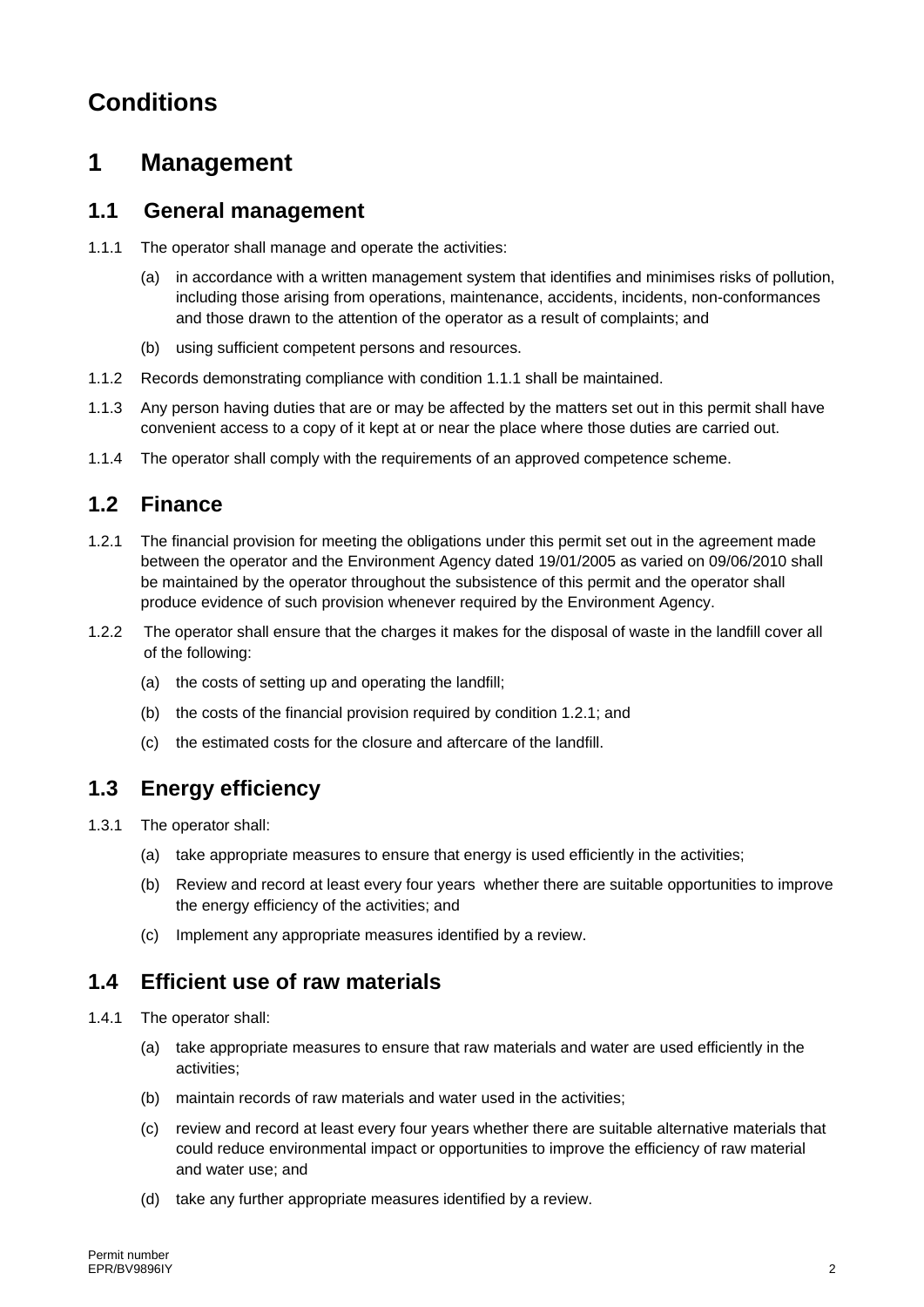#### **1.5 Avoidance, recovery and disposal of wastes produced by the activities**

- 1.5.1 The operator shall:
	- (a) take appropriate measures to ensure that waste produced by the activities is avoided or reduced, or where waste is produced it is recovered wherever practicable or otherwise disposed of in a manner which minimises its impact on the environment;
	- (b) review and record at least every four years whether changes to those measures should be made; and
	- (c) take any further appropriate measures identified by a review.

## **2 Operations**

### **2.1 Permitted activities**

2.1.1 The operator is only authorised to carry out the activities specified in schedule 1 table S1.1 (the "activities").

### **2.2 The site**

2.2.1 The activities shall not extend beyond the site, being the land shown edged in green on the site plan at schedule 7 to this permit.

### **2.3 Operating techniques**

- 2.3.1 The activities shall, subject to the conditions of this permit, be operated using the techniques and in the manner described in the documentation specified in schedule 1, table S1.2, unless otherwise agreed in writing by the Environment Agency.
- 2.3.2 If notified by the Environment Agency that the activities are giving rise to pollution, the operator shall submit to the Environment Agency for approval within the period specified, a revision of any plan or other documentation ("plan") specified in schedule 1, table S1.2 or otherwise required under this permit which identifies and minimises the risks of pollution relevant to that plan , and shall implement the approved revised plan in place of the original from the date of approval, unless otherwise agreed in writing by the Environment Agency.

#### **2.4 Improvement programme**

- 2.4.1 The operator shall complete the improvements specified in schedule 1 table S1.3 by the date specified in that table unless otherwise agreed in writing by the Environment Agency.
- 2.4.2 Except in the case of an improvement which consists only of a submission to the Environment Agency, the operator shall notify the Environment Agency within 14 days of completion of each improvement.

### **2.5 Landfill Engineering**

- 2.5.1 No construction of any new cell of the landfill shall commence until the operator has submitted construction proposals and the Environment Agency has confirmed that it is satisfied with the construction proposals.
- 2.5.2 Where the operator proposes to construct any new cell other than the first cell, but proposes no change from the design of the most recently approved cell which could have any impact on the performance of any element of the design, no construction of the new cell shall commence until the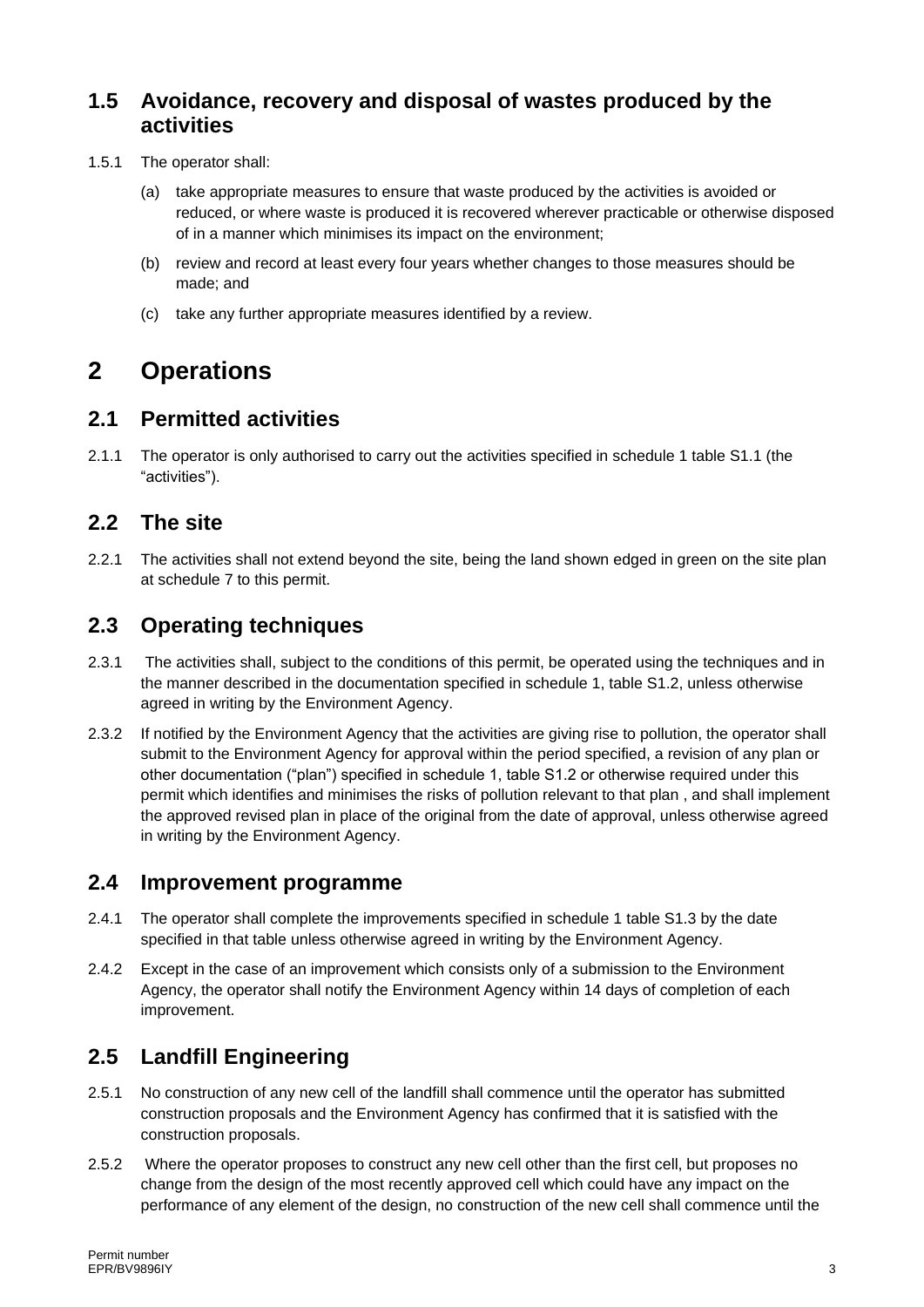operator has submitted a cell layout drawing and the Environment Agency has confirmed that it is satisfied with the cell layout drawing.

- 2.5.3 The construction of a new cell shall take place only in accordance with the approved construction proposals unless:
	- (a) any change to the approved construction proposals would have no impact on the performance of any element of the design; or
	- (b) a change has otherwise been agreed in writing by the Environment Agency.
- 2.5.4 No disposal of waste shall take place in a new cell until the operator has submitted a CQA Validation Report and the Environment Agency has confirmed that it is satisfied with the CQA Validation Report.
- 2.5.5 No construction of landfill infrastructure shall commence until the operator has submitted relevant construction proposals or a written request to use previous construction proposals and the Environment Agency has confirmed that it is satisfied with the construction proposals.
- 2.5.6 The construction of the landfill infrastructure shall take place only in accordance with the approved construction proposals unless:
	- (a) any change to the approved construction proposals would have no impact on the performance of any element of the design; or
	- (b) a change has otherwise been agreed in writing by the Environment Agency.
- 2.5.7 The operator shall submit a CQA Validation Report as soon as practicable following the construction of the relevant landfill infrastructure.
- 2.5.8 Where pollution controls are immediately necessary to prevent an incident or accident, then conditions 2.5.5 and 2.5.6 do not apply and the relevant landfill infrastructure may be constructed, provided that the construction proposals are submitted to the Environment Agency as soon as practicable.
- 2.5.9 For the purposes of conditions 2.5.1, 2.5.2, 2.5.4 and 2.5.5, the Environment Agency shall be deemed to be satisfied where it has not, within the period of four weeks from the date of receipt of the relevant construction proposals or CQA Validation Report, either:
	- (a) confirmed whether or not it is satisfied; or
	- (b) informed the operator that it requires further information.
- 2.5.10 Where the Environment Agency has required further information under condition 2.5.9(b), the Environment Agency shall be deemed to be satisfied where it has not, within the period of four weeks from the date of receipt of the further information, either:
	- (a) confirmed whether or not it is satisfied; or
	- (b) informed the operator that it requires further information.

#### **2.6 Waste acceptance**

- 2.6.1 For the following activities referenced in schedule 1, table S1.1 (A1) Wastes shall only be accepted for disposal if:
	- (a) they are listed in schedule 2, table S2.1 and
	- (b) they are non- hazardous waste and
	- (c) they are not whole used tyres (other than bicycle tyres and tyres with an outside diameter of more than 1400mm), and
	- (d) they are not shredded used tyres, and
	- (e) they are not liquid waste (including waste waters but excluding sludge and excluding liquid waste accepted at a permitted leachate treatment activity), and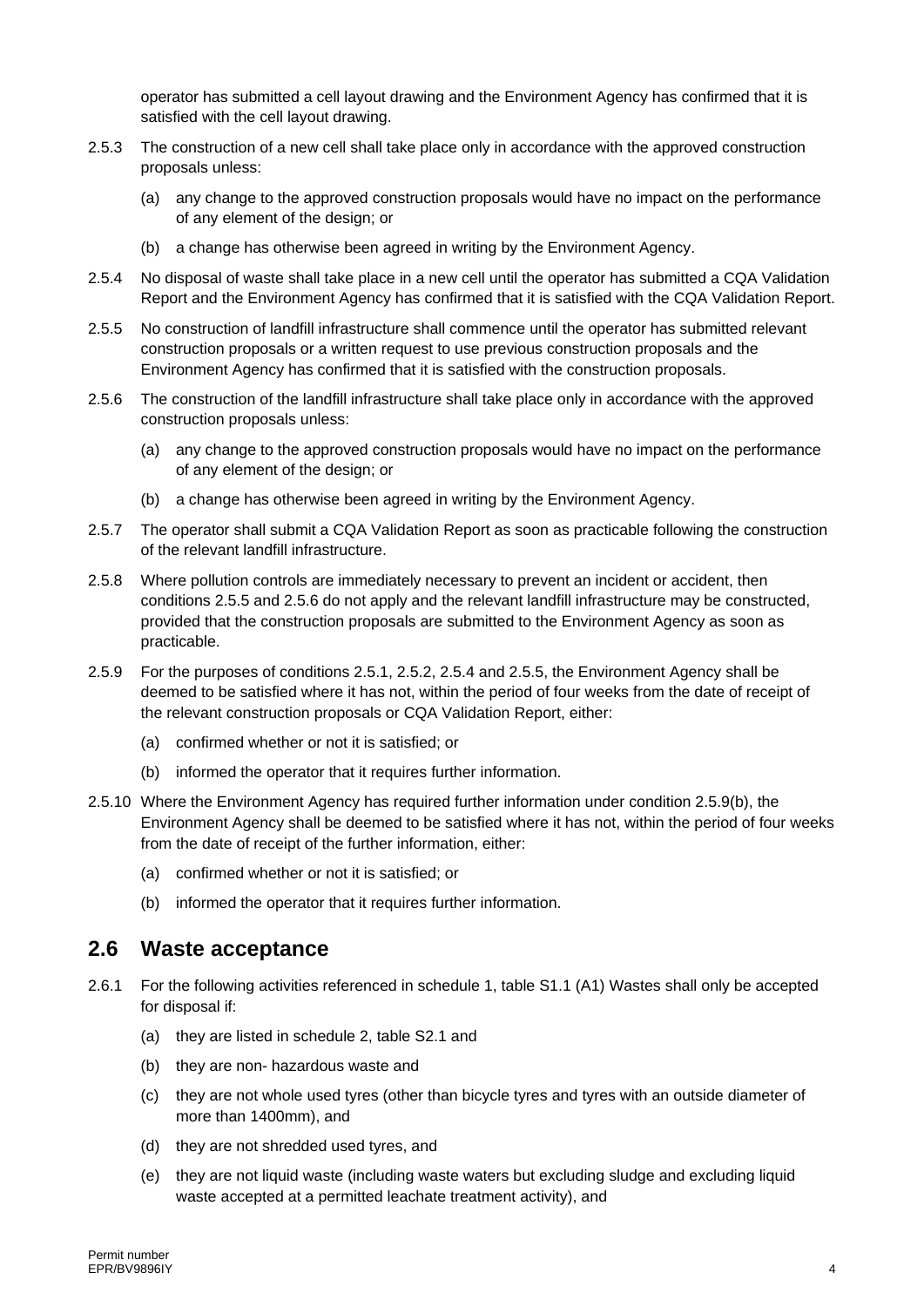- (f) they are not chemical substances from research and development or teaching activities, for example laboratory residues, which are unidentified and/or which are new and whose effects on man and/or the environment are unknown, and
- (g) all the relevant waste acceptance procedures have been completed, and
- (h) they fulfil the relevant waste acceptance criteria, and
- (i) they have not been diluted or mixed solely to meet the relevant waste acceptance criteria, and
- (j) they are wastes which have been treated, except for: inert wastes for which treatment is not technically feasible; or it is waste other than inert waste and treatment would not reduce its quantity or the hazards which it poses to human health or the environment, or liquid waste accepted for treatment at a permitted leachate treatment activity, and
- (k) they are wastes with a code beginning with 07 05 and 16 03, they shall exclude waste medicinal products and pharmaceutically active waste materials arising from their manufacture.
- 2.6.2 For the following activities referenced in schedule 1, table S1.1 (A2) Waste shall only be accepted for treatment if:
	- (a) it is of a type and quantity listed in schedule 2, table S2.2; and
	- (b) it conforms to the description in the documentation supplied by the producer and holder.
- 2.6.3 Wastes shall only be accepted for restoration where:
	- (a) they are listed in schedule 2, table S2.3 and
	- (b) they are accepted in accordance with a restoration plan approved in writing by the Environment Agency.
- 2.6.4 The operator shall:
	- (a) visually inspect without unloading it, waste that is not in an enclosed container or enclosed vehicle on arrival at the landfill and waste at the point of deposit; and
	- (b) be satisfied that the waste conforms to the requirements of condition 2.6.1.
- 2.6.5 Where the operator has taken samples to establish that the waste is in conformity with the documentation submitted by the holder then the samples taken shall be retained for at least one month and results of any analysis for at least two years.
- 2.6.6 The operator on accepting each delivery of waste shall provide a receipt to the person delivering it.
- 2.6.7 The total quantity of waste that shall be deposited in the landfill shall be limited by the pre-settlement levels shown on drawing SRA1 (BA231903), dated 21<sup>st</sup> May 2010.
- 2.6.8 The quantity of waste that is deposited in the landfill in any year shall not exceed the limits in schedule 1 table S1.4.
- 2.6.9 The operator shall maintain and implement a system which ensures that a record is made of the quantity, characteristics, date of delivery and, where practicable, origin of any waste that is received for disposal or recovery and of the identity of the producer, or in the case of municipal waste and multiple collection vehicles, of the collector of such waste. Any information regarded by the operator as commercially confidential shall be clearly identified in the record.

#### **2.7 Leachate levels**

2.7.1 The limits for the level of leachate listed in schedule 3 table S3.1 shall not be exceeded.

### **2.8 Closure and aftercare**

2.8.1 The operator shall maintain a closure and aftercare management plan.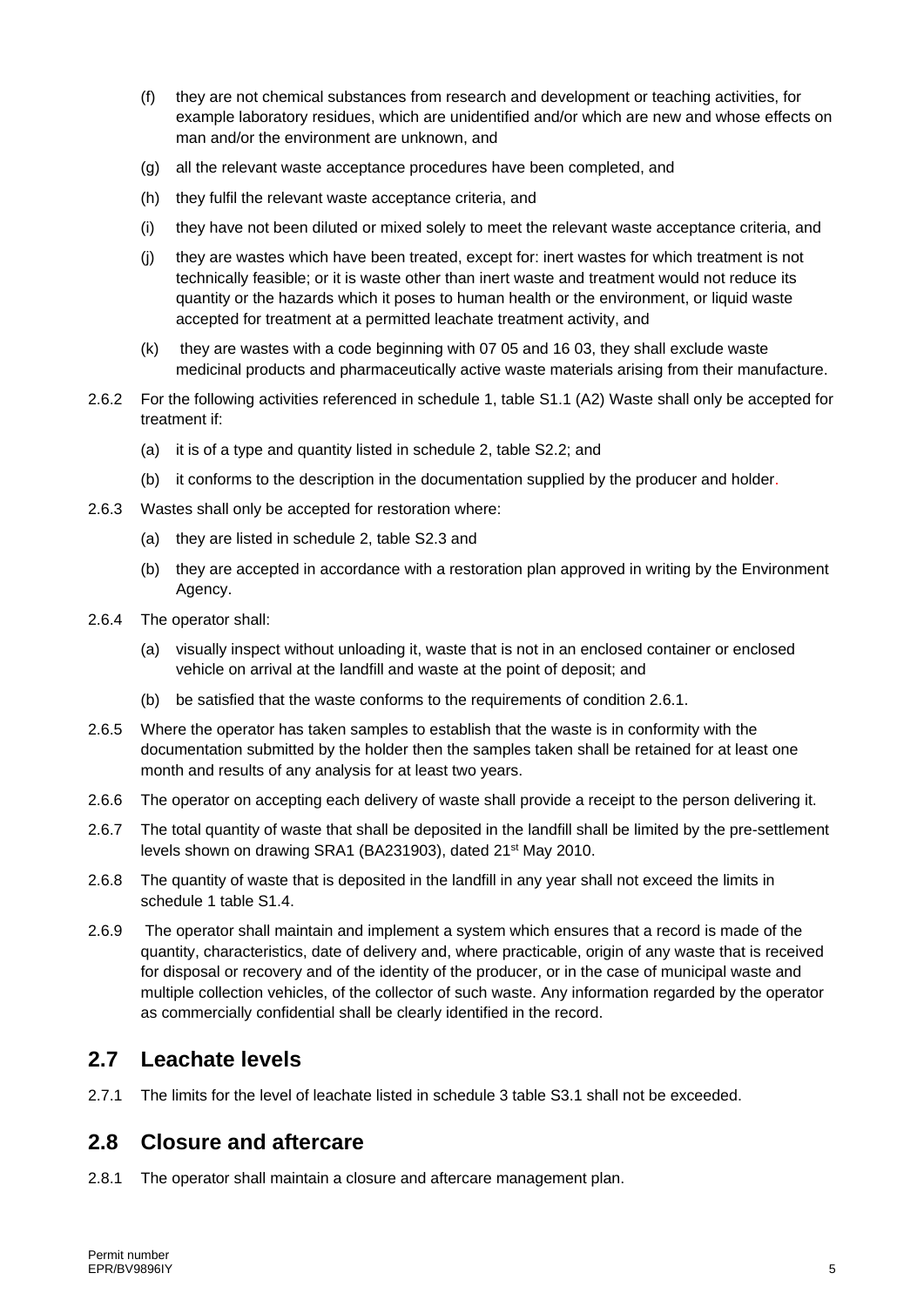### **2.9 Landfill gas management**

- 2.9.1 The operator shall take appropriate measures, including, but not limited to, those specified in any approved landfill gas management plan, to:
	- (a) collect landfill gas; and
	- (b) control the migration of landfill gas.
- 2.9.2 The operator shall use the collected landfill gas to produce energy. If the collected landfill gas cannot be used to produce energy, the operator shall use appropriate measures to flare or treat the gas in accordance with an approved landfill gas management plan.
- 2.9.3 The operator shall:
	- (a) if notified by the Environment Agency, submit to the Environment Agency for approval within the period specified, a revised landfill gas management plan;
	- (b) implement the revised landfill gas management plan, from the date of approval, unless otherwise agreed in writing by the Environment Agency.

## **3 Emissions and monitoring**

#### **3.1 Emissions to water, air or land**

- 3.1.1 The limits in Schedule 3 shall not be exceeded.
- 3.1.2 There shall be no point source emissions to water, air or land except from the sources and emission points listed in schedule 3 tables S3.2, S3.3 and S3.6.
- 3.1.3 The limits given in Table S3.2 shall not be exceeded, save that compliance with an emission limit in that table shall include incorporation of the uncertainty allowance stated in Environment Agency guidance LFTGN 05 and LFTGN 08.
- 3.1.4 The operator shall prevent the input of any hazardous substances from the activities into groundwater.
- 3.1.5 The operator shall submit to the Environment Agency a review of the Hydrogeological Risk Assessment:
	- (a) between nine and six months prior to the fourth anniversary of the granting of the permit, and
	- (b) between nine and six months prior to every subsequent six years after the fourth anniversary of the granting of the permit.
- 3.1.6 For the following activities referenced in schedule 1, table S1.1 (A2), Periodic monitoring shall be carried out at least once every 5 years for groundwater and 10 years for soil, unless such monitoring is based on systematic appraisal of the risk of contamination.

### **3.2 Emissions of substances not controlled by emission limits**

- 3.2.1 Emissions of substances not controlled by emission limits (excluding odour) shall not cause pollution. The operator shall not be taken to have breached this condition if appropriate measures, including, but not limited to, those specified in any approved emissions management plan, have been taken to prevent or where that is not practicable, to minimise, those emissions.
- 3.2.2 The operator shall:
	- (a) if notified by the Environment Agency that the activities are giving rise to pollution, submit to the Environment Agency for approval within the period specified, an emissions management plan which identifies and minimises the risks of pollution from emissions of substances not controlled by emission limits;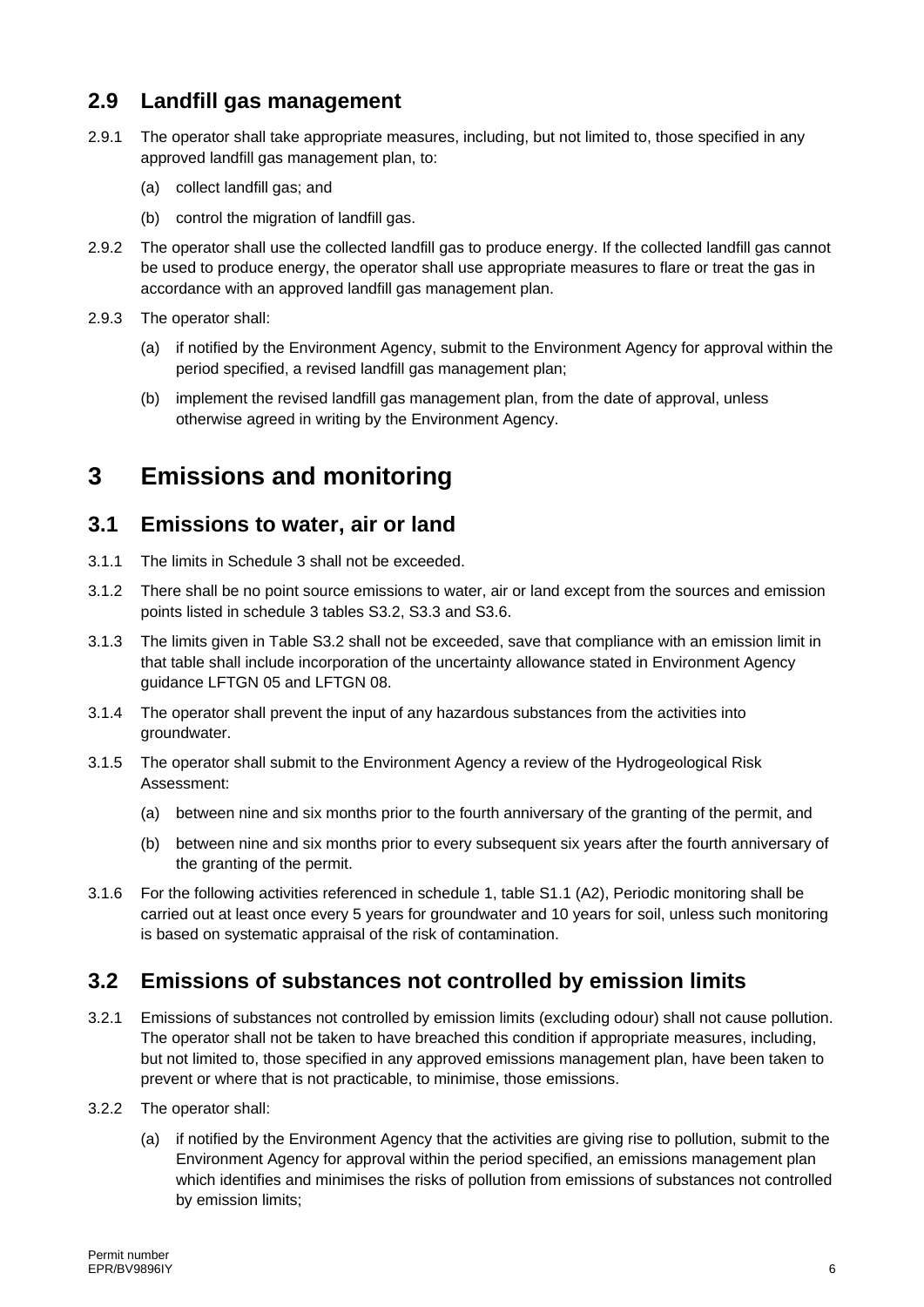- (b) implement the approved emissions management plan, from the date of approval, unless otherwise agreed in writing by the Environment Agency.
- 3.2.3 All liquids in containers, whose emission to water or land could cause pollution, shall be provided with secondary containment, unless the operator has used other appropriate measures to prevent or where that is not practicable, to minimise, leakage and spillage from the primary container.

#### **3.3 Odour**

3.3.1 Emissions from the activities shall be free from odour at levels likely to cause pollution outside the site, as perceived by an authorised officer of the Environment Agency, unless the operator has used appropriate measures, including, but not limited to, those specified in any approved odour management plan, to prevent or where that is not practicable to minimise the odour.

### **3.4 Noise and vibration**

- 3.4.1 Emissions from the activities shall be free from noise and vibration at levels likely to cause pollution outside the site, as perceived by an authorised officer of the Environment Agency, unless the operator has used appropriate measures, including, but not limited to, those specified in any approved noise and vibration management plan to prevent or where that is not practicable to minimise the noise and vibration.
- 3.4.2 The operator shall:
	- (a) if notified by the Environment Agency that the activities are giving rise to pollution outside the site due to noise and vibration, submit to the Environment Agency for approval within the period specified, a noise and vibration management plan which identifies and minimises the risks of pollution from noise and vibration;
	- (b) implement the approved noise and vibration management plan, from the date of approval, unless otherwise agreed in writing by the Environment Agency.

### **3.5 Monitoring**

- 3.5.1 The operator shall, unless otherwise agreed in writing by the Environment Agency, undertake the monitoring and any other actions specified in the following tables in schedule 3 to this permit:
	- (a) Leachate specified in tables S3.1 and S3.10;
	- (b) Point source emissions specified in tables S3.2, S3.3 and S3.6;
	- (c) Groundwater specified in tables S3.4 and S3.8;
	- (d) Landfill gas specified in tables S3.5, S3.7 and S3.9;
	- (e) Surface water specified in table S3.11; and
	- (f) Ambient air specified in table S3.12.
- 3.5.2 The operator shall maintain records of all monitoring required by this permit including records of the taking and analysis of samples, instrument measurements (periodic and continual), calibrations, examinations, tests and surveys and any assessment or evaluation made on the basis of such data.
- 3.5.3 A topographical survey of the site referenced to ordnance datum shall be carried out and shall be used to produce a plan of a scale adequate to show the surveyed features of the site:
	- (a) annually, and
	- (b) prior to the disposal of waste in any new cell or new development area of the landfill, and
	- (c) following closure of the landfill or part of the landfill.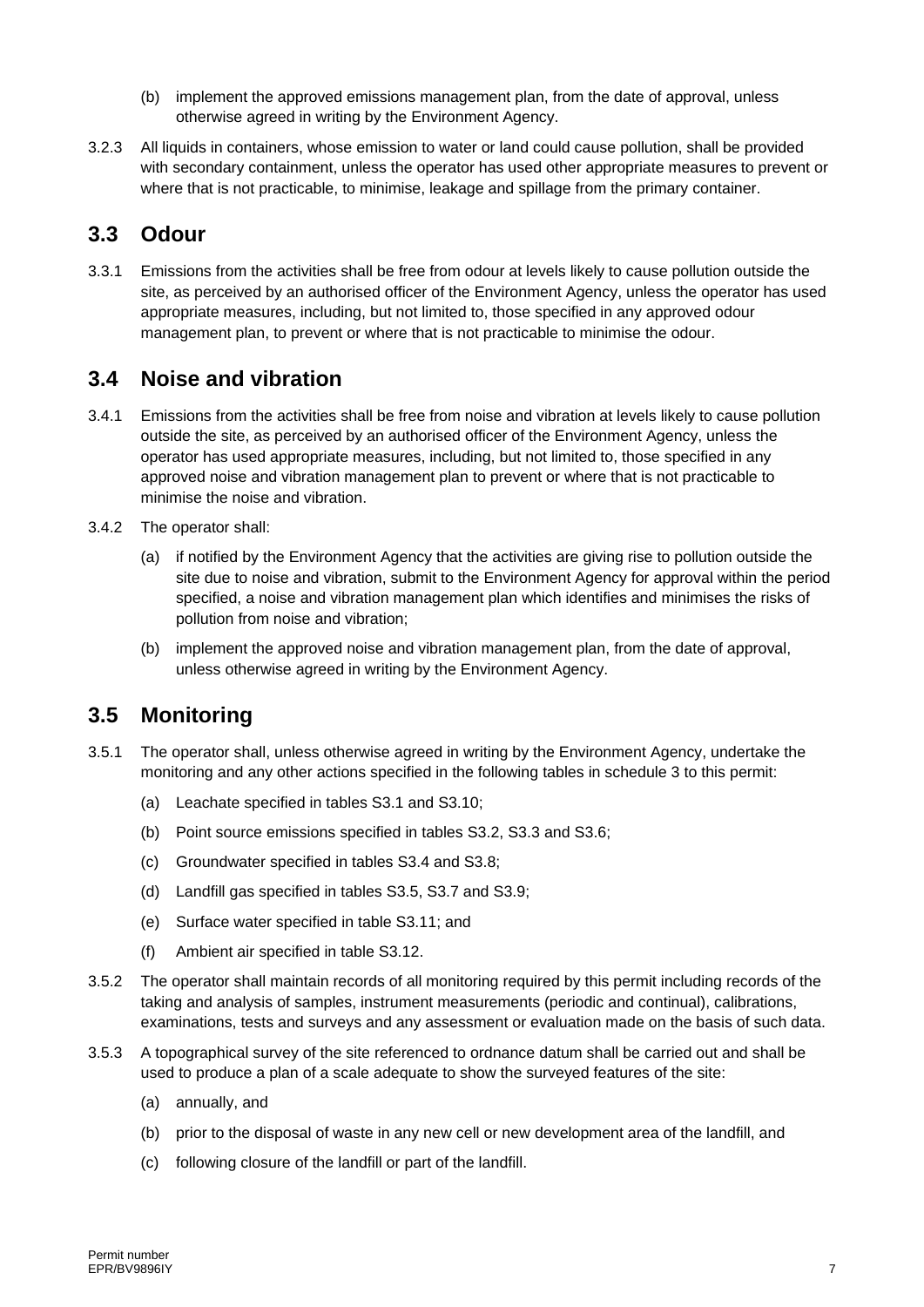### **3.6 Pests**

3.6.1 The activities shall not give rise to the presence of pests which are likely to cause pollution, hazard or annoyance outside the boundary of the site. The operator shall not be taken to have breached this condition if appropriate measures, including, but not limited to, those specified in any approved pests management plan, have been taken to prevent or where that is not practicable, to minimise the presence of pests on the site.

## **4 Information**

#### **4.1 Records**

- 4.1.1 All records required to be made by this permit shall:
	- (a) be legible;
	- (b) be made as soon as reasonably practicable;
	- (c) if amended, be amended in such a way that the original and any subsequent amendments remain legible, or are capable of retrieval; and
	- (d) be retained, unless otherwise agreed in writing by the Environment Agency, for at least 6 years from the date when the records were made, or in the case of the following records until permit surrender:
		- (i) the results of groundwater monitoring;
		- (ii) sub-surface landfill gas monitoring;
		- (iii) leachate levels, quality and quantities;
		- (iv) landfill gas generation and collection;
		- (v) waste types and quantities;
		- (vi) the specification and as built drawings of the basal, sidewall and capping engineering systems.
- 4.1.2 The operator shall keep on site all records, plans and the management system required to be maintained by this permit, unless otherwise agreed in writing by the Environment Agency.

### **4.2 Reporting**

- 4.2.1 The operator shall send reports and notifications required by the permit to the Environment Agency using the contact details supplied in writing by the Environment Agency.
- 4.2.2 A report or reports on the performance of the activities over the previous year ('the annual report') shall be submitted to the Environment Agency by 31st January each year or such other date as may be agreed in writing by the Agency, with the exception of 4.2.2(c) that must be provided by the end of February each year. The report(s) shall include as a minimum:
	- (a) a review of the results of the monitoring and assessment carried out in accordance with this permit against the relevant assumptions, parameters and results in the risk assessments submitted in relation to this installation and any agreed amendments thereto. The review will include written descriptions of the improvements made to operational performance during the year, action plans developed and planned improvements for the coming year;
	- (b) the energy consumed at the site, reported in the format set out in schedule 4 table S4.3
	- (c) the annual production/treatment set out in schedule 4 table S4.2;
	- (d) the topographical surveys required by condition 3.5.3 other than those submitted as part of a CQA validation report;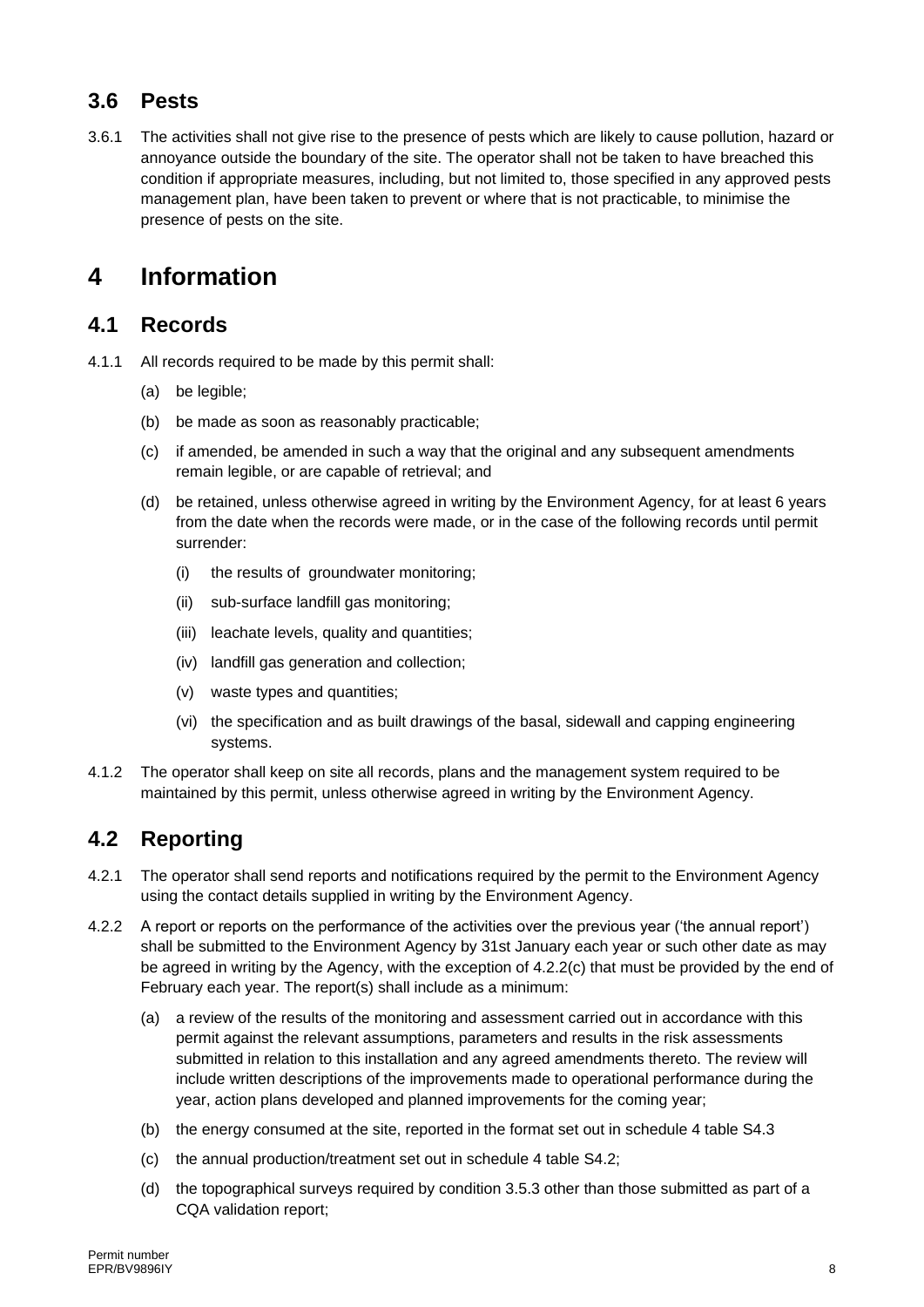- (e) the volumetric difference (reported in cubic metres) between the most recent topographical survey and the previous annual topographical survey i.e. the additional volume of the landfill void that is occupied by waste;
- (f) an assessment of the settlement behaviour of the landfill body based on the difference between the most recent topographical survey and previous annual topographical survey for the areas of the landfill which did not receive waste between the surveys;
- (g) a calculation of the remaining capacity (reported in cubic metres) derived from the presettlement contours and the most recent topographical survey;
- (h) a plan(s) ('the monitoring and extraction point plan MEPP') showing the locations of leachate and landfill gas extraction and all monitoring points.
- 4.2.3 Within 28 days of the end of the reporting period the operator shall, unless otherwise agreed in writing by the Environment Agency, submit reports of the monitoring and assessment carried out in accordance with the conditions of this permit, as follows:
	- (a) in respect of the parameters and emission points specified in schedule 4 table S4.1;
	- (b) using the forms specified in schedule 4 table S4.4 or other reporting format as agreed in writing with the Environment Agency; and
	- (c) giving the information from such results and assessments as may be required by the forms specified in those tables.
- 4.2.4 Within one month of the end of each quarter, the operator shall submit to the Environment Agency using the form made available for the purpose, the information specified on the form relating to the site and the waste accepted and removed from it during the previous quarter.
- 4.2.5 The operator shall, unless notice under this condition has been served within the preceding four years, submit to the Environment Agency, within six months of receipt of a written notice, a report assessing whether there are other appropriate measures that could be taken to prevent, or where that is not practicable, to minimise pollution.

#### **4.3 Notifications**

- 4.3.1 (a) In the event that the operation of the activities gives rise to an incident or accident which significantly affects or may significantly affect the environment, the operator must immediately-
	- (i) inform the Environment Agency,
	- (ii) take the measures necessary to limit the environmental consequences of such an incident or accident, and
	- (iii) take the measures necessary to prevent further possible incidents or accidents;
	- (b) in the event of a breach of any permit condition the operator must immediately—
		- (i) inform the Environment Agency, and
		- (ii) take the measures necessary to ensure that compliance is restored within the shortest possible time;
	- (c) in the event of a breach of permit condition which poses an immediate danger to human health or threatens to cause an immediate significant adverse effect on the environment, the operator must immediately suspend the operation of the activities or the relevant part of it until compliance with the permit conditions has been restored.
- 4.3.2 Any information provided under condition 4.3.1 shall be confirmed by sending the information listed in schedule 5 to this permit within the time period specified in that schedule.
- 4.3.3 The Environment Agency shall be notified within 14 days of the occurrence of the following matters, except where such disclosure is prohibited by Stock Exchange rules: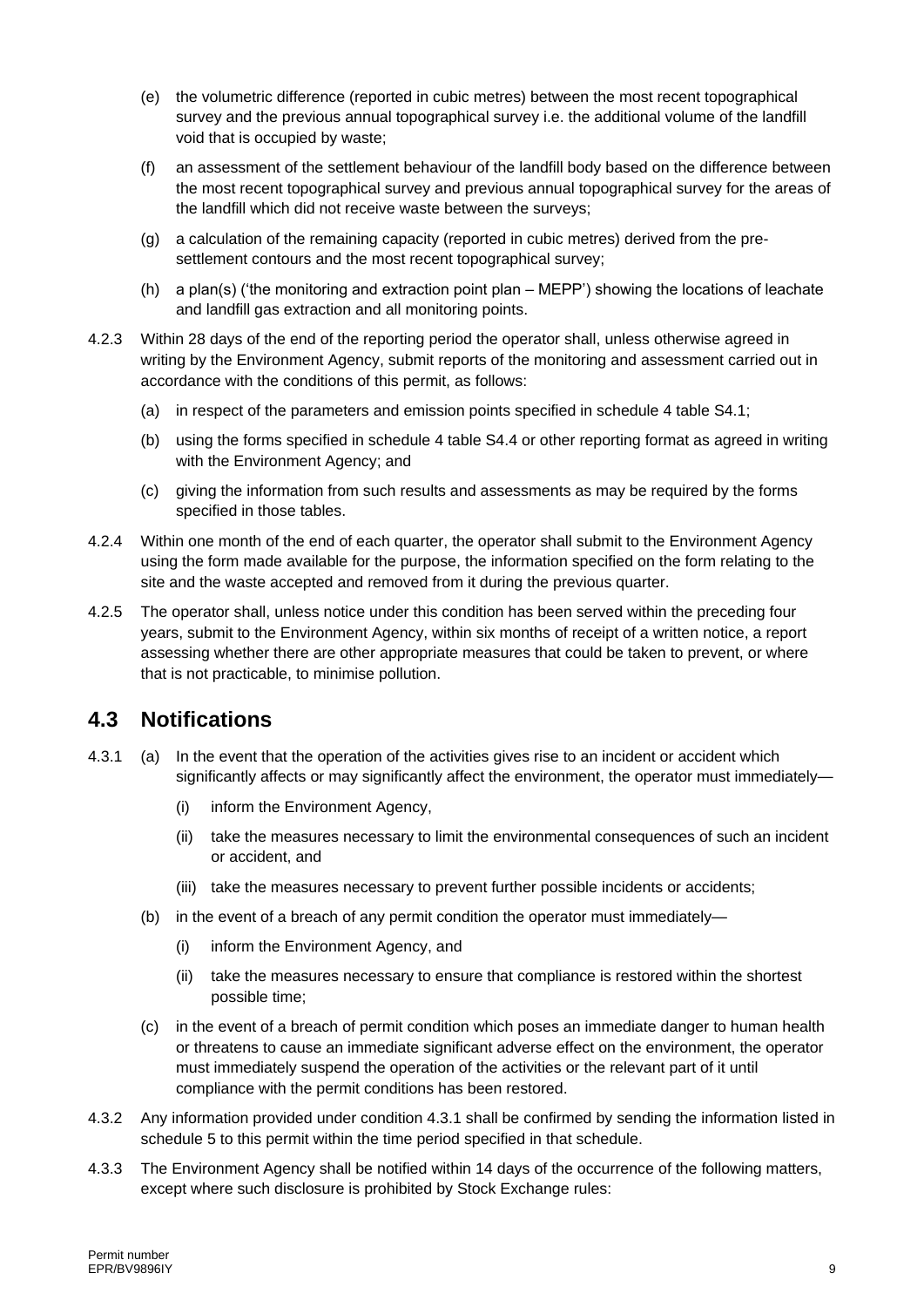Where the operator is a registered company:

- (a) any change in the operator's trading name, registered name or registered office address; and
- (b) any steps taken with a view to the operator going into administration, entering into a company voluntary arrangement or being wound up.

Where the operator is a corporate body other than a registered company:

- (c) any change in the operator's name or address; and
- (d) any steps taken with a view to the dissolution of the operator.
- 4.3.4 Where the operator proposes to make a change in the nature or functioning, or an extension of the activities, which may have consequences for the environment and the change is not otherwise the subject of an application for approval under the Regulations or this permit:
	- (a) the Environment Agency shall be notified at least 14 days before making the change; and
	- (b) the notification shall contain a description of the proposed change in operation.

#### **4.4 Interpretation**

- 4.4.1 In this permit the expressions listed in schedule 6 shall have the meaning given in that schedule.
- 4.4.2 In this permit references to reports and notifications mean written reports and notifications, except where reference is made to notification being made "immediately", in which case it may be provided by telephone.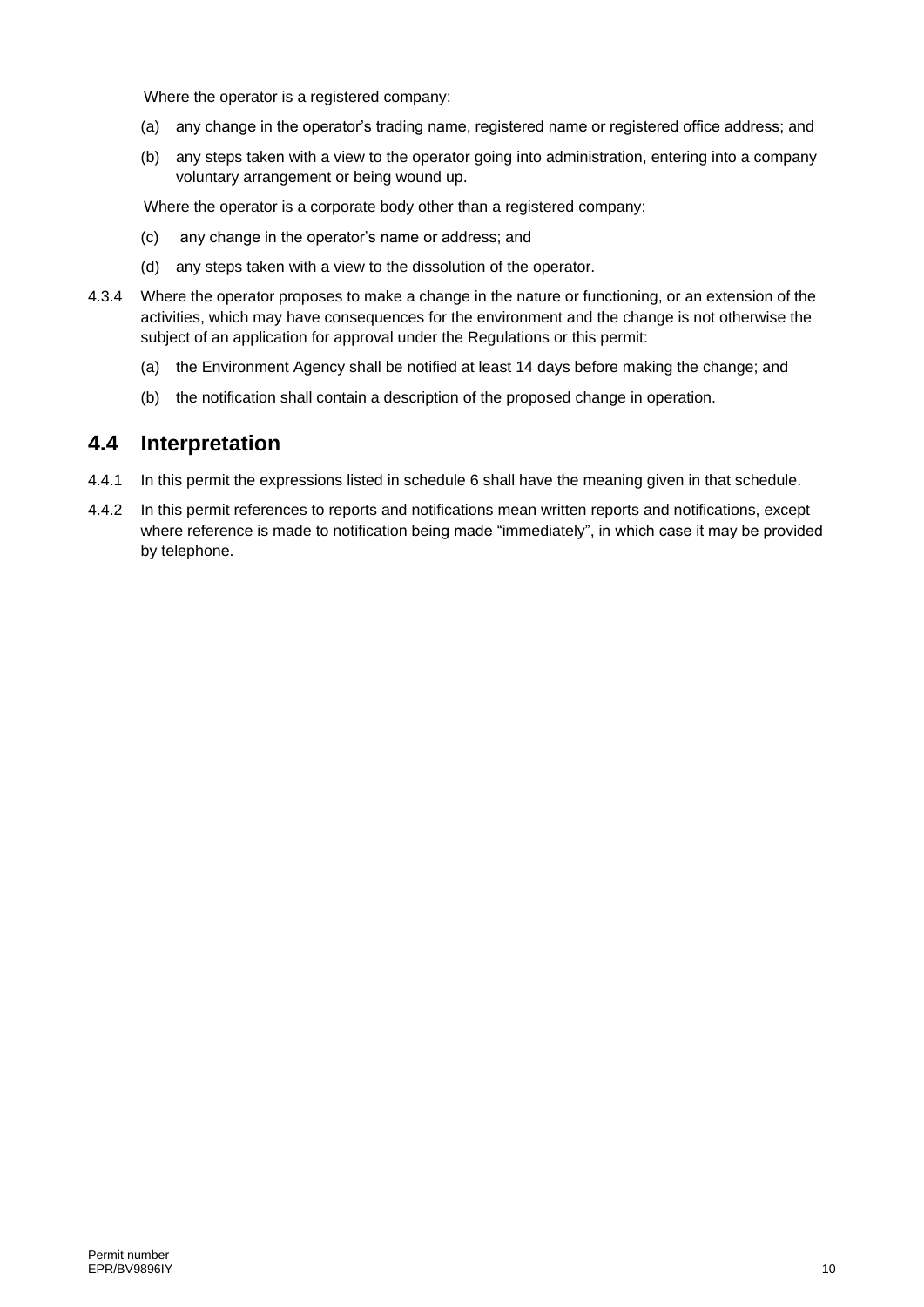# **Schedule 1 – Operations**

| <b>Table S1.1 activities</b> |                                                                                                                                    |                                                                                                    |                                                                                   |                                                                                                                                                                                                                                                                                                                                                                                                                                                                                                                          |
|------------------------------|------------------------------------------------------------------------------------------------------------------------------------|----------------------------------------------------------------------------------------------------|-----------------------------------------------------------------------------------|--------------------------------------------------------------------------------------------------------------------------------------------------------------------------------------------------------------------------------------------------------------------------------------------------------------------------------------------------------------------------------------------------------------------------------------------------------------------------------------------------------------------------|
| <b>Activity</b><br>reference | <b>WFD Annex I</b><br>and II<br>operations<br>(where<br>applicable)                                                                | <b>Activity</b><br>listed in<br><b>Schedule 1</b><br>of the EP<br><b>Regulations</b>               | <b>Description of</b><br>specified<br>activity                                    | <b>Limits of specified activity</b>                                                                                                                                                                                                                                                                                                                                                                                                                                                                                      |
| A <sub>1</sub>               | D5-Specially<br>engineered<br>landfill and<br>$R10 -$ Land<br>treatment<br>resulting in<br>benefit to<br>agriculture or<br>ecology | Section 5.2<br>Part $A(1)$ (a),<br>The disposal<br>of waste in a<br>landfill.                      | Landfill for non-<br>hazardous waste<br>and landfill<br>restoration               | Receipt, handling, storage and<br>disposal of non-hazardous<br>wastes, consisting of the types<br>and quantities specified in<br>condition 2.6, as an integral part<br>of landfilling.                                                                                                                                                                                                                                                                                                                                   |
| A <sub>2</sub>               | $D8 -$<br>Biological<br>treatment of<br>waste                                                                                      | Section 5.4,<br>Part<br>$A(1)(a)(i)$ ,<br>Biological<br>treatment of<br>non-<br>hazardous<br>waste | Treatment of<br>leachate in a<br>facility with a<br>capacity of >50<br>tonnes/day | Leachate arising from the<br>$\bullet$<br>landfill, including imported<br>liquor from third party site (as<br>specified in Table S2.2);<br>Non-hazardous leachate<br>arising from the adjacent<br>Warnham Landfill site; and<br>Non-hazardous leachate<br>arising from any other landfill<br>site in accordance with a<br>scheme that has previously<br>been agreed by the Agency,<br>Variation UP3031SP, dated<br>27th September 2005.<br>Treatment of leachate prior to<br>discharge to sewer or removal<br>from site. |
|                              | <b>Directly Associated Activities</b>                                                                                              |                                                                                                    |                                                                                   |                                                                                                                                                                                                                                                                                                                                                                                                                                                                                                                          |
| A <sub>3</sub>               | $R1 - use$<br>principally as<br>a fuel to<br>generate<br>energy                                                                    |                                                                                                    | Combustion of<br>landfill gas for the<br>purpose of<br>electricity<br>generation. | Landfill gas arising from the<br>permitted landfill.                                                                                                                                                                                                                                                                                                                                                                                                                                                                     |
| A4                           |                                                                                                                                    |                                                                                                    | Flaring of landfill<br>gas for disposal<br>in an appliance.                       | Landfill gas arising from the<br>landfill.                                                                                                                                                                                                                                                                                                                                                                                                                                                                               |
| A <sub>5</sub>               | $D6$ – release<br>to water body<br>except seas/<br>oceans                                                                          |                                                                                                    | Discharge of site<br>drainage from the<br>landfill.                               | From surface water management<br>system to point of entry to<br>controlled waters.                                                                                                                                                                                                                                                                                                                                                                                                                                       |
| A6                           |                                                                                                                                    |                                                                                                    | Temporary<br>storage of waste                                                     | Storage of leachate from the<br>landfill prior to treatment on-site or<br>removal from site, including<br>imported liquor from third party<br>site (as specified in Table S2.2).                                                                                                                                                                                                                                                                                                                                         |
|                              | $D15 - waste$<br>storage                                                                                                           |                                                                                                    |                                                                                   | Storage of leachate from other<br>landfills prior to treatment on-site.                                                                                                                                                                                                                                                                                                                                                                                                                                                  |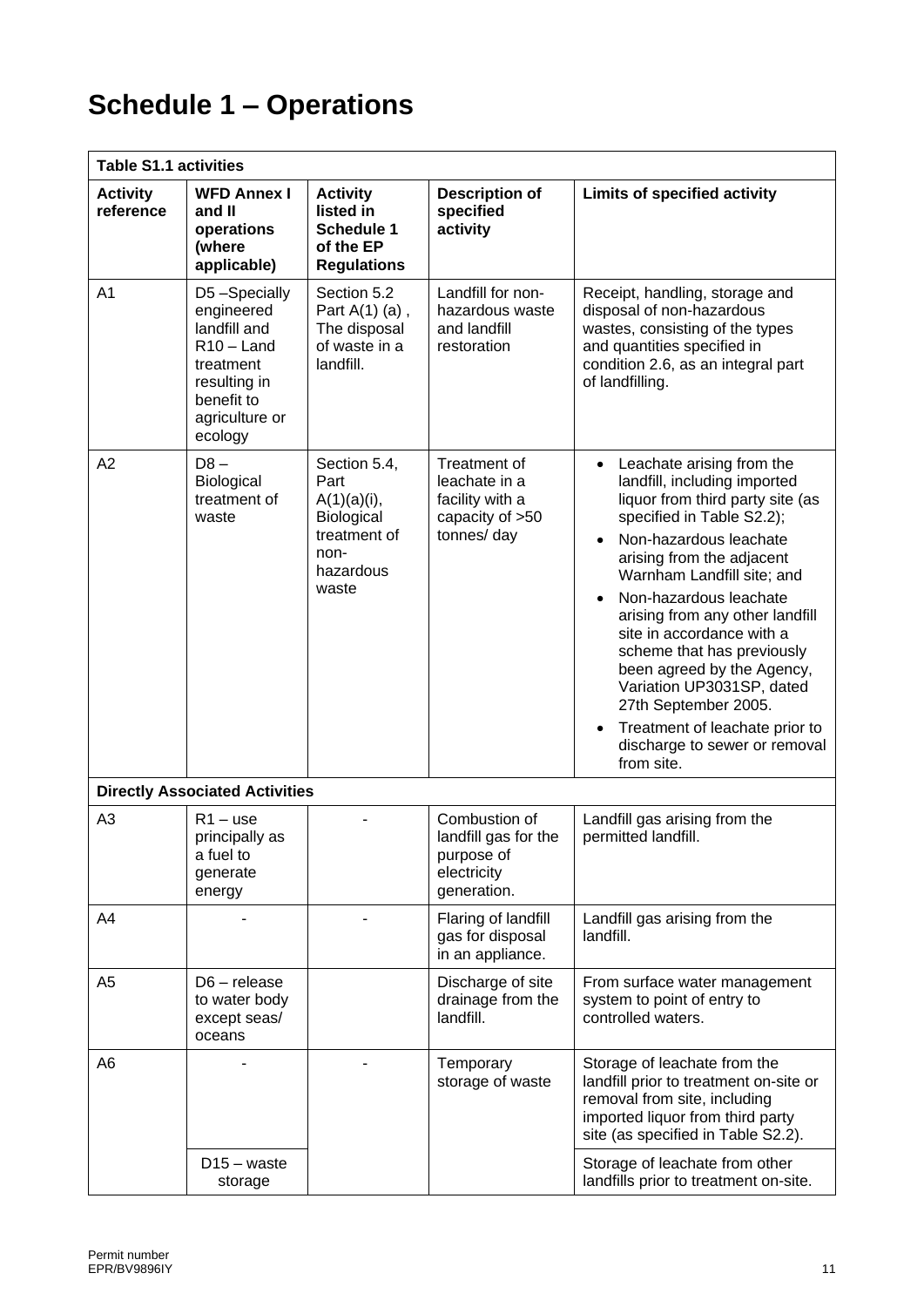| <b>Table S1.2 Operating techniques</b>                                                                   |                                                                                                                                                                     |                                                                                          |  |
|----------------------------------------------------------------------------------------------------------|---------------------------------------------------------------------------------------------------------------------------------------------------------------------|------------------------------------------------------------------------------------------|--|
| <b>Description</b>                                                                                       | <b>Parts</b>                                                                                                                                                        | <b>Date Received</b>                                                                     |  |
| Application                                                                                              | The response to questions 1.2, 2.1, 2.2, 2.3, 2.4 and 2.5<br>given in Part B of the Permit Application                                                              | 09/12/03                                                                                 |  |
| Variation Application                                                                                    | Sections B2.1 to B2.10 (inclusive) of the BAT<br>Assessment (Document Reference No.BV9896IY/BAT-<br>SLR:402/0034/00155 June 2005)                                   | 13/06/05                                                                                 |  |
| Improvement condition<br>responses                                                                       | Responses to improvement conditions in condition 1.4,<br>table 1.4.1 references 1 and 4. Completed on 11/05/05                                                      | Confirmation in<br>letter KB/BHW/3<br>(02/08/05)                                         |  |
| Improvement condition<br>response                                                                        | Responses to improvement condition in condition 1.4,<br>table 1.4.1 reference 2 Completed on 20/01/06                                                               | Referenced in<br>letter KB/BHW/3<br>(02/08/05)                                           |  |
| Improvement condition<br>response                                                                        | Responses to improvement condition in condition 1.4,<br>table 1.4.1 reference 3 - New Analytical suites and<br>sampling schedule                                    | Referenced in<br>letter KB/BHW/3<br>(02/08/05)                                           |  |
| Variation Application                                                                                    | The response to questions C2.1 to C2.12 (inclusive)<br>given in part C of the Variation Application                                                                 | 13/04/07                                                                                 |  |
| Improvement condition<br>response                                                                        | Responses to improvement condition in condition 2.5.1,<br>Table S1.3 reference 1 - Landfill gas risk assessment<br>review                                           | Submitted<br>14/04/09.<br>Confirmation on<br>Form<br>RDR/0900930/BV<br>9896IY (30/09/09) |  |
| Variation Application                                                                                    | The response to questions 2a to 2e (inclusive) given in<br>part C of the Variation Application                                                                      | 26/05/09                                                                                 |  |
| Variation information                                                                                    | Cap removal and odour management plans contained in<br>Schedule 7 Notice response (Document Reference<br>SLR:407.0034.00341)                                        | 14/12/09                                                                                 |  |
| Operating techniques<br>submitted in accordance<br>with improvement<br>conditions 5, 6 and 7             | Leachate management, containment and levels review.<br>Predictive mass water balance.<br>Review of Phenol limits at down-gradient groundwater<br>monitoring points. | IC5 20/04/11<br>IC6 23/05/11<br>IC7 25/08/11                                             |  |
| Variation Information                                                                                    | Drawing SW1 (BA233101) - Proposed surface water<br>management                                                                                                       | 21/05/10                                                                                 |  |
| Variation information                                                                                    | Drawing SS8 (BA231003) - Landfill Gas Management                                                                                                                    | 24/05/10                                                                                 |  |
| Stability information.<br>Submitted in accordance<br>with pre-operational<br>condition PO1               | Strain verses permeability assessment, dated July 2014.<br>SLR Ref: 416-0034-00517                                                                                  | 18/07/14                                                                                 |  |
| Hydrogeological Risk<br>Assessment. Submitted in<br>accordance with pre-<br>operational condition PO2    | Brookhurst Wood HRA Addendum, dated 23/12/14, SLR<br>Ref: 416-00034-00519                                                                                           | 05/12/14                                                                                 |  |
| Warnham Leachate<br>Management Plan.<br>Submitted in accordance<br>with pre-operational<br>condition PO3 | The Leachate Management Plan (Admission required<br>under PO3 a,b,d and e), version 8, dated December<br>2014. SLR Ref: 416.00034.00519                             | 05/12/14                                                                                 |  |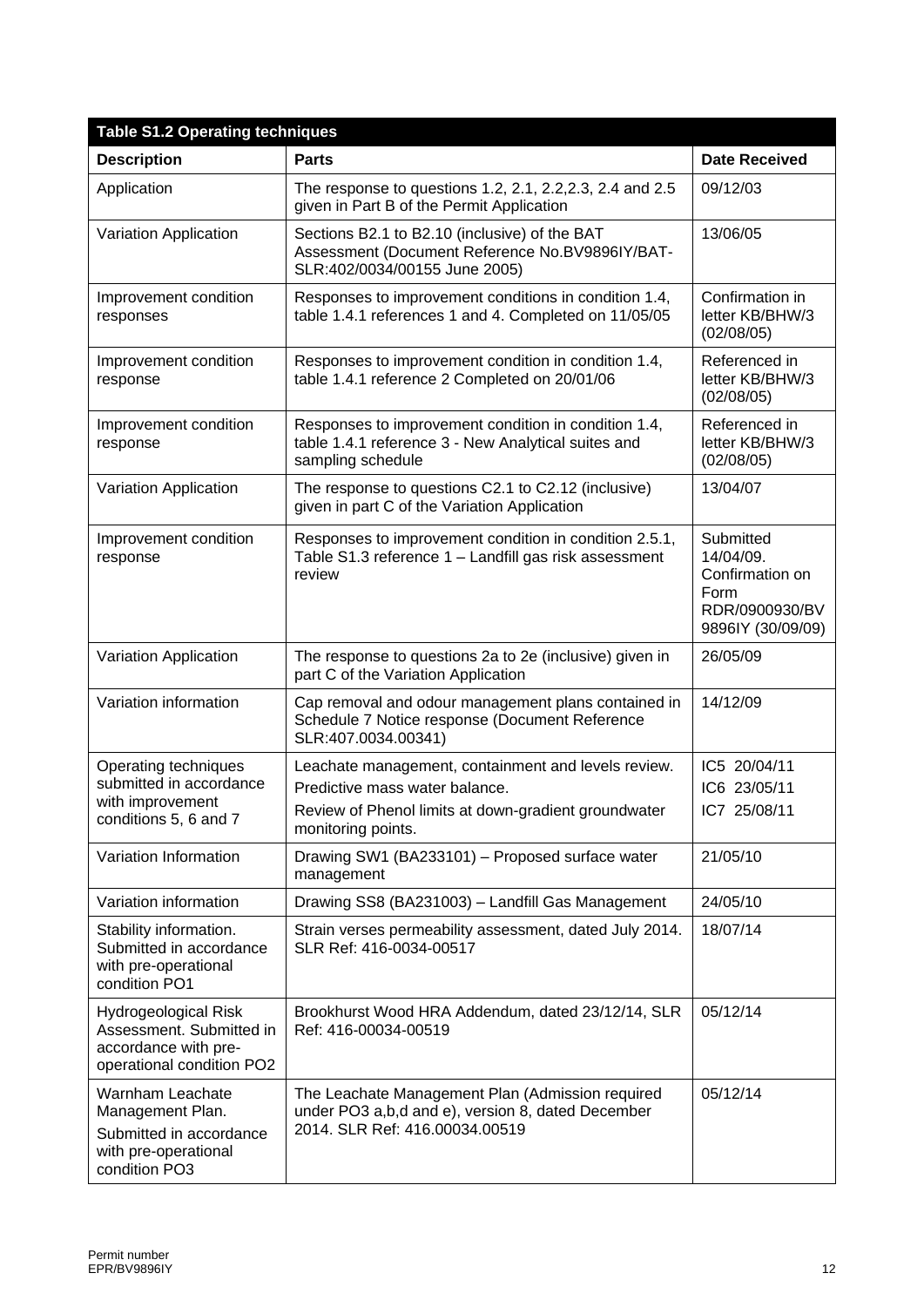| <b>Table S1.2 Operating techniques</b>                                                                                                         |                                                                                                                                                                                                      |                                                                        |  |
|------------------------------------------------------------------------------------------------------------------------------------------------|------------------------------------------------------------------------------------------------------------------------------------------------------------------------------------------------------|------------------------------------------------------------------------|--|
| <b>Description</b>                                                                                                                             | <b>Parts</b>                                                                                                                                                                                         | <b>Date Received</b>                                                   |  |
| Perimeter gas monitoring<br>locations and control and<br>trigger levels Plan.<br>Submitted in accordance<br>with improvement<br>condition IC18 | Those parts approved in writing by the Agency                                                                                                                                                        | To be submitted<br>in accordance<br>with improvement<br>condition IC18 |  |
| Gas monitoring locations.<br>Submitted in accordance<br>with improvement<br>condition IC10                                                     | Those parts approved in writing by the Agency                                                                                                                                                        | 14/07/16                                                               |  |
| Gas management Plan<br>for Warnham.<br>Submitted in accordance<br>with improvement<br>condition IC11                                           | Those parts approved in writing by the Agency                                                                                                                                                        | 20/04/11                                                               |  |
| Perimeter gas monitoring<br>locations.<br>Submitted in accordance<br>with improvement<br>condition IC13                                        | Those parts approved in writing by the Agency                                                                                                                                                        | 18/02/11                                                               |  |
| Groundwater<br>management Plan.<br>Submitted in accordance<br>with improvement<br>condition IC14                                               | Those parts approved in writing by the Agency                                                                                                                                                        | 18/02/11                                                               |  |
| Groundwater monitoring<br>control and trigger levels.<br>Submitted in accordance<br>with improvement<br>condition IC16                         | Those parts approved in writing by the Agency<br>And<br>Table 7in Brookhurst Wood HRA Addendum, dated<br>23/12/14, SLR Ref: 416-00034-00519.                                                         | 14/01/15                                                               |  |
| Gas Management Plan                                                                                                                            | Brookhurst Wood Landfill - Gas Management Plan -<br><b>June 2014</b>                                                                                                                                 | 26/02/15                                                               |  |
| Odour Management Plan                                                                                                                          | Brookhurst Wood Landfill - Odour Management Plan -<br>June 2014                                                                                                                                      | 26/02/15                                                               |  |
| Pest<br>Management Plan                                                                                                                        | Brookhurst Wood Landfill - Pest Management Plan -<br>February 2015                                                                                                                                   | 26/02/15                                                               |  |
| Waste Acceptance<br>Criteria                                                                                                                   | Pre-acceptance procedure, waste reception, handling<br>and discharge. Ref DPL/04. Dated 21/08/13.                                                                                                    | 26/02/15                                                               |  |
| <b>Private Sewer Plan</b>                                                                                                                      | Discharge Line and Sewers. Ref BA110201. Dated<br>20/01/15                                                                                                                                           | 26/02/15                                                               |  |
| <b>Improvement Condition IC</b><br>19 submission                                                                                               | All Parts                                                                                                                                                                                            | 12/09/17                                                               |  |
| Application<br>EPR/BV9896IY/V016                                                                                                               | Documents submitted in response to Section 3a of Part<br>C3 and Appendix 7 of the application form, including<br>documents titled:<br>'Surface Water Management Plan', dated<br>٠<br>December, 2019. | 19/12/19                                                               |  |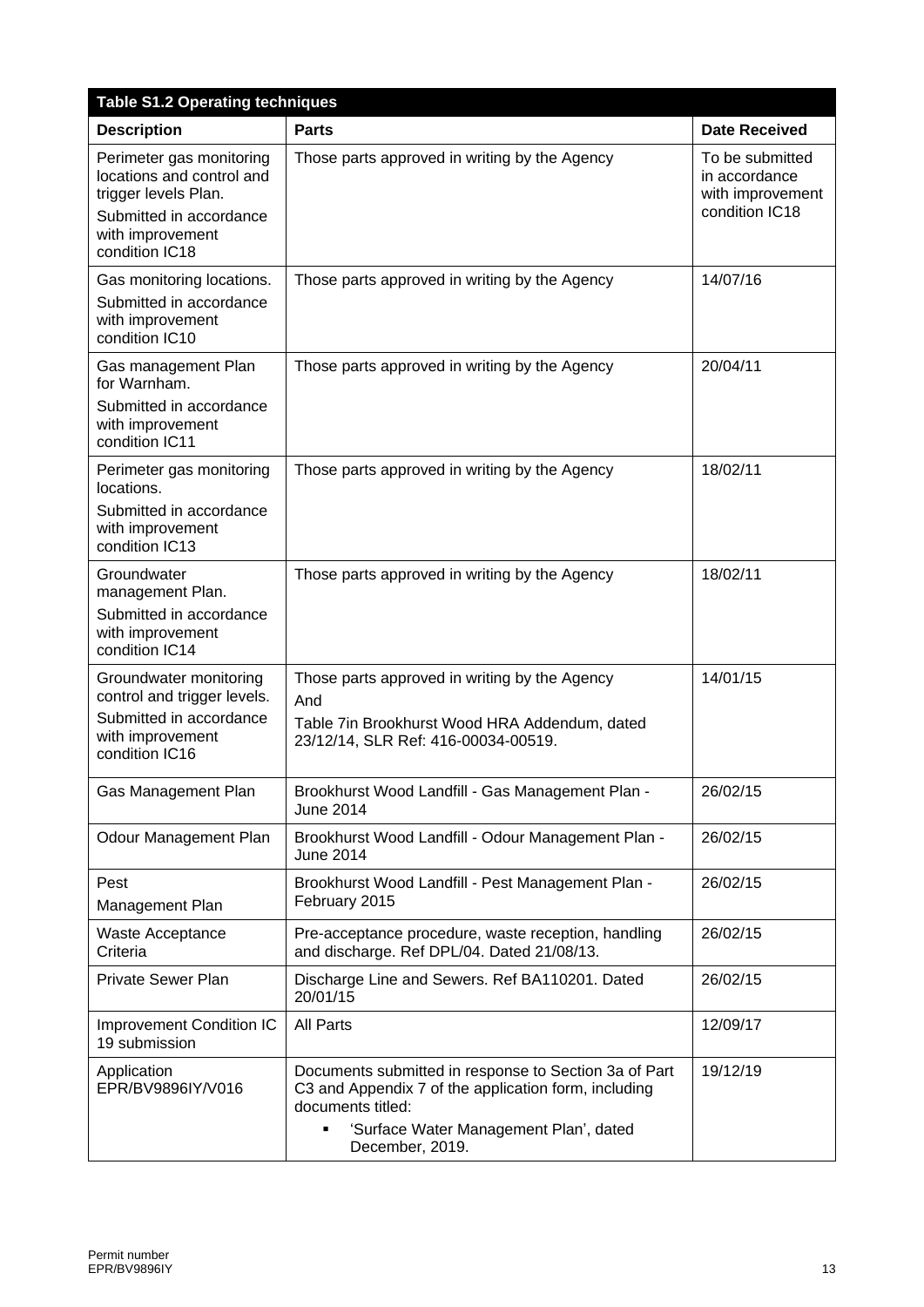| <b>Table S1.2 Operating techniques</b>                   |                                                                                                                                                                                                                                                                                                               |                      |  |
|----------------------------------------------------------|---------------------------------------------------------------------------------------------------------------------------------------------------------------------------------------------------------------------------------------------------------------------------------------------------------------|----------------------|--|
| <b>Description</b>                                       | <b>Parts</b>                                                                                                                                                                                                                                                                                                  | <b>Date Received</b> |  |
| Additional information                                   | Document titled 'Gas Management Plan &<br>٠<br>Control Specification', dated February 2019.<br>Drawing titled 'Monitoring Infrastructure<br>$\blacksquare$<br>(MEPP)', reference number BA180113, dated<br>08/06/2020.                                                                                        | 08/06/20             |  |
| Response to the<br>Schedule 5 Notice dated<br>12/08/2020 | All part of the letter titled 'Brookhurst Wood Landfill Site<br>Application ref: EPR/BV9896IY/V016 - Schedule 5 Part<br>1 Response' dated 24.09.2020, including Leachate<br>Management Action Plan, document reference 'BHW<br>LMAP Spreadsheet 10 19 V3', dated 23/09/2020.                                  | 24/09/20             |  |
| Response to the<br>Schedule 5 Notice dated<br>07/09/2020 | All parts of the letter titled 'Biffa Waste Services Ltd -<br>Brookhurst Wood Landfill Site Application ref:<br>EPR/BV9896IY/V016 - Schedule 5 Part 2 Response'<br>dated 02.10.2020, including the documents titled:<br>'Perimeter Gas Action Report (PGAR)', dated<br>October 2019 (Updated September 2020). | 02/10/20             |  |
| Response to the<br>Schedule 5 Notice dated<br>30/10/2020 | All parts of the letter titled 'Brookhurst Wood Second<br>Schedule 5 Response' dated 18.12.2020, including<br>details of Phase 4 well decommissioning agreement<br>contained in an email from the Environment Agency<br>dated 18.12.2020.                                                                     | 18/12/20             |  |
| <b>Additional Information</b>                            | Document titled 'Brookhurst Wood Landfill Site<br>Restoration Plan', Version 1.1, dated February 2021<br>received in fulfilment of the Improvement Condition 17.                                                                                                                                              | 18/02/21             |  |
| <b>Additional Information</b>                            | Document titled 'Environmental Monitoring Schedule<br>Brookhurst Wood Landfill Site', Issue V14, dated March,<br>2021.                                                                                                                                                                                        | 12/03/21             |  |

| Table S1.3 Improvement programme requirements |                                                                                                                                                                                                                                                                                                                                                                                                                                                                                    |             |
|-----------------------------------------------|------------------------------------------------------------------------------------------------------------------------------------------------------------------------------------------------------------------------------------------------------------------------------------------------------------------------------------------------------------------------------------------------------------------------------------------------------------------------------------|-------------|
| <b>Reference</b>                              | <b>Requirement</b>                                                                                                                                                                                                                                                                                                                                                                                                                                                                 | <b>Date</b> |
| <b>IC 17</b>                                  | The operator shall submit to the Environment Agency in writing<br>for approval a restoration plan for the site which includes waste<br>quantities, waste types, and waste acceptance criteria for<br>wastes for restoration.                                                                                                                                                                                                                                                       | Completed.  |
| IC <sub>18</sub>                              | The operator shall submit a proposal to the Environment<br>Agency for approval for the CO <sub>2</sub> and methane levels for gas<br>boreholes in Warnham landfill which must be backed up by<br>supporting appropriate data.                                                                                                                                                                                                                                                      | Completed.  |
| IC <sub>19</sub>                              | The operator shall submit a proposal to the Environment<br>Agency for monitoring of leachate levels for phases 5 and 6.<br>The proposal shall include suggested leachate levels limits<br>where appropriate.                                                                                                                                                                                                                                                                       | Completed.  |
| <b>IC20</b>                                   | Following the reduction of leachate compliance limits from 51<br>mAOD to 50 mAOD at the leachate monitoring wells LW204,<br>LW205, LW206, LW225, LW226, LW227, LW228 and LW229<br>and the collection of 2 years' worth of monitoring data from the<br>groundwater monitoring borehole GWW2, the operator shall<br>review the groundwater compliance limits for ammoniacal<br>nitrogen, mecoprop and chloride at borehole GWW2 to<br>establish if the limits are still appropriate. | 10/05/2023  |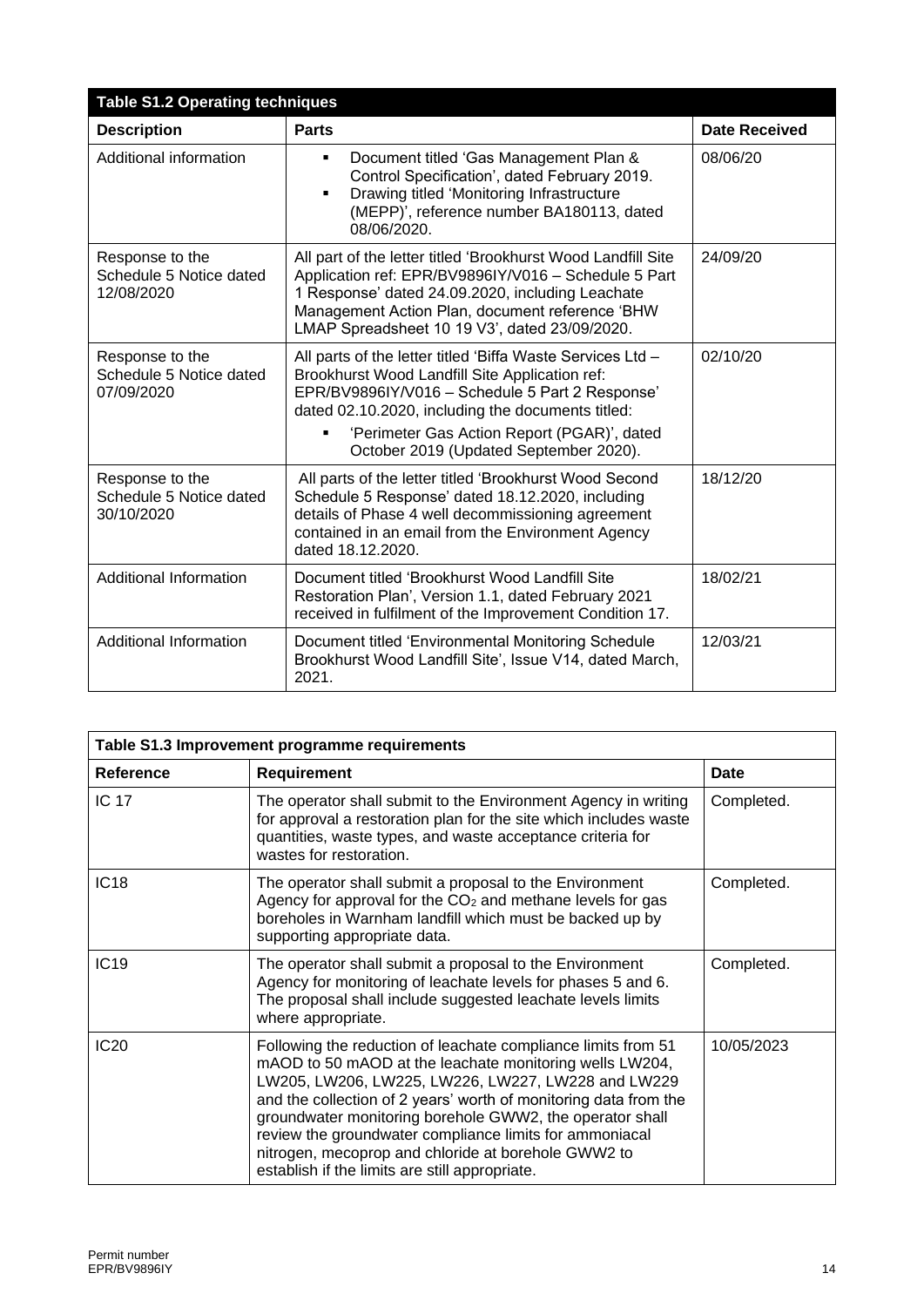| Table S1.3 Improvement programme requirements |                                                                                                                                                                                                                                                                   |             |  |
|-----------------------------------------------|-------------------------------------------------------------------------------------------------------------------------------------------------------------------------------------------------------------------------------------------------------------------|-------------|--|
| <b>Reference</b>                              | Requirement                                                                                                                                                                                                                                                       | <b>Date</b> |  |
|                                               | Depending on conclusions derived from the review of<br>groundwater data at the end of the two year monitoring period,<br>the operator shall submit a report to Environment Agency for<br>written approval. The report shall provide either:                       |             |  |
|                                               | a) a justification for a revision of limits of ammoniacal<br>nitrogen, mecoprop and chloride specified in Table S3.4<br>for borehole GWW2, or<br>b) a demonstration to show that the current permitted<br>limits for the specified parameters remain appropriate. |             |  |
|                                               | Where new limits are proposed, they shall replace those in<br>Table S3.4 from the date agreed with the Environment Agency.                                                                                                                                        |             |  |
| <b>IC21</b>                                   | The operator shall carry out monitoring of mecoprop in the<br>groundwater monitoring boreholes AG2, AG3 and AG4 for a<br>period of 24 months. The monitoring shall be in line with the<br>standard specified in Table S3.4 of this permit.                        | 10/05/2023  |  |
|                                               | The operator shall review the data for mecoprop and submit a<br>report to Environment Agency for written approval. The report<br>shall provide either:                                                                                                            |             |  |
|                                               | a) a justification in support of the revised mecoprop limits<br>to those specified in Table S3.4 for boreholes AG2,<br>AG3 and AG4, or                                                                                                                            |             |  |
|                                               | b) a demonstration to show that the current permitted<br>limits for mecoprop remain appropriate.                                                                                                                                                                  |             |  |
|                                               | Where new limits are proposed, they shall replace those in<br>Table S3.4 from the date agreed with the Environment Agency.                                                                                                                                        |             |  |
| <b>IC22</b>                                   | The operator shall carry out 24 months groundwater monitoring<br>of arsenic at all the boreholes and in line with the standard<br>specified in Table S3.4.                                                                                                        | 10/05/2023  |  |
|                                               | The operator shall review the data and submit a report to<br>Environment Agency for a written approval. The report shall<br>provide either:                                                                                                                       |             |  |
|                                               | a justification in support of the limit specified in Table<br>a)<br>S3.4 for the boreholes, or<br>a proposal for alternative limit(s) to replace the existing<br>b)<br>limit in Table S3.4.                                                                       |             |  |
|                                               | Where new limits are proposed, they shall replace the one in<br>Table S3.4 from the date agreed with the Environment Agency.                                                                                                                                      |             |  |

| Table S1.4 Annual waste input limits                                     |                                                                                                                                 |  |
|--------------------------------------------------------------------------|---------------------------------------------------------------------------------------------------------------------------------|--|
| Category                                                                 | <b>Limit Tonnes/ Year</b>                                                                                                       |  |
| Non-hazardous waste                                                      | 400,000                                                                                                                         |  |
| Inert Waste                                                              | 100.000                                                                                                                         |  |
| Waste for restoration                                                    | 150,000 tonnes per year or as specified in approved<br>restoration plan submitted in response to<br>improvement condition IC 17 |  |
| Leachate from offsite accepted at the onsite<br>Leachate Treatment Plant | 60,000                                                                                                                          |  |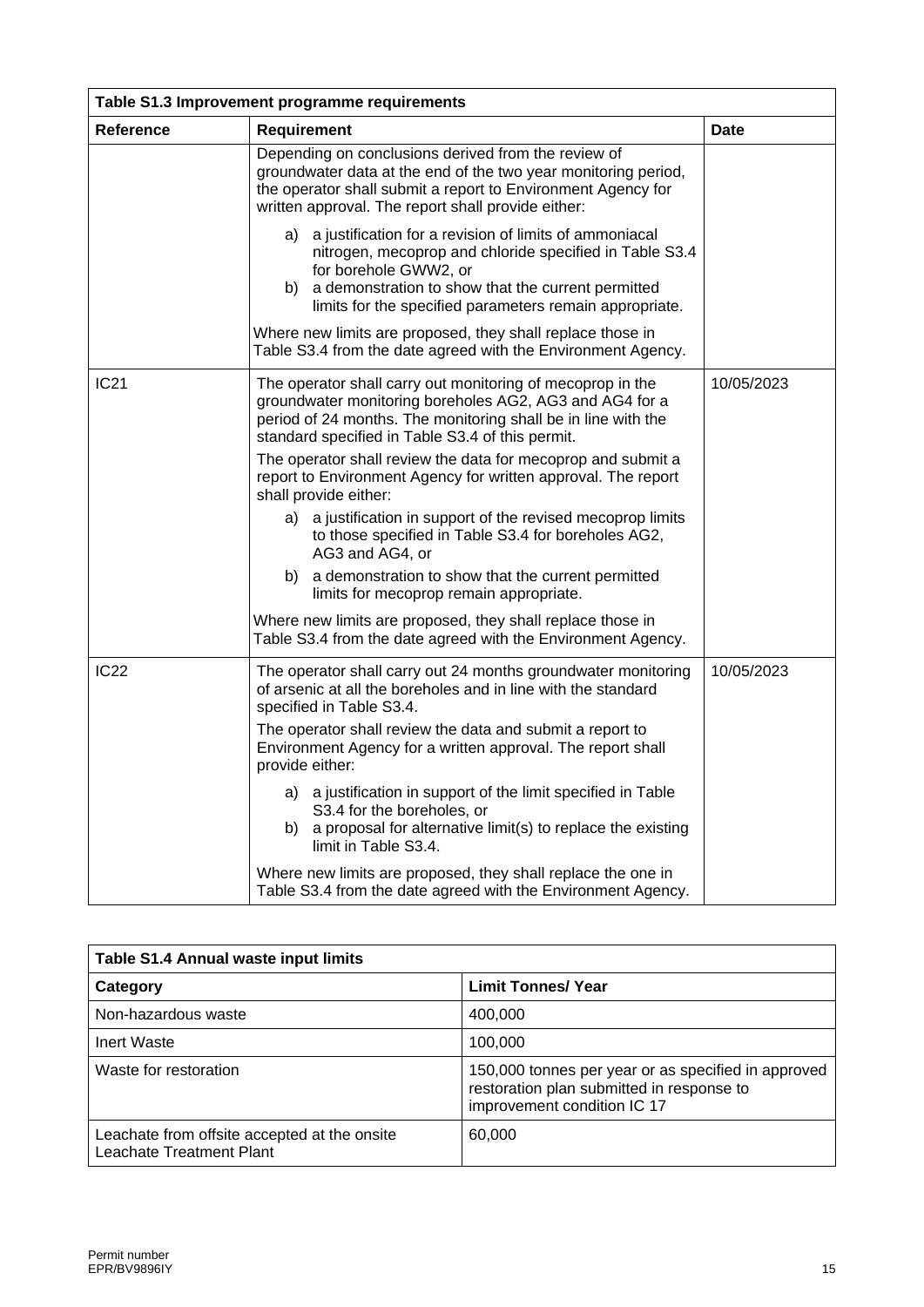# **Schedule 2 – List of permitted wastes**

| Table S2.1 Permitted waste types for disposal at a landfill for non-hazardous waste |                                                                                                                        |  |
|-------------------------------------------------------------------------------------|------------------------------------------------------------------------------------------------------------------------|--|
| Waste code                                                                          | <b>Description</b>                                                                                                     |  |
| 01                                                                                  | Wastes resulting from exploration, mining, quarrying, and physical and chemical<br>treatment of minerals               |  |
| 01 01                                                                               | wastes from mineral excavation                                                                                         |  |
| 01 01 01                                                                            | wastes from mineral metalliferous excavation                                                                           |  |
| 01 01 02                                                                            | wastes from mineral non-metalliferous excavation                                                                       |  |
| 01 03                                                                               | wastes from physical and chemical processing of metalliferous minerals                                                 |  |
| 01 03 06                                                                            | tailings other than those mentioned in 01 03 04 and 01 03 05                                                           |  |
| 01 03 08                                                                            | dusty and powdery wastes other than those mentioned in 01 03 07                                                        |  |
| 01 03 09                                                                            | red mud from alumina production other than the wastes mentioned in 01 03 10                                            |  |
| 01 04                                                                               | wastes from physical and chemical processing of non-metalliferous minerals                                             |  |
| 01 04 08                                                                            | waste gravel and crushed rocks other than those mentioned in 01 04 07                                                  |  |
| 01 04 09                                                                            | waste sand and clays                                                                                                   |  |
| 01 04 10                                                                            | dusty and powdery wastes other than those mentioned in 01 04 07                                                        |  |
| 01 04 11                                                                            | wastes from potash and rock salt processing other than those mentioned in 01 04 07                                     |  |
| 01 04 12                                                                            | tailings and other wastes from washing and cleaning of minerals other than those<br>mentioned in 01 04 07 and 01 04 11 |  |
| 01 04 13                                                                            | wastes from stone cutting and sawing other than those mentioned in 01 04 07                                            |  |
| 01 05                                                                               | drilling muds and other drilling wastes                                                                                |  |
| 01 05 04                                                                            | freshwater drilling muds and wastes                                                                                    |  |
| 01 05 07                                                                            | barite-containing drilling muds and wastes other than those mentioned in 01 05 05 and<br>01 05 06                      |  |
| 01 05 08                                                                            | chloride-containing drilling muds and wastes other than those mentioned in 01 05 05 and<br>01 05 06                    |  |
| 02                                                                                  | Wastes from agriculture, horticulture, aquaculture, forestry, hunting and fishing,<br>food preparation and processing  |  |
| 02 01                                                                               | wastes from agriculture, horticulture, aquaculture, forestry, hunting and fishing                                      |  |
| 02 01 01                                                                            | sludges from washing and cleaning                                                                                      |  |
| 02 01 02                                                                            | animal-tissue waste                                                                                                    |  |
| 02 01 03                                                                            | plant-tissue waste                                                                                                     |  |
| 02 01 04                                                                            | waste plastics (except packaging)                                                                                      |  |
| 02 01 06                                                                            | animal faeces, urine and manure (including spoiled straw), effluent, collected separately<br>and treated off-site      |  |
| 02 01 07                                                                            | wastes from forestry                                                                                                   |  |
| 02 01 09                                                                            | agrochemical waste other than those mentioned in 02 01 08                                                              |  |
| 02 01 10                                                                            | waste metal                                                                                                            |  |
| 02 02                                                                               | wastes from the preparation and processing of meat, fish and other foods of<br>animal origin                           |  |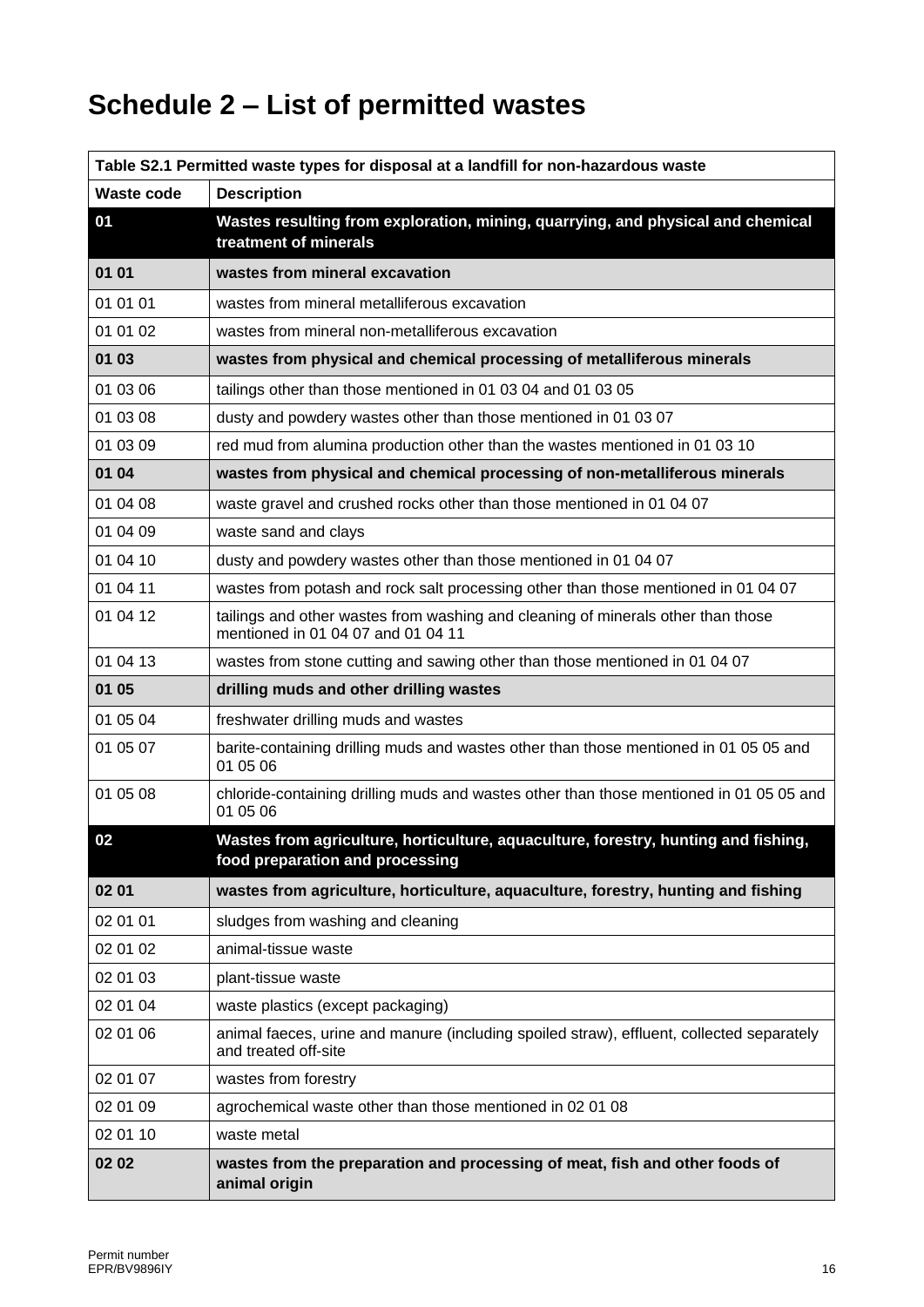| Table S2.1 Permitted waste types for disposal at a landfill for non-hazardous waste |                                                                                                                                                                                                                      |  |
|-------------------------------------------------------------------------------------|----------------------------------------------------------------------------------------------------------------------------------------------------------------------------------------------------------------------|--|
| <b>Waste code</b>                                                                   | <b>Description</b>                                                                                                                                                                                                   |  |
| 02 02 01                                                                            | sludges from washing and cleaning                                                                                                                                                                                    |  |
| 02 02 03                                                                            | materials unsuitable for consumption or processing                                                                                                                                                                   |  |
| 02 02 04                                                                            | sludges from on-site effluent treatment                                                                                                                                                                              |  |
| 02 03                                                                               | wastes from fruit, vegetables, cereals, edible oils, cocoa, coffee, tea and tobacco<br>preparation and processing; conserve production; yeast and yeast extract<br>production, molasses preparation and fermentation |  |
| 02 03 01                                                                            | sludges from washing, cleaning, peeling, centrifuging and separation                                                                                                                                                 |  |
| 02 03 02                                                                            | wastes from preserving agents                                                                                                                                                                                        |  |
| 02 03 03                                                                            | wastes from solvent extraction                                                                                                                                                                                       |  |
| 02 03 04                                                                            | materials unsuitable for consumption or processing                                                                                                                                                                   |  |
| 02 03 05                                                                            | sludges from on-site effluent treatment                                                                                                                                                                              |  |
| 02 04                                                                               | wastes from sugar processing                                                                                                                                                                                         |  |
| 02 04 01                                                                            | soil from cleaning and washing beet                                                                                                                                                                                  |  |
| 02 04 02                                                                            | off-specification calcium carbonate                                                                                                                                                                                  |  |
| 02 04 03                                                                            | sludges from on-site effluent treatment                                                                                                                                                                              |  |
| 02 05                                                                               | wastes from the dairy products industry                                                                                                                                                                              |  |
| 02 05 01                                                                            | materials unsuitable for consumption or processing                                                                                                                                                                   |  |
| 02 05 02                                                                            | sludges from on-site effluent treatment                                                                                                                                                                              |  |
| 02 06                                                                               | wastes from the bakingand confectionery industry                                                                                                                                                                     |  |
| 02 06 01                                                                            | materials unsuitable for consumption or processing                                                                                                                                                                   |  |
| 02 06 02                                                                            | wastes from preserving agents                                                                                                                                                                                        |  |
| 02 06 03                                                                            | sludges from on-site effluent treatment                                                                                                                                                                              |  |
| 02 07                                                                               | wastes from the production of alcoholic and non-alcoholic beverages (except<br>coffee, tea and cocoa)                                                                                                                |  |
| 02 07 01                                                                            | wastes from washing, cleaning and mechanical reduction of raw materials                                                                                                                                              |  |
| 02 07 02                                                                            | wastes from spirits distillation                                                                                                                                                                                     |  |
| 02 07 03                                                                            | wastes from chemical treatment                                                                                                                                                                                       |  |
| 02 07 04                                                                            | materials unsuitable for consumption or processing                                                                                                                                                                   |  |
| 02 07 05                                                                            | sludges from on-site effluent treatment                                                                                                                                                                              |  |
| 03                                                                                  | Wastes from wood processing and the production of panels and furniture, pulp,<br>paper and cardboard                                                                                                                 |  |
| 03 01                                                                               | wastes from wood processing and the production of panels and furniture                                                                                                                                               |  |
| 03 01 01                                                                            | waste bark and cork                                                                                                                                                                                                  |  |
| 03 01 05                                                                            | sawdust, shavings, cuttings, wood, particle board and veneer other than those<br>mentioned in 03 01 04                                                                                                               |  |
| 03 03                                                                               | wastes from pulp, paper and cardboard production and processing                                                                                                                                                      |  |
| 03 03 01                                                                            | waste bark and wood                                                                                                                                                                                                  |  |
| 03 03 02                                                                            | green liquor sludge (from recovery of cooking liquor)                                                                                                                                                                |  |
| 03 03 05                                                                            | de-inking sludges from paper recycling                                                                                                                                                                               |  |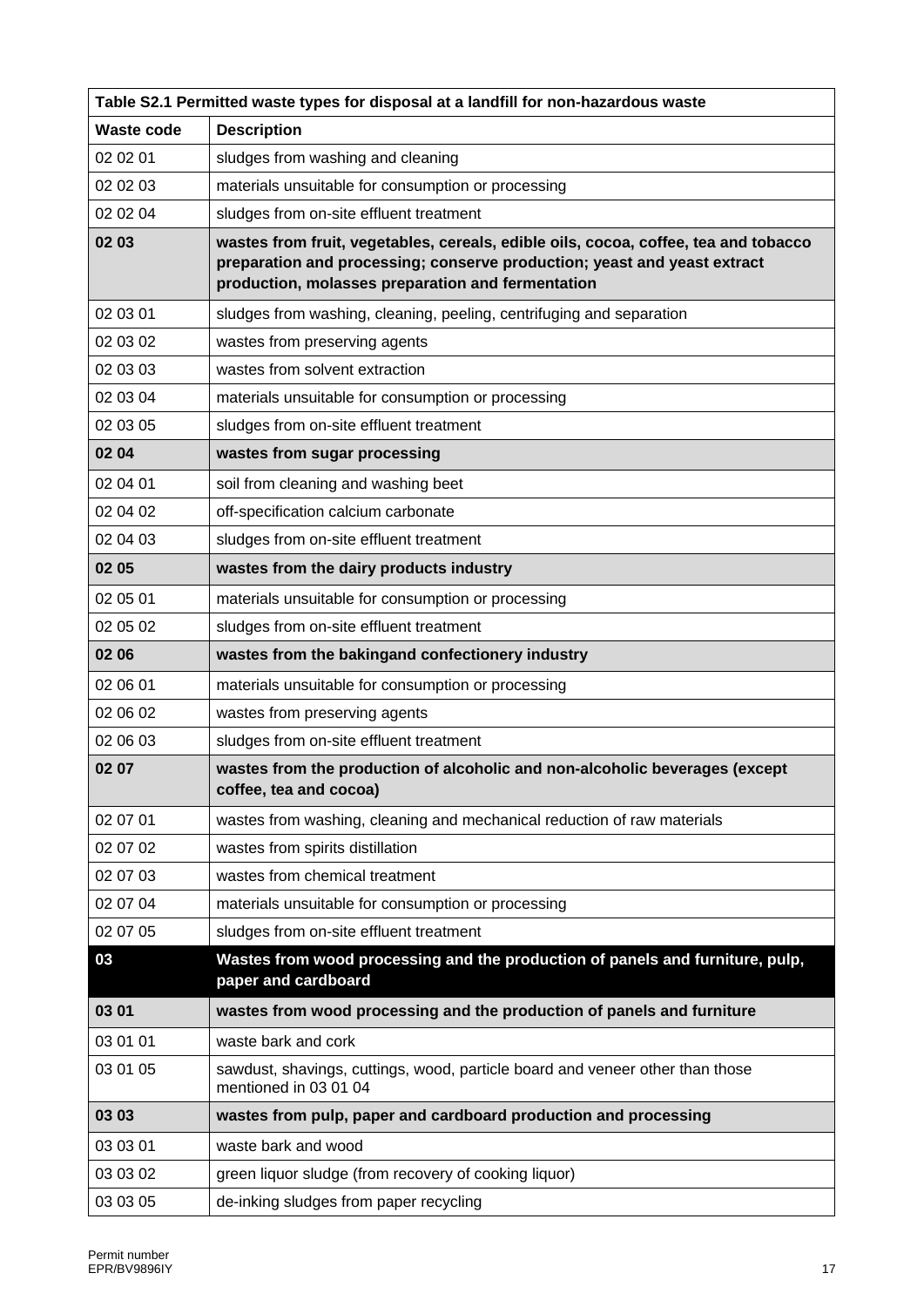| Table S2.1 Permitted waste types for disposal at a landfill for non-hazardous waste |                                                                                                |  |
|-------------------------------------------------------------------------------------|------------------------------------------------------------------------------------------------|--|
| Waste code                                                                          | <b>Description</b>                                                                             |  |
| 03 03 07                                                                            | mechanically separated rejects from pulping of waste paper and cardboard                       |  |
| 03 03 08                                                                            | wastes from sorting of paper and cardboard destined for recycling                              |  |
| 03 03 09                                                                            | lime mud waste                                                                                 |  |
| 03 03 10                                                                            | fibre rejects, fibre-, filler- and coating-sludges from mechanical separation                  |  |
| 03 03 11                                                                            | sludges from on-site effluent treatment other than those mentioned in 03 03 10                 |  |
| 04                                                                                  | Wastes from the leather, fur and textile industries                                            |  |
| 04 01                                                                               | wastes from the leather and fur industry                                                       |  |
| 04 01 01                                                                            | fleshings and lime split wastes                                                                |  |
| 04 01 02                                                                            | liming waste                                                                                   |  |
| 04 01 06                                                                            | sludges, in particular from on-site effluent treatment containing chromium                     |  |
| 04 01 07                                                                            | sludges, in particular from on-site effluent treatment free of chromium                        |  |
| 04 01 08                                                                            | waste tanned leather (blue sheetings, shavings, cuttings, buffing dust) containing<br>chromium |  |
| 04 01 09                                                                            | wastes from dressing and finishing                                                             |  |
| 04 02                                                                               | wastes from the textile industry                                                               |  |
| 04 02 09                                                                            | wastes from composite materials (impregnated textile, elastomer, plastomer)                    |  |
| 04 02 10                                                                            | organic matter from natural products (for example grease, wax)                                 |  |
| 04 02 17                                                                            | dyestuffs and pigments other than those mentioned in 04 02 16                                  |  |
| 04 02 20                                                                            | sludges from on-site effluent treatment other than those mentioned in 04 02 19                 |  |
| 04 02 21                                                                            | wastes from unprocessed textile fibres                                                         |  |
| 04 02 22                                                                            | wastes from processed textile fibres                                                           |  |
| 05                                                                                  | Wastes from petroleum refining, natural gas purification and pyrolytic treatment of<br>coal    |  |
| 05 01                                                                               | wastes from petroleum refining                                                                 |  |
| 05 01 10                                                                            | sludges from on-site effluent treatment other than those mentioned in 05 01 09                 |  |
| 05 01 13                                                                            | boiler feedwater sludges                                                                       |  |
| 05 01 14                                                                            | wastes from cooling columns                                                                    |  |
| 05 01 16                                                                            | sulphur-containing wastes from petroleum desulphurisation                                      |  |
| 05 01 17                                                                            | bitumen                                                                                        |  |
| 05 06                                                                               | wastes from the pyrolytic treatment of coal                                                    |  |
| 05 06 04                                                                            | waste from cooling columns                                                                     |  |
| 05 07                                                                               | wastes from natural gas purification and transportation                                        |  |
| 05 07 02                                                                            | wastes containing sulphur                                                                      |  |
| 06                                                                                  | <b>Wastes from inorganic chemical processes</b>                                                |  |
| 06 03                                                                               | wastes from the MFSU of salts and their solutions and metallic oxides                          |  |
| 06 03 14                                                                            | solid salts and solutions other than those mentioned in 06 03 11 and 06 03 13                  |  |
| 06 03 16                                                                            | metallic oxides other than those mentioned in 06 03 15                                         |  |
| 06 05                                                                               | sludges from on-site effluent treatment                                                        |  |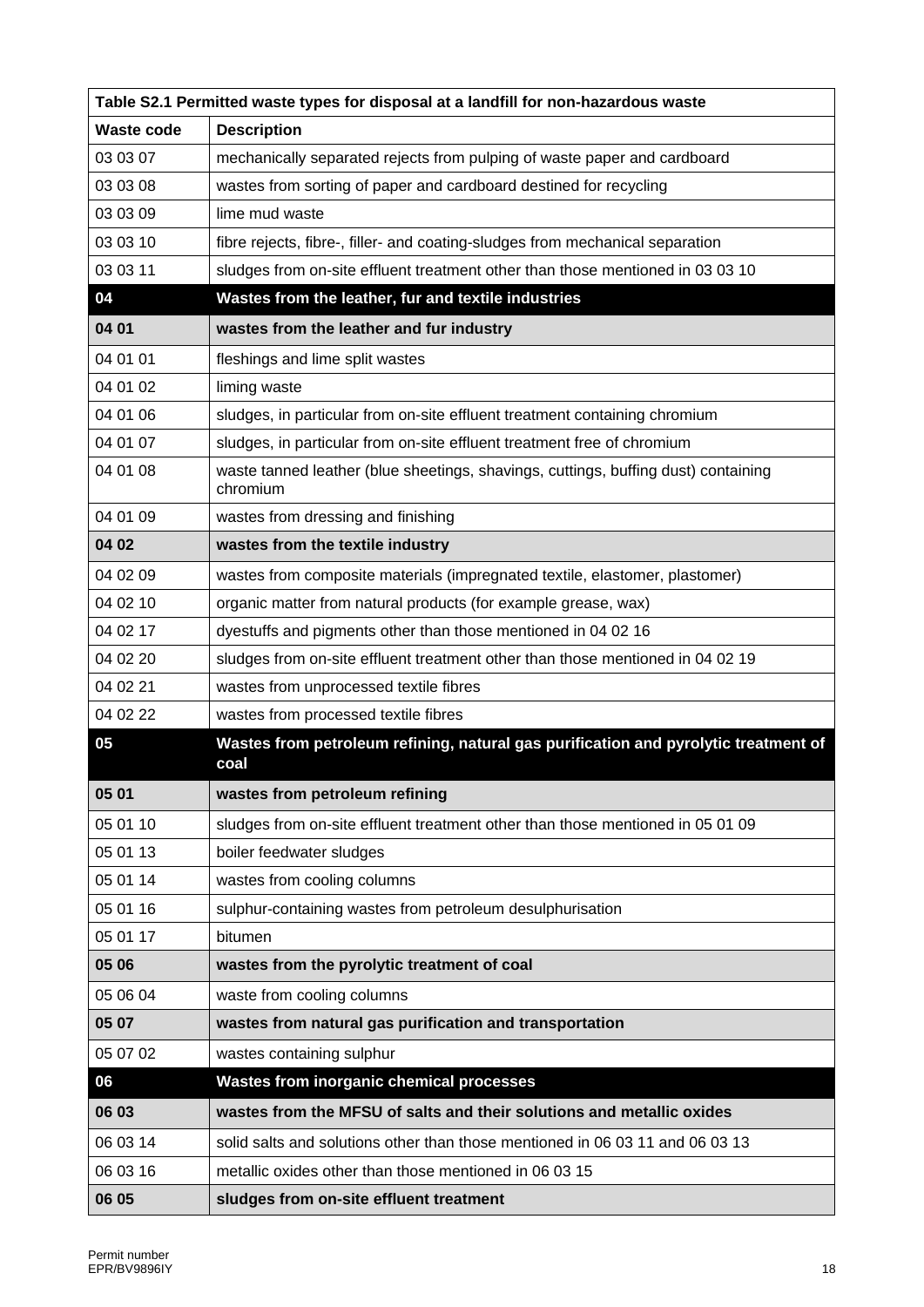| Table S2.1 Permitted waste types for disposal at a landfill for non-hazardous waste |                                                                                                                                                                |  |
|-------------------------------------------------------------------------------------|----------------------------------------------------------------------------------------------------------------------------------------------------------------|--|
| <b>Waste code</b>                                                                   | <b>Description</b>                                                                                                                                             |  |
| 06 05 03                                                                            | sludges from on-site effluent treatment other than those mentioned in 06 05 02                                                                                 |  |
| 06 06                                                                               | wastes from the MFSU of sulphur chemicals, sulphur chemical processes and<br>desulphurisation processes                                                        |  |
| 06 06 03                                                                            | wastes containing sulphides other than those mentioned in 06 06 02                                                                                             |  |
| 06 09                                                                               | wastes from the MSFU of phosphorous chemicals and phosphorous chemical<br>processes                                                                            |  |
| 06 09 02                                                                            | phosphorous slag                                                                                                                                               |  |
| 06 09 04                                                                            | calcium-based reaction wastes other than those mentioned in 06 09 03                                                                                           |  |
| 06 11                                                                               | wastes from the manufacture of inorganic pigments and opacificiers                                                                                             |  |
| 06 11 01                                                                            | calcium-based reaction wastes from titanium dioxide production                                                                                                 |  |
| 06 13                                                                               | wastes from inorganic chemical processes not otherwise specified                                                                                               |  |
| 06 13 03                                                                            | carbon black                                                                                                                                                   |  |
| 07                                                                                  | <b>Wastes from organic chemical processes</b>                                                                                                                  |  |
| 07 01                                                                               | wastes from the manufacture, formulation, supply and use (MFSU) of basic<br>organic chemicals                                                                  |  |
| 07 01 12                                                                            | sludges from on-site effluent treatment other than those mentioned in 07 01 11                                                                                 |  |
| 07 02                                                                               | wastes from the MFSU of plastics, synthetic rubber and man-made fibres                                                                                         |  |
| 07 02 12                                                                            | sludges from on-site effluent treatment other than those mentioned in 07 02 11                                                                                 |  |
| 07 02 13                                                                            | waste plastic                                                                                                                                                  |  |
| 07 02 15                                                                            | wastes from additives other than those mentioned in 07 02 14                                                                                                   |  |
| 07 02 17                                                                            | waste containing silicones other than those mentionned in 07 02 16                                                                                             |  |
| 07 03                                                                               | wastes from the MFSU of organic dyes and pigments (except 06 11)                                                                                               |  |
| 07 03 12                                                                            | sludges from on-site effluent treatment other than those mentioned in 07 03 11                                                                                 |  |
| 07 04                                                                               | wastes from the MFSU of organic plant protection products (except 02 01 08 and<br>02 01 09), wood preserving agents (except 03 02) and other biocides          |  |
| 07 04 12                                                                            | sludges from on-site effluent treatment other than those mentioned in 07 04 11                                                                                 |  |
| 07 05                                                                               | wastes from the MFSU of pharmaceuticals                                                                                                                        |  |
| 07 05 12                                                                            | sludges from on-site effluent treatment other than those mentioned in 07 05 11                                                                                 |  |
| 07 05 14                                                                            | solid wastes other than those mentioned in 07 05 13                                                                                                            |  |
| 07 06                                                                               | wastes from the MFSU of fats, grease, soaps, detergents, disinfectants and<br>cosmetics                                                                        |  |
| 07 06 12                                                                            | sludges from on-site effluent treatment other than those mentioned in 07 06 11                                                                                 |  |
| 07 07                                                                               | wastes from the MFSU of fine chemicals and chemical products not otherwise<br>specified                                                                        |  |
| 07 07 12                                                                            | sludges from on-site effluent treatment other than those mentioned in 07 07 11                                                                                 |  |
| 08                                                                                  | Wastes from the manufacture, formulation, supply and use (MFSU) of coatings<br>(paints, varnishes and vitreous enamels), adhesives, sealants and printing inks |  |
| 08 01                                                                               | wastes from MFSU and removal of paint and varnish                                                                                                              |  |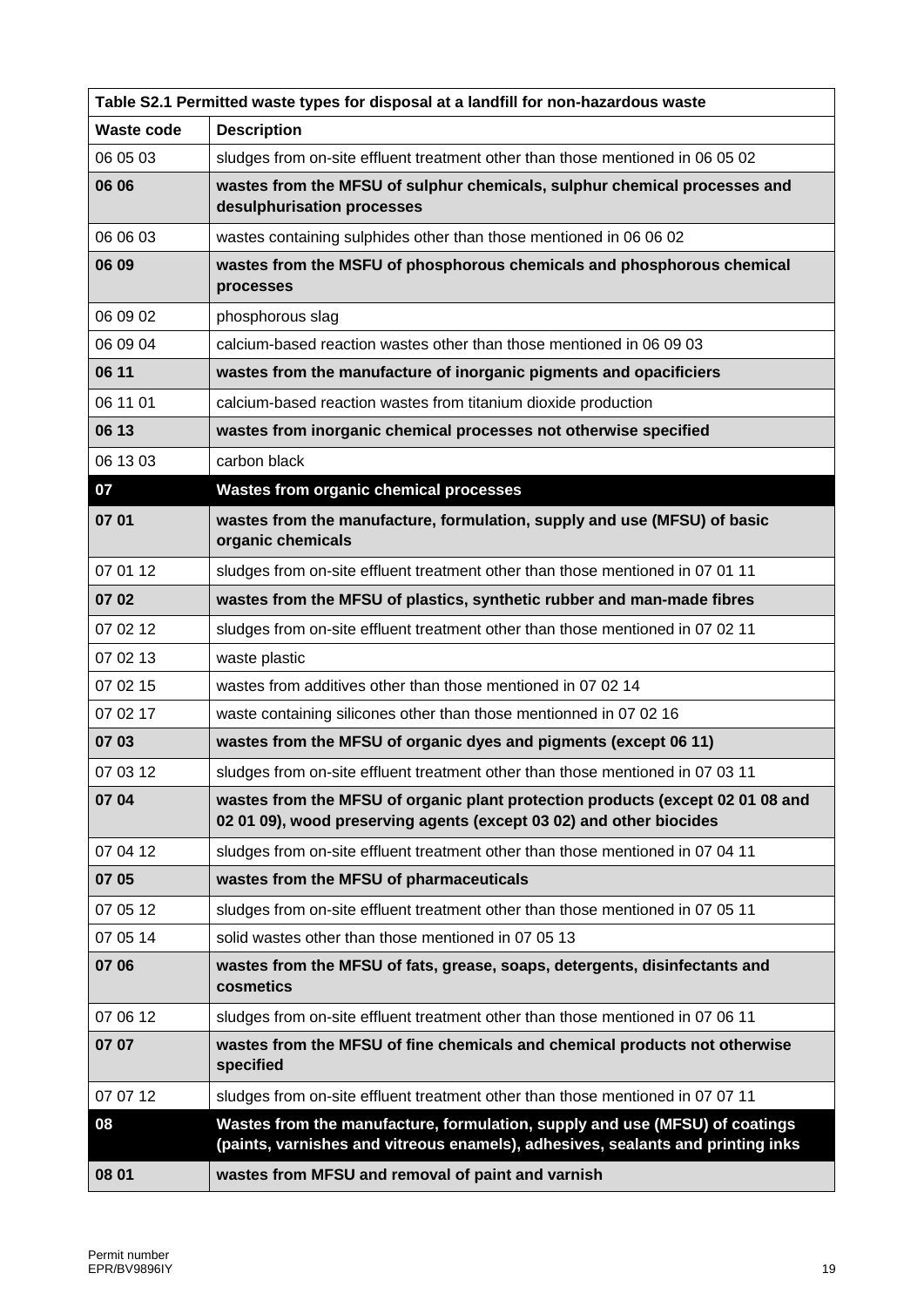| Table S2.1 Permitted waste types for disposal at a landfill for non-hazardous waste |                                                                                                 |  |
|-------------------------------------------------------------------------------------|-------------------------------------------------------------------------------------------------|--|
| <b>Waste code</b>                                                                   | <b>Description</b>                                                                              |  |
| 08 01 12                                                                            | waste paint and varnish other than those mentioned in 08 01 11                                  |  |
| 08 01 14                                                                            | sludges from paint or varnish other than those mentioned in 08 01 13                            |  |
| 08 01 16                                                                            | aqueous sludges containing paint or varnish other than those mentioned in 08 01 15              |  |
| 08 01 18                                                                            | wastes from paint or varnish removal other than those mentioned in 08 01 17                     |  |
| 08 02                                                                               | wastes from MFSU of other coatings (including ceramic materials)                                |  |
| 08 02 01                                                                            | waste coating powders                                                                           |  |
| 08 02 02                                                                            | aqueous sludges containing ceramic materials                                                    |  |
| 08 03                                                                               | wastes from MFSU of printing inks                                                               |  |
| 08 03 07                                                                            | aqueous sludges containing ink                                                                  |  |
| 08 03 13                                                                            | waste ink other than those mentioned in 08 03 12                                                |  |
| 08 03 15                                                                            | ink sludges other than those mentioned in 08 03 14                                              |  |
| 08 03 18                                                                            | waste printing toner other than those mentioned in 08 03 17                                     |  |
| 08 04                                                                               | wastes from MFSU of adhesives and sealants (including water proofing products)                  |  |
| 08 04 10                                                                            | waste adhesives and sealants other than those mentioned in 08 04 09                             |  |
| 08 04 12                                                                            | adhesive and sealant sludges other than those mentioned in 08 04 11                             |  |
| 08 04 14                                                                            | aqueous sludges containing adhesives or sealants other than those mentioned in 08 04<br>13      |  |
| 09                                                                                  | Wastes from the photographic industry                                                           |  |
| 09 01                                                                               | wastes from the photographic industry                                                           |  |
| 09 01 07                                                                            | photographic film and paper containing silver or silver compounds                               |  |
| 09 01 08                                                                            | photographic film and paper free of silver or silver compounds                                  |  |
| 09 01 10                                                                            | single-use cameras without batteries                                                            |  |
| 09 01 12                                                                            | single-use cameras containing batteries other than those mentioned in 09 01 11                  |  |
| 10                                                                                  | <b>Wastes from thermal processes</b>                                                            |  |
| 1001                                                                                | wastes from power stations and other combustion plants (except 19)                              |  |
| 10 01 01                                                                            | bottom ash, slag and boiler dust (excluding boiler dust mentioned in 10 01 04)                  |  |
| 10 01 02                                                                            | coal fly ash                                                                                    |  |
| 10 01 03                                                                            | fly ash from peat and untreated wood                                                            |  |
| 10 01 05                                                                            | calcium-based reaction wastes from flue-gas desulphurisation in solid form                      |  |
| 10 01 15                                                                            | bottom ash, slag and boiler dust from co-incineration other than those mentioned in 10<br>01 14 |  |
| 10 01 17                                                                            | fly ash from co-incineration other than those mentioned in 10 01 16                             |  |
| 10 01 19                                                                            | wastes from gas cleaning other than those mentioned in 10 01 05, 10 01 07 and 10 01<br>18       |  |
| 10 01 21                                                                            | sludges from on-site effluent treatment other than those mentioned in 10 01 20                  |  |
| 10 01 23                                                                            | aqueous sludges from boiler cleansing other than those mentioned in 10 01 22                    |  |
| 10 01 24                                                                            | sands from fluidised beds                                                                       |  |
| 10 01 26                                                                            | wastes from cooling-water treatment                                                             |  |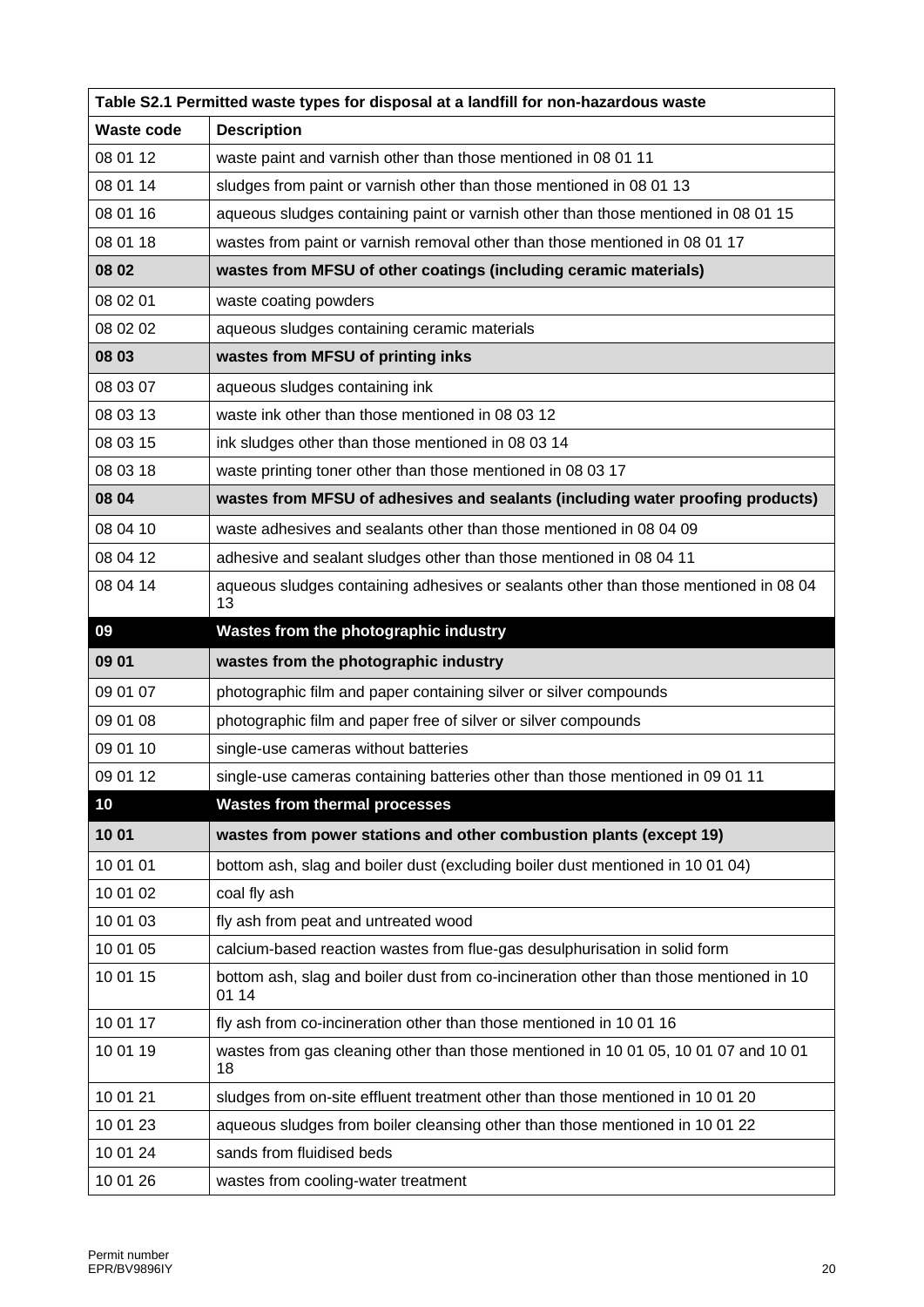| Table S2.1 Permitted waste types for disposal at a landfill for non-hazardous waste |                                                                                                  |  |
|-------------------------------------------------------------------------------------|--------------------------------------------------------------------------------------------------|--|
| <b>Waste code</b>                                                                   | <b>Description</b>                                                                               |  |
| 10 02                                                                               | wastes from the iron and steel industry                                                          |  |
| 10 02 01                                                                            | wastes from the processing of slag                                                               |  |
| 10 02 02                                                                            | unprocessed slag                                                                                 |  |
| 10 02 08                                                                            | solid wastes from gas treatment other than those mentioned in 10 02 07                           |  |
| 10 02 10                                                                            | mill scales                                                                                      |  |
| 10 02 12                                                                            | wastes from cooling-water treatment other than those mentioned in 10 02 11                       |  |
| 10 02 14                                                                            | sludges and filter cakes from gas treatment other than those mentioned in 10 02 13               |  |
| 10 02 15                                                                            | other sludges and filter cakes                                                                   |  |
| 10 03                                                                               | wastes from aluminium thermal metallurgy                                                         |  |
| 10 03 02                                                                            | anode scraps                                                                                     |  |
| 10 03 05                                                                            | waste alumina                                                                                    |  |
| 10 03 16                                                                            | skimmings other than those mentioned in 10 03 15                                                 |  |
| 10 03 18                                                                            | carbon-containing wastes from anode manufacture other than those mentioned in 10 03<br>17        |  |
| 10 03 20                                                                            | flue-gas dust other than those mentioned in 10 03 19                                             |  |
| 10 03 22                                                                            | other particulates and dust (including ball-mill dust) other than those mentioned in 10 03<br>21 |  |
| 10 03 24                                                                            | solid wastes from gas treatment other than those mentioned in 10 03 23                           |  |
| 10 03 26                                                                            | sludges and filter cakes from gas treatment other than those mentioned in 10 03 25               |  |
| 10 03 28                                                                            | wastes from cooling-water treatment other than those mentioned in 10 03 27                       |  |
| 10 03 30                                                                            | wastes from treatment of salt slags and black drosses other than those mentioned in 10<br>03 29  |  |
| 10 04                                                                               | wastes from lead thermal metallurgy                                                              |  |
| 10 04 10                                                                            | wastes from cooling-water treatment other than those mentioned in 10 04 09                       |  |
| 10 05                                                                               | wastes from zinc thermal metallurgy                                                              |  |
| 10 05 01                                                                            | slags from primary and secondary production                                                      |  |
| 10 05 04                                                                            | other particulates and dust                                                                      |  |
| 10 05 09                                                                            | wastes from cooling-water treatment other than those mentioned in 10 05 08                       |  |
| 10 05 11                                                                            | dross and skimmings other than those mentioned in 10 05 10                                       |  |
| 10 06                                                                               | wastes from copper thermal metallurgy                                                            |  |
| 10 06 01                                                                            | slags from primary and secondary production                                                      |  |
| 10 06 02                                                                            | dross and skimmings from primary and secondary production                                        |  |
| 10 06 04                                                                            | other particulates and dust                                                                      |  |
| 10 06 10                                                                            | wastes from cooling-water treatment other than those mentioned in 10 06 09                       |  |
| 10 07                                                                               | wastes from silver, gold and platinum thermal metallurgy                                         |  |
| 10 07 01                                                                            | slags from primary and secondary production                                                      |  |
| 10 07 02                                                                            | dross and skimmings from primary and secondary production                                        |  |
| 10 07 03                                                                            | solid wastes from gas treatment                                                                  |  |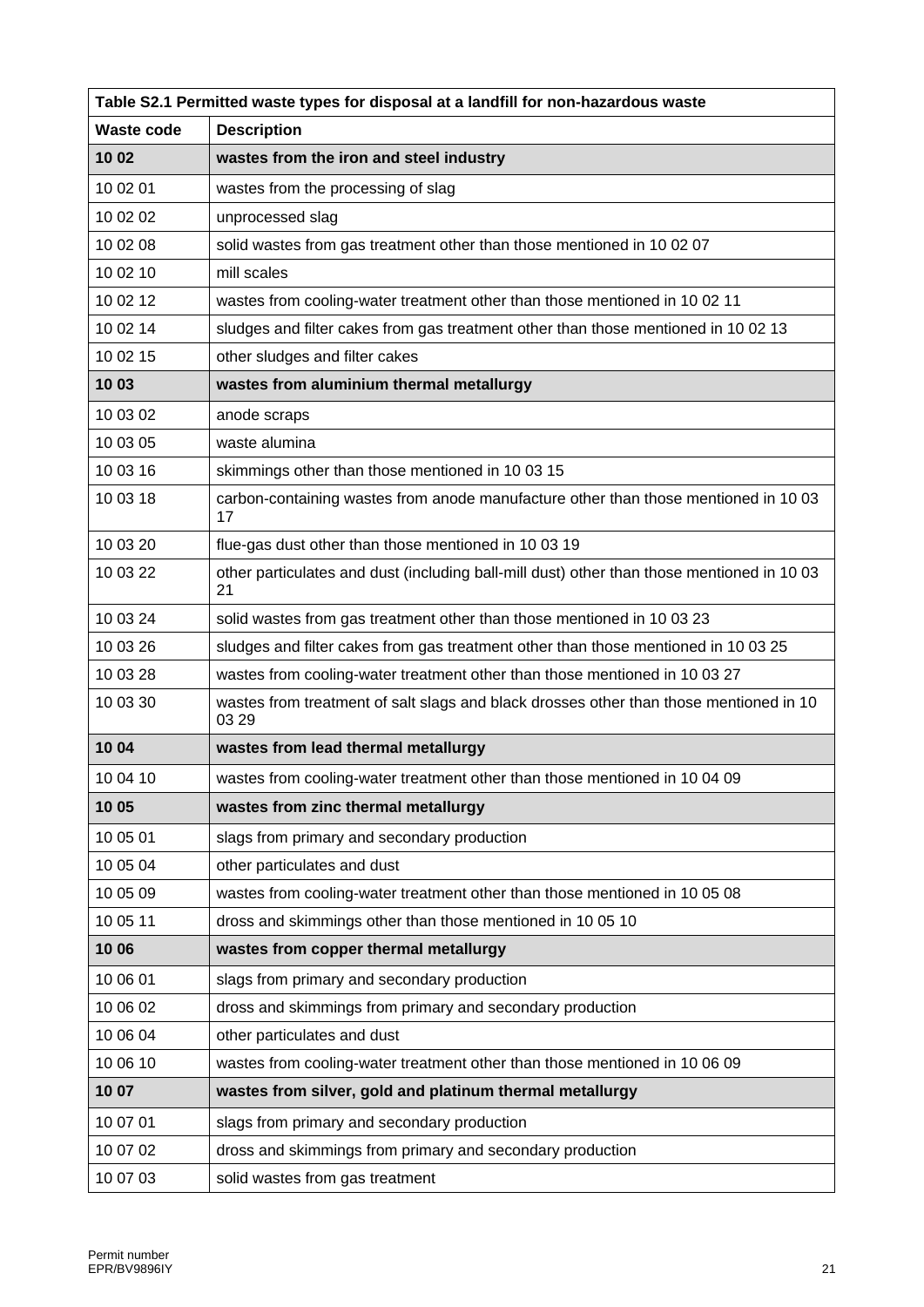| Table S2.1 Permitted waste types for disposal at a landfill for non-hazardous waste |                                                                                                      |  |
|-------------------------------------------------------------------------------------|------------------------------------------------------------------------------------------------------|--|
| Waste code                                                                          | <b>Description</b>                                                                                   |  |
| 10 07 04                                                                            | other particulates and dust                                                                          |  |
| 10 07 05                                                                            | sludges and filter cakes from gas treatment                                                          |  |
| 10 07 08                                                                            | wastes from cooling-water treatment other than those mentioned in 10 07 07                           |  |
| 10 08                                                                               | wastes from other non-ferrous thermal metallurgy                                                     |  |
| 10 08 04                                                                            | particulates and dust                                                                                |  |
| 10 08 09                                                                            | other slags                                                                                          |  |
| 10 08 11                                                                            | dross and skimmings other than those mentioned in 10 08 10                                           |  |
| 10 08 13                                                                            | carbon-containing wastes from anode manufacture other than those mentioned in 10 08<br>12            |  |
| 10 08 14                                                                            | anode scrap                                                                                          |  |
| 10 08 16                                                                            | flue-gas dust other than those mentioned in 10 08 15                                                 |  |
| 10 08 18                                                                            | sludges and filter cakes from flue-gas treatment other than those mentioned in 10 08 17              |  |
| 10 08 20                                                                            | wastes from cooling-water treatment other than those mentioned in 10 08 19                           |  |
| 10 09                                                                               | wastes from casting of ferrous pieces                                                                |  |
| 10 09 03                                                                            | furnace slag                                                                                         |  |
| 10 09 06                                                                            | casting cores and moulds which have not undergone pouring other than those<br>mentioned in 10 09 05  |  |
| 10 09 08                                                                            | casting cores and moulds which have undergone pouring other than those mentioned in<br>10 09 07      |  |
| 10 09 10                                                                            | flue-gas dust other than those mentioned in 10 09 09                                                 |  |
| 10 09 12                                                                            | other particulates other than those mentioned in 10 09 11                                            |  |
| 10 09 14                                                                            | waste binders other than those mentioned in 10 09 13                                                 |  |
| 10 10                                                                               | wastes from casting of non-ferrous pieces                                                            |  |
| 10 10 03                                                                            | furnace slag                                                                                         |  |
| 10 10 06                                                                            | casting cores and moulds which have not undergone pouring, other than those<br>mentioned in 10 10 05 |  |
| 10 10 08                                                                            | casting cores and moulds which have undergone pouring, other than those mentioned in<br>10 10 07     |  |
| 10 10 10                                                                            | flue-gas dust other than those mentioned in 10 10 09                                                 |  |
| 10 10 12                                                                            | other particulates other than those mentioned in 10 10 11                                            |  |
| 10 10 14                                                                            | waste binders other than those mentioned in 10 10 13                                                 |  |
| 10 11                                                                               | wastes from manufacture of glass and glass products                                                  |  |
| 10 11 03                                                                            | waste glass-based fibrous materials                                                                  |  |
| 10 11 05                                                                            | particulates and dust                                                                                |  |
| 10 11 10                                                                            | waste preparation mixture before thermal processing, other than those mentioned in 10<br>11 09       |  |
| 10 11 12                                                                            | waste glass other than those mentioned in 10 11 11                                                   |  |
| 10 11 16                                                                            | solid wastes from flue-gas treatment other than those mentioned in 10 11 15                          |  |
| 10 11 18                                                                            | sludges and filter cakes from flue-gas treatment other than those mentioned in 10 11 17              |  |
| 10 11 20                                                                            | solid wastes from on-site effluent treatment other than those mentioned in 10 11 19                  |  |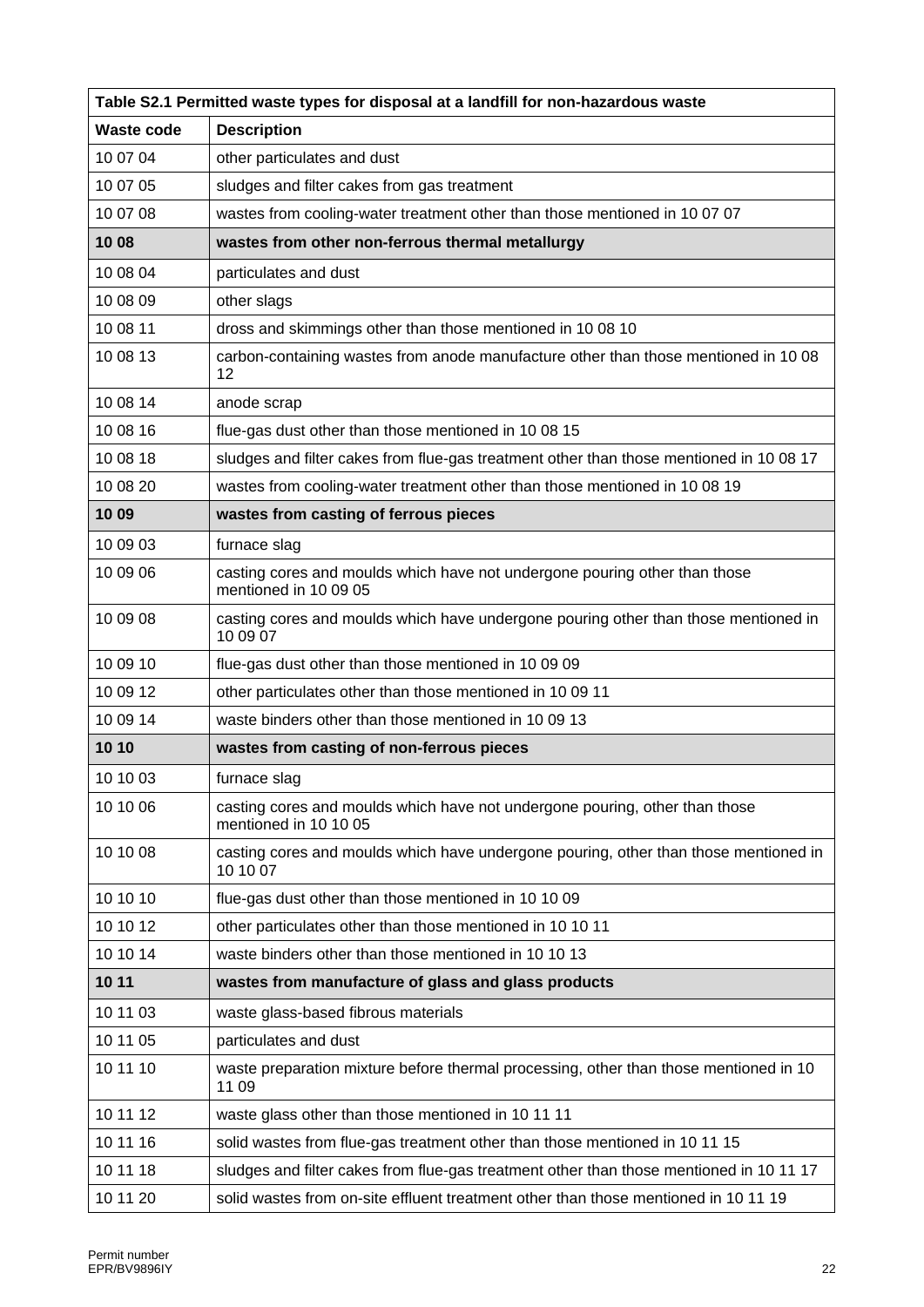| Table S2.1 Permitted waste types for disposal at a landfill for non-hazardous waste |                                                                                                                                                                                                                           |  |
|-------------------------------------------------------------------------------------|---------------------------------------------------------------------------------------------------------------------------------------------------------------------------------------------------------------------------|--|
| <b>Waste code</b>                                                                   | <b>Description</b>                                                                                                                                                                                                        |  |
| 10 12                                                                               | wastes from manufacture of ceramic goods, bricks, tiles and construction<br>products                                                                                                                                      |  |
| 10 12 01                                                                            | waste preparation mixture before thermal processing                                                                                                                                                                       |  |
| 10 12 03                                                                            | particulates and dust                                                                                                                                                                                                     |  |
| 10 12 05                                                                            | sludges and filter cakes from gas treatment                                                                                                                                                                               |  |
| 10 12 06                                                                            | discarded moulds                                                                                                                                                                                                          |  |
| 10 12 08                                                                            | waste ceramics, bricks, tiles and construction products (after thermal processing)                                                                                                                                        |  |
| 10 12 10                                                                            | solid wastes from gas treatment other than those mentioned in 10 12 09                                                                                                                                                    |  |
| 10 12 12                                                                            | wastes from glazing other than those mentioned in 10 12 11                                                                                                                                                                |  |
| 10 12 13                                                                            | sludge from on-site effluent treatment                                                                                                                                                                                    |  |
| 10 13                                                                               | wastes from manufacture of cement, lime and plaster and articles and products<br>made from them                                                                                                                           |  |
| 10 13 01                                                                            | waste preparation mixture before thermal processing                                                                                                                                                                       |  |
| 10 13 04                                                                            | wastes from calcination and hydration of lime                                                                                                                                                                             |  |
| 10 13 06                                                                            | particulates and dust (except 10 13 12 and 10 13 13)                                                                                                                                                                      |  |
| 10 13 07                                                                            | sludges and filter cakes from gas treatment                                                                                                                                                                               |  |
| 10 13 10                                                                            | wastes from asbestos-cement manufacture other than those mentioned in 10 13 09                                                                                                                                            |  |
| 10 13 11                                                                            | wastes from cement-based composite materials other than those mentioned in 10 13 09<br>and 10 13 10                                                                                                                       |  |
| 10 13 13                                                                            | solid wastes from gas treatment other than those mentioned in 10 13 12                                                                                                                                                    |  |
| 10 13 14                                                                            | waste concrete and concrete sludge                                                                                                                                                                                        |  |
| 11                                                                                  | Wastes from chemical surface treatment and coating of metals and other<br>materials; non-ferrous hydro-metallurgy                                                                                                         |  |
| 11 01                                                                               | wastes from chemical surface treatment and coating of metals and other materials<br>(for example galvanic processes, zinc coating processes, pickling processes,<br>etching, phosphating, alkaline degreasing, anodising) |  |
| 11 01 10                                                                            | sludges and filter cakes other than those mentioned in 11 01 09                                                                                                                                                           |  |
| 11 01 14                                                                            | degreasing wastes other than those mentioned in 11 01 13                                                                                                                                                                  |  |
| 11 02                                                                               | wastes from non-ferrous hydrometallurgical processes                                                                                                                                                                      |  |
| 11 02 03                                                                            | wastes from the production of anodes for aqueous electrolytical processes                                                                                                                                                 |  |
| 11 02 06                                                                            | wastes from copper hydrometallurgical processes other than those mentioned in 11 02<br>05                                                                                                                                 |  |
| 11 05                                                                               | wastes from hot galvanising processes                                                                                                                                                                                     |  |
| 11 05 01                                                                            | hard zinc                                                                                                                                                                                                                 |  |
| 11 05 02                                                                            | Zinc ash                                                                                                                                                                                                                  |  |
| 12                                                                                  | Wastes from shaping and physical and mechanical surface treatment of metals<br>and plastics                                                                                                                               |  |
| 1201                                                                                | wastes from shaping and physical and mechanical surface treatment of metals<br>and plastics                                                                                                                               |  |
| 12 01 01                                                                            | ferrous metal filings and turnings                                                                                                                                                                                        |  |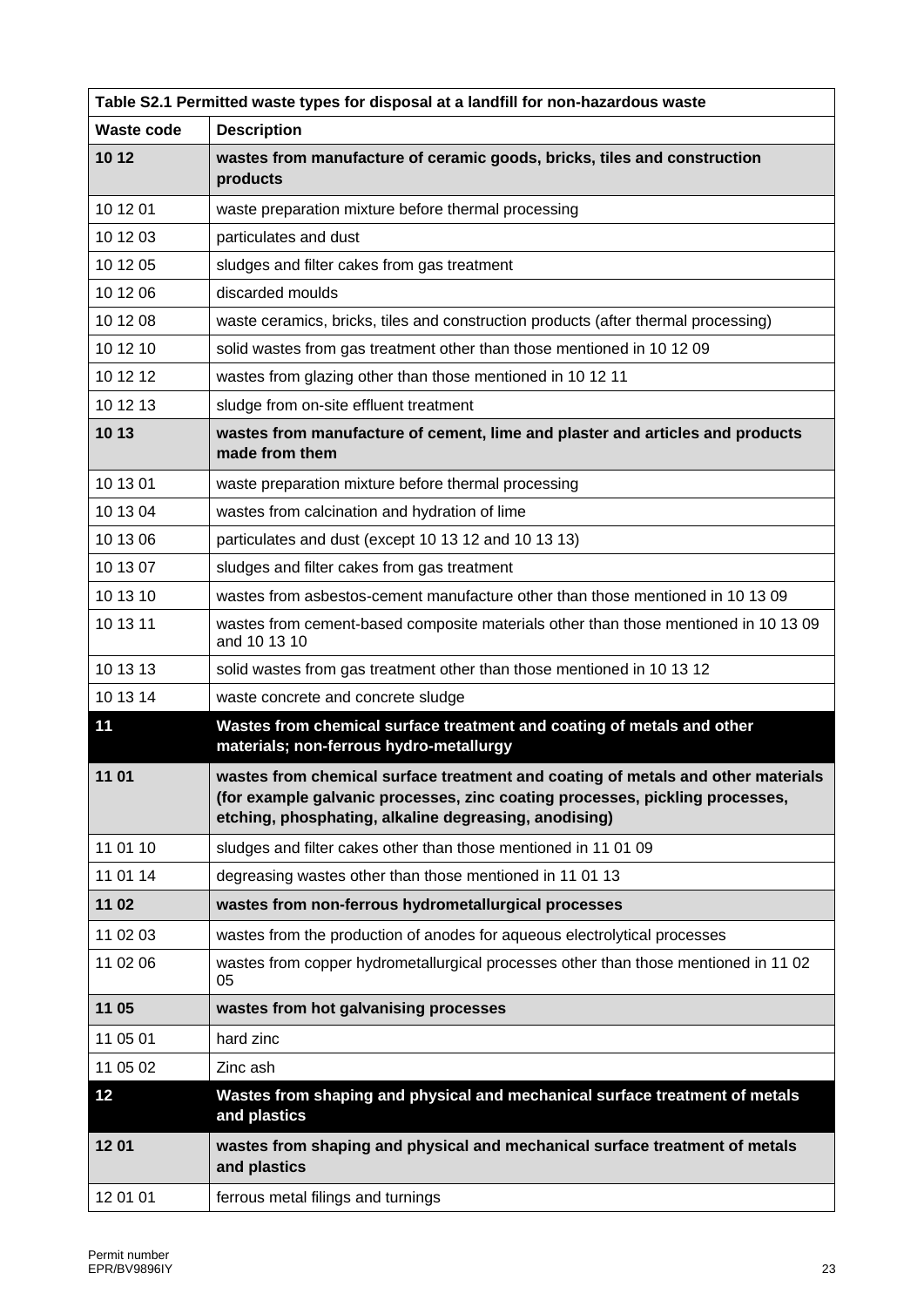| Table S2.1 Permitted waste types for disposal at a landfill for non-hazardous waste |                                                                                                                                                                                                          |  |
|-------------------------------------------------------------------------------------|----------------------------------------------------------------------------------------------------------------------------------------------------------------------------------------------------------|--|
| <b>Waste code</b>                                                                   | <b>Description</b>                                                                                                                                                                                       |  |
| 12 01 02                                                                            | ferrous metal dust and particles                                                                                                                                                                         |  |
| 12 01 03                                                                            | non-ferrous metal filings and turnings                                                                                                                                                                   |  |
| 12 01 04                                                                            | non-ferrous metal dust and particles                                                                                                                                                                     |  |
| 12 01 05                                                                            | plastics shavings and turnings                                                                                                                                                                           |  |
| 12 01 13                                                                            | welding wastes                                                                                                                                                                                           |  |
| 12 01 15                                                                            | machining sludges other than those mentioned in 1201 14                                                                                                                                                  |  |
| 12 01 17                                                                            | waste blasting material other than those mentioned in 12 01 16                                                                                                                                           |  |
| 15                                                                                  | Waste packaging, absorbents, wiping cloths, filter materials and protective<br>clothing not otherwise specified                                                                                          |  |
| 15 01                                                                               | packaging (including separately collected municipal packaging waste)                                                                                                                                     |  |
| 15 01 01                                                                            | paper and cardboard packaging                                                                                                                                                                            |  |
| 15 01 02                                                                            | plastic packaging                                                                                                                                                                                        |  |
| 15 01 03                                                                            | wooden packaging                                                                                                                                                                                         |  |
| 15 01 04                                                                            | metallic packaging                                                                                                                                                                                       |  |
| 15 01 05                                                                            | composite packaging                                                                                                                                                                                      |  |
| 15 01 06                                                                            | mixed packaging                                                                                                                                                                                          |  |
| 15 01 07                                                                            | glass packaging                                                                                                                                                                                          |  |
| 15 01 09                                                                            | textile packaging                                                                                                                                                                                        |  |
| 15 02                                                                               | absorbents, filter materials, wipingcloths and protective clothing                                                                                                                                       |  |
| 15 02 03                                                                            | absorbents, filter materials, wiping cloths and protective clothing other than those<br>mentioned in 15 02 02                                                                                            |  |
| 16                                                                                  | Wastes not otherwise specified in the list                                                                                                                                                               |  |
| 16 01                                                                               | end-of-life vehicles from different means of transport (including off-road<br>machinery) and wastes from dismantling of end-of-life vehicles and vehicle<br>maintenance (except 13, 14, 16 06 and 16 08) |  |
| 16 01 12                                                                            | brake pads other than those mentioned in 16 01 11                                                                                                                                                        |  |
| 16 01 17                                                                            | ferrous metal                                                                                                                                                                                            |  |
| 16 01 18                                                                            | non-ferrous metal                                                                                                                                                                                        |  |
| 16 01 19                                                                            | plastic                                                                                                                                                                                                  |  |
| 16 01 20                                                                            | glass                                                                                                                                                                                                    |  |
| 1602                                                                                | wastes from electrical and electronic equipment                                                                                                                                                          |  |
| 16 02 14                                                                            | discarded equipment other than those mentioned in 16 02 09 to 16 02 13                                                                                                                                   |  |
| 16 02 16                                                                            | components removed from discarded equipment other than those mentioned in 16 02 15                                                                                                                       |  |
| 16 03                                                                               | off-specification batches and unused products                                                                                                                                                            |  |
| 16 03 04                                                                            | inorganic wastes other than those mentioned in 16 03 03                                                                                                                                                  |  |
| 16 03 06                                                                            | organic wastes other than those mentioned in 16 03 05                                                                                                                                                    |  |
| 16 08                                                                               | spent catalysts                                                                                                                                                                                          |  |
| 16 08 01                                                                            | spent catalysts containing gold, silver, rhenium, rhodium, palladium, iridium or platinum<br>(except 16 08 07)                                                                                           |  |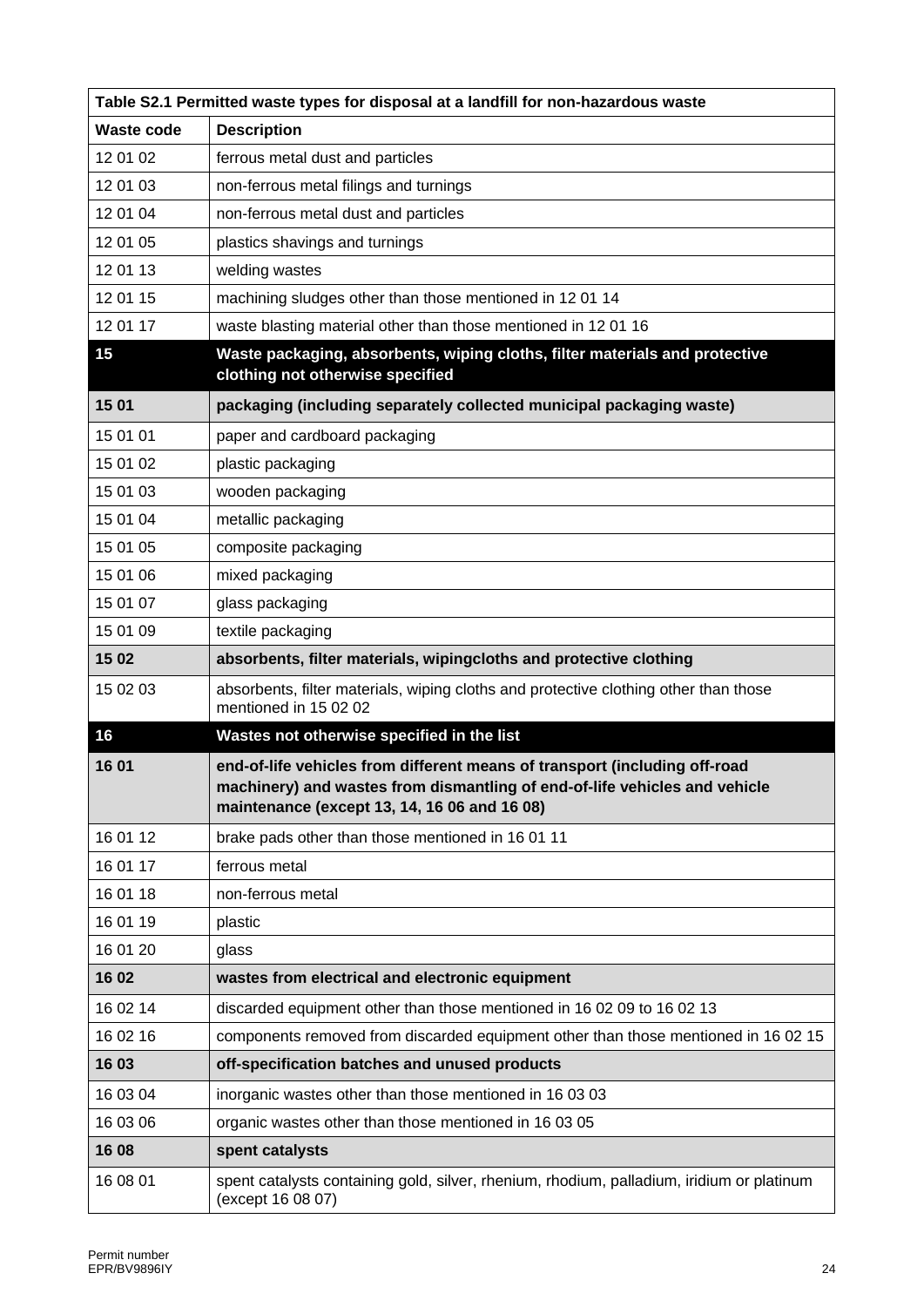| Table S2.1 Permitted waste types for disposal at a landfill for non-hazardous waste |                                                                                                               |  |
|-------------------------------------------------------------------------------------|---------------------------------------------------------------------------------------------------------------|--|
| <b>Waste code</b>                                                                   | <b>Description</b>                                                                                            |  |
| 16 08 03                                                                            | spent catalysts containing transition metals or transition metal compounds not otherwise<br>specified         |  |
| 16 11                                                                               | waste linings and refractories                                                                                |  |
| 16 11 02                                                                            | carbon-based linings and refractories from metallurgical processes others than those<br>mentioned in 16 11 01 |  |
| 16 11 04                                                                            | other linings and refractories from metallurgical processes other than those mentioned in<br>16 11 03         |  |
| 16 11 06                                                                            | linings and refractories from non-metallurgical processes others than those mentioned in<br>16 11 05          |  |
| 17                                                                                  | Construction and demolition wastes (including excavated soil from contaminated<br>sites)                      |  |
| 1701                                                                                | concrete, bricks, tiles and ceramics                                                                          |  |
| 17 01 01                                                                            | concrete                                                                                                      |  |
| 17 01 02                                                                            | bricks                                                                                                        |  |
| 17 01 03                                                                            | tiles and ceramics                                                                                            |  |
| 17 01 07                                                                            | mixtures of concrete, bricks, tiles and ceramics other than those mentioned in 17 01 06                       |  |
| 1702                                                                                | wood, glass and plastic                                                                                       |  |
| 17 02 01                                                                            | wood                                                                                                          |  |
| 17 02 02                                                                            | glass                                                                                                         |  |
| 17 02 03                                                                            | plastic                                                                                                       |  |
| 1703                                                                                | bituminous mixtures, coal tar and tarred products                                                             |  |
| 17 03 02                                                                            | bituminous mixtures other than those mentioned in 17 03 01                                                    |  |
| 1704                                                                                | metals (including their alloys)                                                                               |  |
| 17 04 01                                                                            | copper, bronze, brass                                                                                         |  |
| 17 04 02                                                                            | aluminium                                                                                                     |  |
| 17 04 03                                                                            | lead                                                                                                          |  |
| 17 04 04                                                                            | zinc                                                                                                          |  |
| 17 04 05                                                                            | iron and steel                                                                                                |  |
| 17 04 06                                                                            | tin                                                                                                           |  |
| 17 04 07                                                                            | mixed metals                                                                                                  |  |
| 17 04 11                                                                            | cables other than those mentioned in 17 04 10                                                                 |  |
| 1705                                                                                | soil (including excavated soil from contaminated sites), stones and dredging spoil                            |  |
| 17 05 04                                                                            | soil and stones other than those mentioned in 17 05 03                                                        |  |
| 17 05 06                                                                            | dredging spoil other than those mentioned in 17 05 05                                                         |  |
| 17 05 08                                                                            | track ballast other than those mentioned in 17 05 07                                                          |  |
| 1706                                                                                | insulation materials and asbestos-containing construction materials                                           |  |
| 17 06 04                                                                            | insulation materials other than those mentioned in 17 06 01 and 17 06 03                                      |  |
| 1709                                                                                | other construction and demolition wastes                                                                      |  |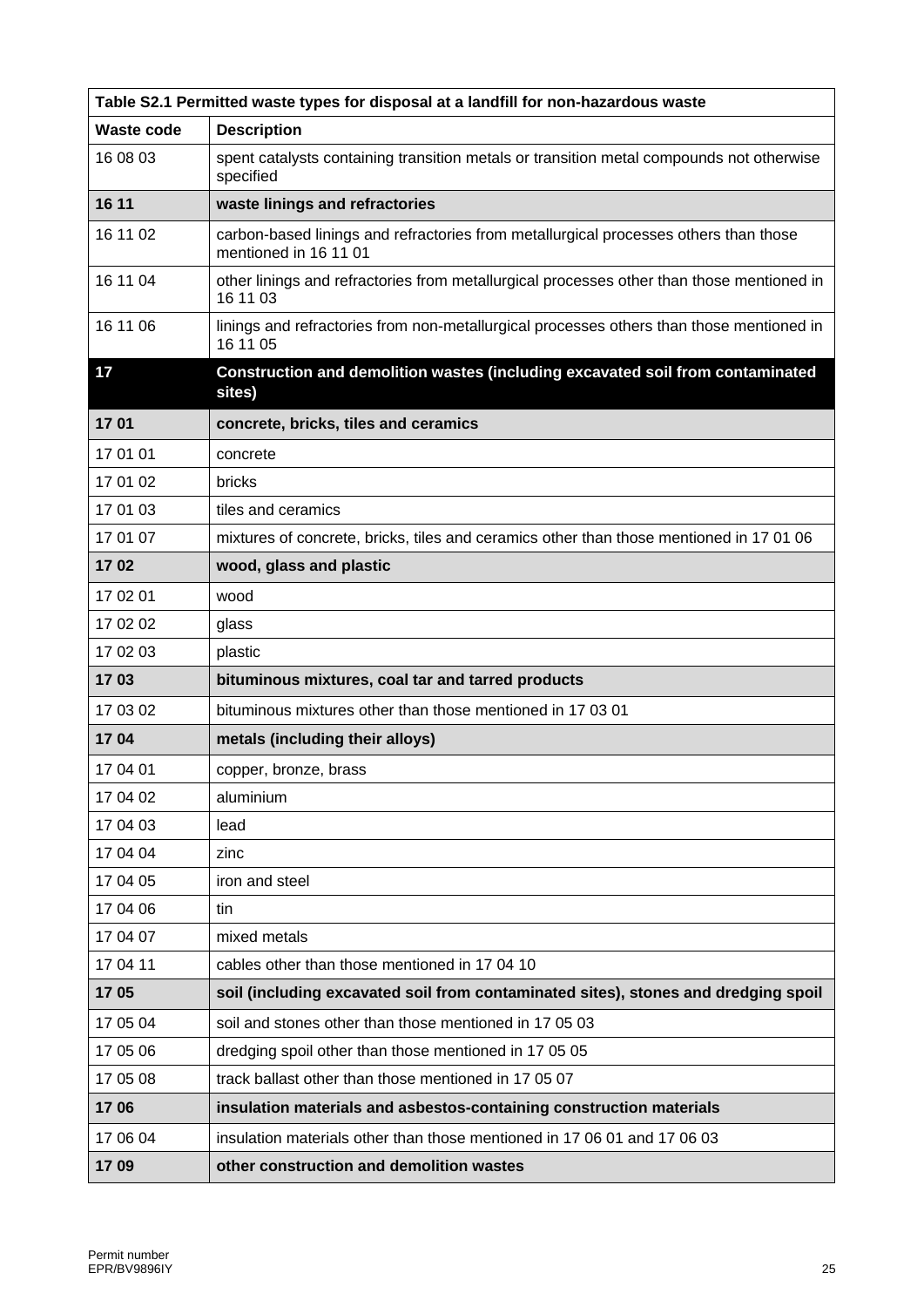| Table S2.1 Permitted waste types for disposal at a landfill for non-hazardous waste |                                                                                                                                                                               |  |
|-------------------------------------------------------------------------------------|-------------------------------------------------------------------------------------------------------------------------------------------------------------------------------|--|
| Waste code                                                                          | <b>Description</b>                                                                                                                                                            |  |
| 17 09 04                                                                            | mixed construction and demolition wastes other than those mentioned in 17 09 01, 17 09<br>02 and 17 09 03                                                                     |  |
| 18                                                                                  | Wastes from human or animal health care and/or related research (except kitchen<br>and restaurant wastes not arising from immediate health care)                              |  |
| 18 01                                                                               | wastes from natal care, diagnosis, treatment or prevention of disease in humans                                                                                               |  |
| 18 01 04                                                                            | wastes whose collection and disposal is not subject to special requirements in order to<br>prevent infection (for example dressings, linen, disposable clothing, diapers)     |  |
| 1802                                                                                | wastes from research, diagnosis, treatment or prevention of disease involving<br>animals                                                                                      |  |
| 18 02 03                                                                            | wastes whose collection and disposal is not subject to special requirements in order to<br>prevent infection                                                                  |  |
| 18 02 06                                                                            | chemicals other than those mentioned in 18 02 05                                                                                                                              |  |
| 19                                                                                  | Wastes from waste management facilities, off-site waste water treatment plants<br>and the preparation of water intended for human consumption and water for<br>industrial use |  |
| 1901                                                                                | wastes from incineration or pyrolysis of waste                                                                                                                                |  |
| 19 01 02                                                                            | ferrous materials removed from bottom ash                                                                                                                                     |  |
| 19 01 12                                                                            | bottom ash and slag other than those mentioned in 1901 11                                                                                                                     |  |
| 19 01 14                                                                            | fly ash other than those mentioned in 1901 13                                                                                                                                 |  |
| 19 01 16                                                                            | boiler dust other than those mentioned in 1901 15                                                                                                                             |  |
| 19 01 18                                                                            | pyrolysis wastes other than those mentioned in 1901 17                                                                                                                        |  |
| 19 01 19                                                                            | sands from fluidised beds                                                                                                                                                     |  |
| 1902                                                                                | wastes from physico/chemical treatments of waste (including dechromatation,<br>decyanidation, neutralisation)                                                                 |  |
| 19 02 03                                                                            | premixed wastes composed only of non-hazardous wastes                                                                                                                         |  |
| 19 02 06                                                                            | sludges from physico/chemical treatment other than those mentioned in 19 02 05                                                                                                |  |
| 19 02 10                                                                            | combustible wastes other than those mentioned in 19 02 08 and 19 02 09                                                                                                        |  |
| 1903                                                                                | <b>Stabilised/solidified wastes</b>                                                                                                                                           |  |
| 19 03 05                                                                            | stabilised wastes other than those mentioned in 19 03 04                                                                                                                      |  |
| 19 03 07                                                                            | solidified wastes other than those mentioned in 19 03 06                                                                                                                      |  |
| 1904                                                                                | vitrified waste and wastes from vitrification                                                                                                                                 |  |
| 19 04 01                                                                            | vitrified waste                                                                                                                                                               |  |
| 1905                                                                                | wastes from aerobic treatment of solid wastes                                                                                                                                 |  |
| 19 05 01                                                                            | non-composted fraction of municipal and similar wastes                                                                                                                        |  |
| 19 05 02                                                                            | non-composted fraction of animal and vegetable waste                                                                                                                          |  |
| 19 05 03                                                                            | off-specification compost                                                                                                                                                     |  |
| 1906                                                                                | wastes from anaerobic treatment of waste                                                                                                                                      |  |
| 19 06 04                                                                            | digestate from anaerobic treatment of municipal waste                                                                                                                         |  |
| 19 06 06                                                                            | digestate from anaerobic treatment of animal and vegetable waste                                                                                                              |  |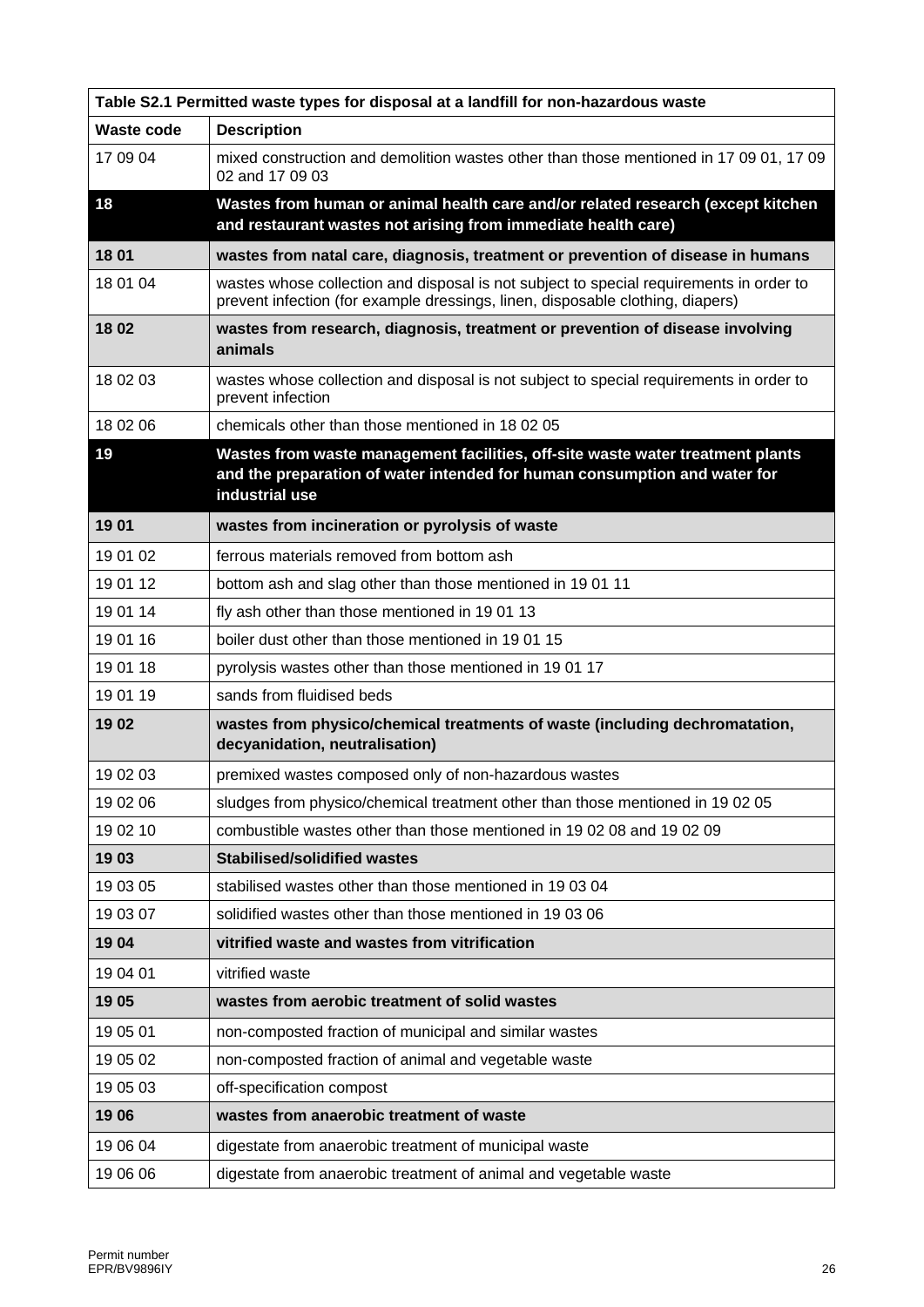|            | Table S2.1 Permitted waste types for disposal at a landfill for non-hazardous waste                                               |  |  |
|------------|-----------------------------------------------------------------------------------------------------------------------------------|--|--|
| Waste code | <b>Description</b>                                                                                                                |  |  |
| 1908       | wastes from waste water treatment plants not otherwise specified                                                                  |  |  |
| 19 08 01   | screenings                                                                                                                        |  |  |
| 19 08 02   | waste from desanding                                                                                                              |  |  |
| 19 08 05   | sludges from treatment of urban waste water                                                                                       |  |  |
| 19 08 09   | grease and oil mixture from oil/water separation containing only edible oil and fats                                              |  |  |
| 19 08 12   | sludges from biological treatment of industrial waste water other than those mentioned in<br>19 08 11                             |  |  |
| 19 08 14   | sludges from other treatment of industrial waste water other than those mentioned in 19<br>08 13                                  |  |  |
| 1909       | wastes from the preparation of water intended for human consumption or water<br>for industrial use                                |  |  |
| 19 09 01   | solid waste from primary filtration and screenings                                                                                |  |  |
| 19 09 02   | sludges from water clarification                                                                                                  |  |  |
| 19 09 03   | sludges from decarbonation                                                                                                        |  |  |
| 19 09 04   | spent activated carbon                                                                                                            |  |  |
| 19 09 05   | saturated or spent ion exchange resins                                                                                            |  |  |
| 19 09 06   | solutions and sludges from regeneration of ion exchangers                                                                         |  |  |
| 19 10      | wastes from shredding of metal-containing wastes                                                                                  |  |  |
| 19 10 01   | iron and steel waste                                                                                                              |  |  |
| 19 10 02   | non-ferrous waste                                                                                                                 |  |  |
| 19 10 04   | fluff-light fraction and dust other than those mentioned in 19 10 03                                                              |  |  |
| 19 10 06   | other fractions other than those mentioned in 19 10 05                                                                            |  |  |
| 19 11      | wastes from oil regeneration                                                                                                      |  |  |
| 19 11 06   | sludges from on-site effluent treatment other than those mentioned in 19 11 05                                                    |  |  |
| 19 12      | wastes from the mechanical treatment of waste (for example sorting, crushing,<br>compacting, pelletising) not otherwise specified |  |  |
| 19 12 01   | paper and cardboard                                                                                                               |  |  |
| 19 12 02   | ferrous metal                                                                                                                     |  |  |
| 19 12 03   | non-ferrous metal                                                                                                                 |  |  |
| 19 12 04   | plastic and rubber                                                                                                                |  |  |
| 19 12 05   | glass                                                                                                                             |  |  |
| 19 12 07   | wood other than that mentioned in 19 12 06                                                                                        |  |  |
| 19 12 08   | textiles                                                                                                                          |  |  |
| 19 12 09   | minerals (for example sand, stones)                                                                                               |  |  |
| 19 12 10   | combustible waste (refuse derived fuel)                                                                                           |  |  |
| 19 12 12   | other wastes (including mixtures of materials) from mechanical treatment of wastes other<br>than those mentioned in 19 12 11      |  |  |
| 19 13      | wastes from soil and groundwater remediation                                                                                      |  |  |
| 19 13 02   | solid wastes from soil remediation other than those mentioned in 19 13 01                                                         |  |  |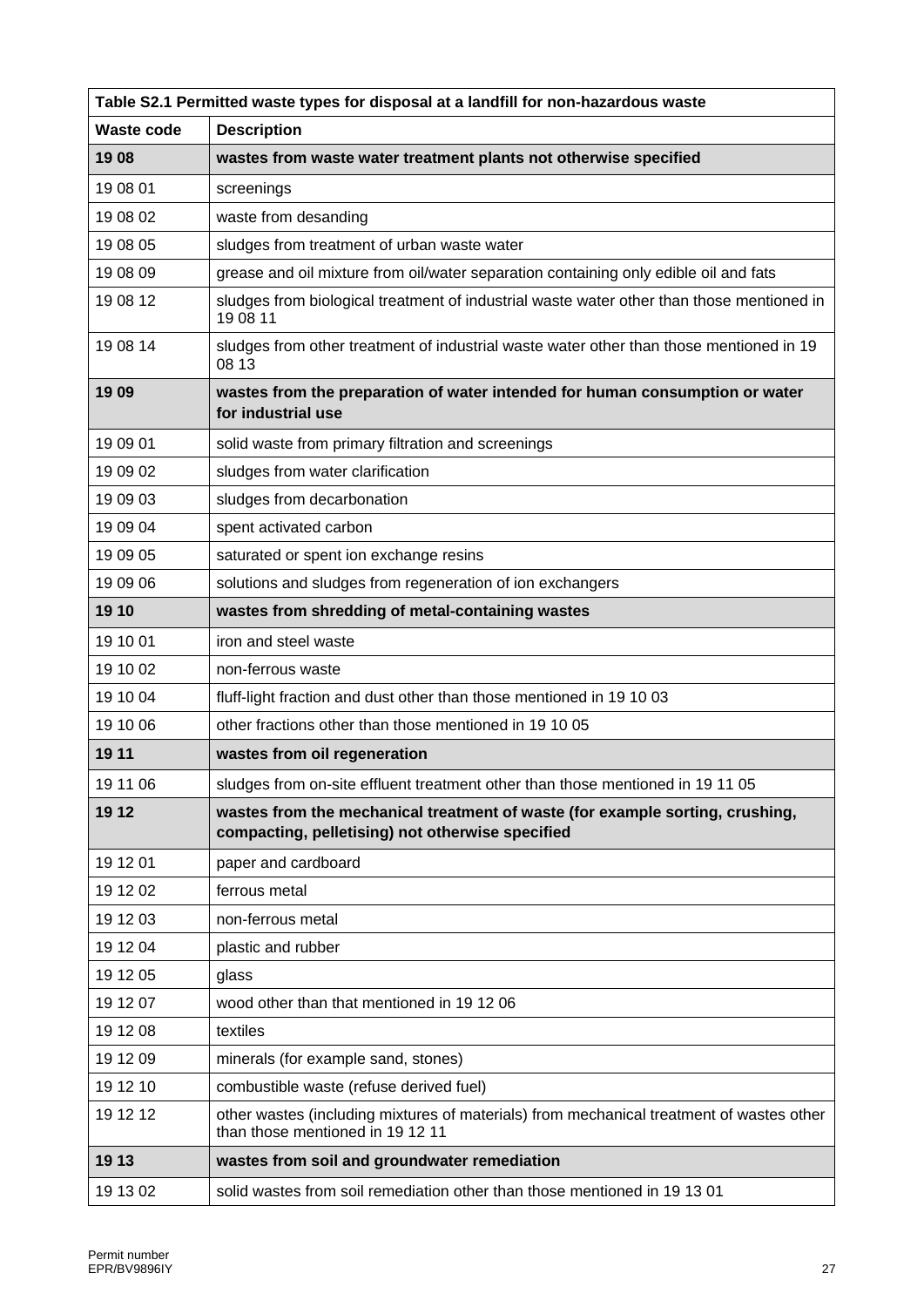| Table S2.1 Permitted waste types for disposal at a landfill for non-hazardous waste |                                                                                                                                                                                                                                                                                                                                                      |  |  |  |  |  |
|-------------------------------------------------------------------------------------|------------------------------------------------------------------------------------------------------------------------------------------------------------------------------------------------------------------------------------------------------------------------------------------------------------------------------------------------------|--|--|--|--|--|
| <b>Waste code</b>                                                                   | <b>Description</b>                                                                                                                                                                                                                                                                                                                                   |  |  |  |  |  |
| 19 13 04                                                                            | sludges from soil remediation other than those mentioned in 19 13 03                                                                                                                                                                                                                                                                                 |  |  |  |  |  |
| 19 13 06                                                                            | sludges from groundwater remediation other than those mentioned in 19 13 05                                                                                                                                                                                                                                                                          |  |  |  |  |  |
| 20                                                                                  | Municipal wastes (household waste and similar commercial, industrial and<br>institutional wastes) including separately collected fractions                                                                                                                                                                                                           |  |  |  |  |  |
| 20 01                                                                               | separately collected fractions (except 15 01)                                                                                                                                                                                                                                                                                                        |  |  |  |  |  |
| 20 01 01                                                                            | paper and cardboard                                                                                                                                                                                                                                                                                                                                  |  |  |  |  |  |
| 20 01 02                                                                            | glass                                                                                                                                                                                                                                                                                                                                                |  |  |  |  |  |
| 20 01 08                                                                            | biodegradable kitchen and canteen waste                                                                                                                                                                                                                                                                                                              |  |  |  |  |  |
| 20 01 10                                                                            | clothes                                                                                                                                                                                                                                                                                                                                              |  |  |  |  |  |
| 20 01 11                                                                            | textiles                                                                                                                                                                                                                                                                                                                                             |  |  |  |  |  |
| 20 01 25                                                                            | edible oil and fat                                                                                                                                                                                                                                                                                                                                   |  |  |  |  |  |
| 20 01 28                                                                            | paint, inks, adhesives and resins other than those mentioned in 20 01 27                                                                                                                                                                                                                                                                             |  |  |  |  |  |
| 20 01 30                                                                            | detergents other than those mentioned in 20 01 29                                                                                                                                                                                                                                                                                                    |  |  |  |  |  |
| 20 01 36                                                                            | discarded electrical and electronic equipment other than those mentioned in 20 01 21, 20<br>01 23 and 20 01 35                                                                                                                                                                                                                                       |  |  |  |  |  |
| 20 01 38                                                                            | wood other than that mentioned in 20 01 37                                                                                                                                                                                                                                                                                                           |  |  |  |  |  |
| 20 01 39                                                                            | plastics                                                                                                                                                                                                                                                                                                                                             |  |  |  |  |  |
| 20 01 40                                                                            | metals                                                                                                                                                                                                                                                                                                                                               |  |  |  |  |  |
| 20 01 41                                                                            | wastes from chimney sweeping                                                                                                                                                                                                                                                                                                                         |  |  |  |  |  |
| 20 01 99                                                                            | Other fractions not otherwise specified (comprising only of non-clinical human and<br>animal offensive/hygiene waste (not arising from healthcare and/or related research i.e.<br>not including waste from natal care, diagnosis, treatment or prevention of disease) which<br>is not subject to special requirements in order to prevent infection. |  |  |  |  |  |
| 20 02                                                                               | garden and park wastes (including cemetery waste)                                                                                                                                                                                                                                                                                                    |  |  |  |  |  |
| 20 02 01                                                                            | biodegradable waste                                                                                                                                                                                                                                                                                                                                  |  |  |  |  |  |
| 20 02 02                                                                            | soil and stones                                                                                                                                                                                                                                                                                                                                      |  |  |  |  |  |
| 20 02 03                                                                            | other non-biodegradable wastes                                                                                                                                                                                                                                                                                                                       |  |  |  |  |  |
| 20 03                                                                               | other municipal wastes                                                                                                                                                                                                                                                                                                                               |  |  |  |  |  |
| 20 03 01                                                                            | mixed municipal waste                                                                                                                                                                                                                                                                                                                                |  |  |  |  |  |
| 20 03 02                                                                            | waste from markets                                                                                                                                                                                                                                                                                                                                   |  |  |  |  |  |
| 20 03 03                                                                            | street-cleaning residues                                                                                                                                                                                                                                                                                                                             |  |  |  |  |  |
| 20 03 04                                                                            | septic tank sludge                                                                                                                                                                                                                                                                                                                                   |  |  |  |  |  |
| 20 03 06                                                                            | waste from sewage cleaning                                                                                                                                                                                                                                                                                                                           |  |  |  |  |  |
| 20 03 07                                                                            | bulky waste                                                                                                                                                                                                                                                                                                                                          |  |  |  |  |  |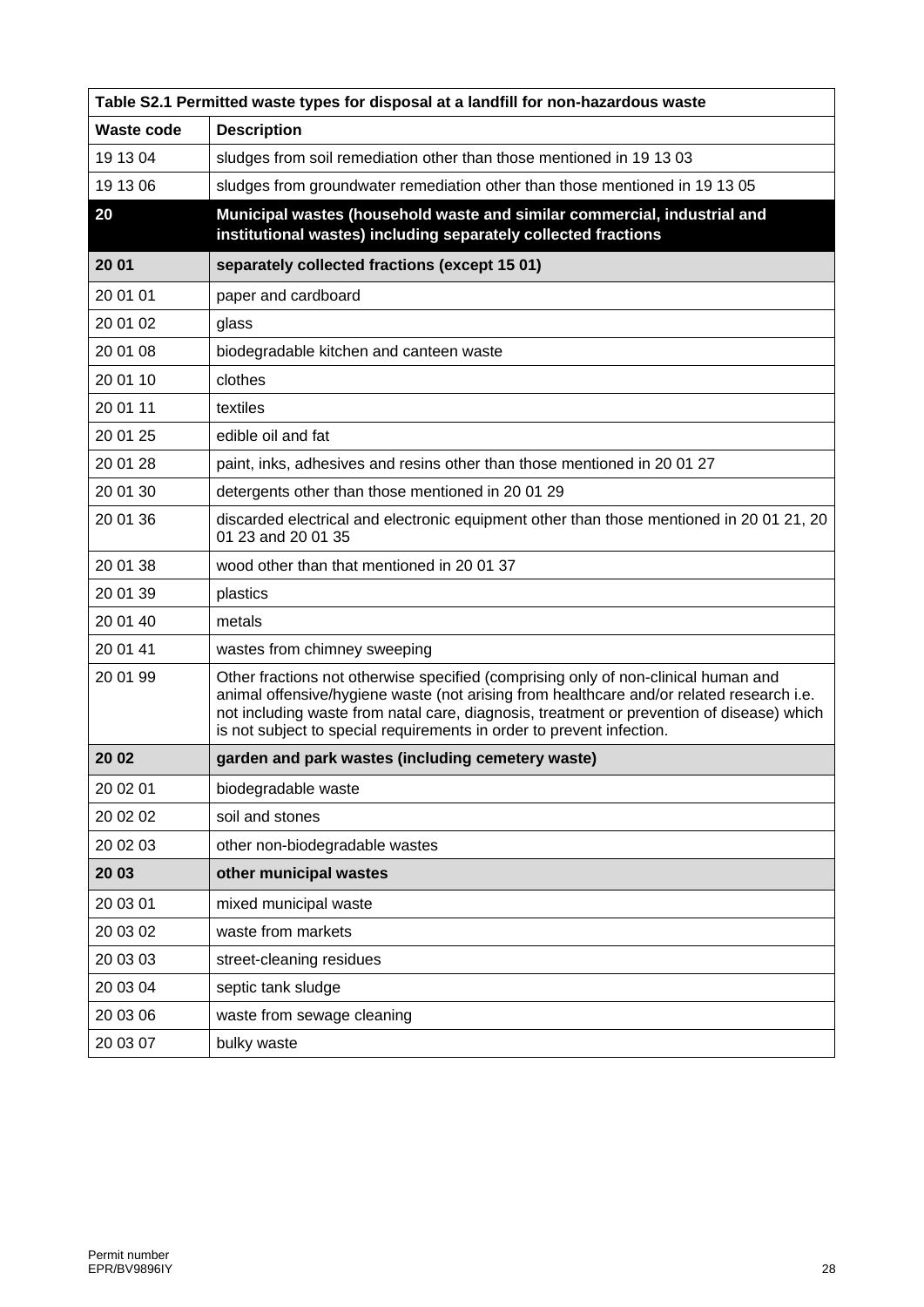| Table S2.2 Permitted waste types accepted for treatment |                                                                                                                                                                               |  |  |  |  |  |
|---------------------------------------------------------|-------------------------------------------------------------------------------------------------------------------------------------------------------------------------------|--|--|--|--|--|
| Waste code                                              | <b>Description</b>                                                                                                                                                            |  |  |  |  |  |
| 19                                                      | Wastes from waste management facilities, off-site waste water treatment plants<br>and the preparation of water intended for human consumption and water for<br>industrial use |  |  |  |  |  |
| 1906                                                    | 19.06 wastes from anaerobic treatment of waste                                                                                                                                |  |  |  |  |  |
| 19 06 03                                                | liquor from anaerobic treatment of municipal waste                                                                                                                            |  |  |  |  |  |
| 19 06 05                                                | liquor from anaerobic treatment of animal and vegetable waste                                                                                                                 |  |  |  |  |  |
| 19 07                                                   | landfill leachate                                                                                                                                                             |  |  |  |  |  |
| 19 07 03                                                | landfill leachate other than those mentioned in 19 07 02                                                                                                                      |  |  |  |  |  |

| Table S2.3 Permitted waste types for restoration |                                                                                                                                                                            |  |  |  |  |
|--------------------------------------------------|----------------------------------------------------------------------------------------------------------------------------------------------------------------------------|--|--|--|--|
| Waste code                                       | <b>Description</b>                                                                                                                                                         |  |  |  |  |
| 01                                               | Wastes resulting from exploration, mining, quarrying, and physical and chemical<br>treatment of minerals                                                                   |  |  |  |  |
| 01 01                                            | wastes from mineral excavation                                                                                                                                             |  |  |  |  |
| 01 01 02                                         | wastes from mineral non-metalliferous excavation                                                                                                                           |  |  |  |  |
| 01 04                                            | wastes from physical and chemical processing of non-metalliferous minerals                                                                                                 |  |  |  |  |
| 01 04 08                                         | waste gravel and crushed rocks other than those mentioned in 01 04 07                                                                                                      |  |  |  |  |
| 01 04 09                                         | waste sand and clays                                                                                                                                                       |  |  |  |  |
| 02                                               | Wastes from agriculture, horticulture, aquaculture, forestry, hunting and fishing, food<br>preparation and processing                                                      |  |  |  |  |
| 02 01                                            | wastes from agriculture, horticulture, aquaculture, forestry, hunting and fishing                                                                                          |  |  |  |  |
| 02 01 03                                         | plant-tissue waste                                                                                                                                                         |  |  |  |  |
| 02 04                                            | wastes from sugar processing                                                                                                                                               |  |  |  |  |
| 02 04 01                                         | soil from cleaning and washing beet                                                                                                                                        |  |  |  |  |
| 03                                               | Wastes from wood processing and the production of panels and furniture, pulp, paper<br>and cardboard                                                                       |  |  |  |  |
| 03 03                                            | wastes from pulp, paper and cardboard production and processing                                                                                                            |  |  |  |  |
| 03 03 05                                         | de-inking sludges from paper recycling                                                                                                                                     |  |  |  |  |
| 03 03 09                                         | lime mud waste                                                                                                                                                             |  |  |  |  |
| 17                                               | Construction and demolition wastes (including excavated soil from contaminated sites)                                                                                      |  |  |  |  |
| 17 01                                            | concrete, bricks, tiles and ceramics                                                                                                                                       |  |  |  |  |
| 17 01 01                                         | concrete                                                                                                                                                                   |  |  |  |  |
| 17 01 02                                         | bricks                                                                                                                                                                     |  |  |  |  |
| 17 01 03                                         | tiles and ceramics                                                                                                                                                         |  |  |  |  |
| 17 01 07                                         | mixtures of concrete, bricks, tiles and ceramics other than those mentioned in 17 01 06                                                                                    |  |  |  |  |
| 1705                                             | soil (including excavated soil from contaminated sites), stones and dredging spoil                                                                                         |  |  |  |  |
| 17 05 04                                         | soil and stones other than those mentioned in 17 05 03                                                                                                                     |  |  |  |  |
| 17 05 06                                         | dredging spoil other than those mentioned in 17 05 05                                                                                                                      |  |  |  |  |
| 19                                               | Wastes from waste management facilities, off-site waste water treatment plants and the<br>preparation of water intended for human consumption and water for industrial use |  |  |  |  |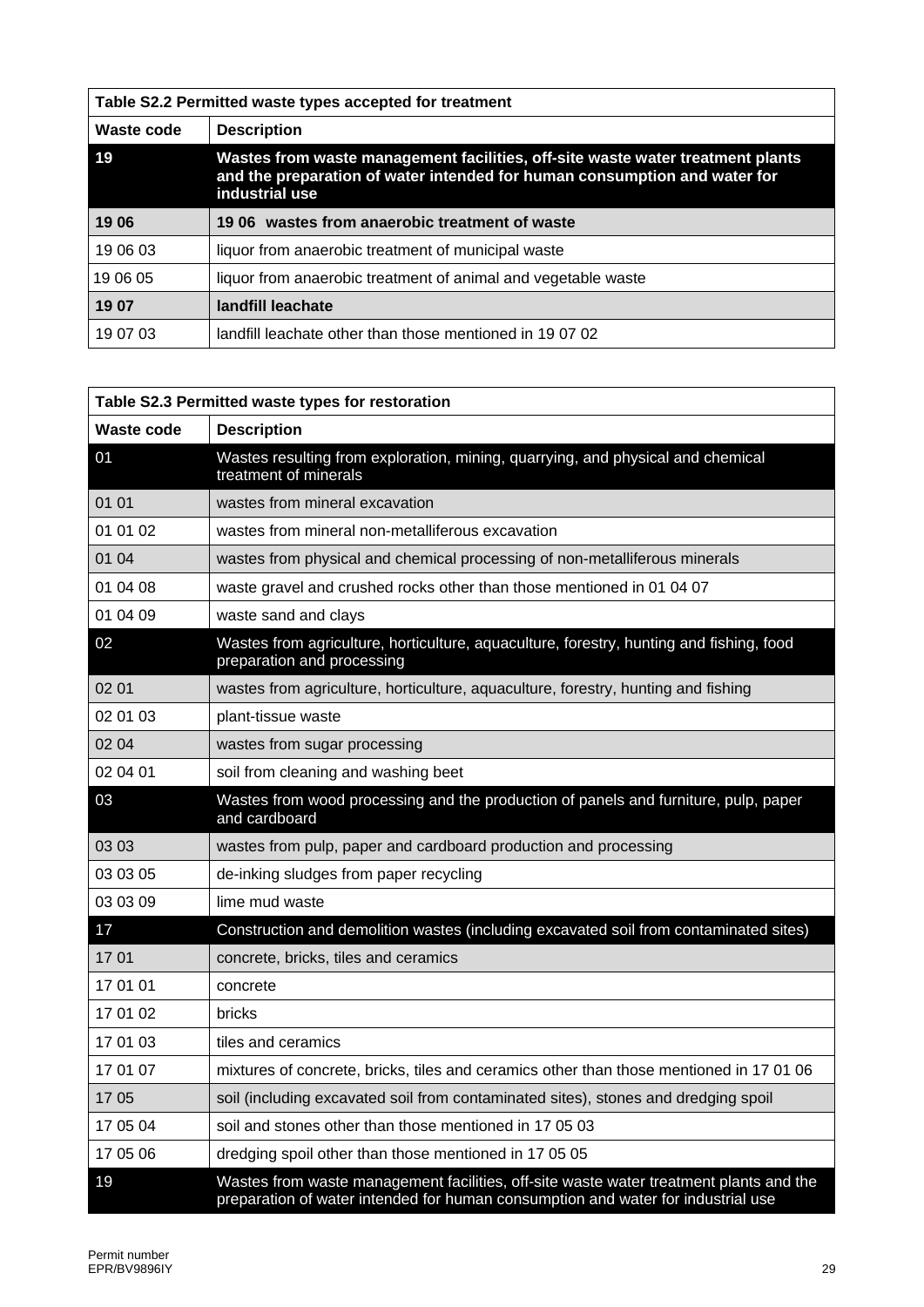| Table S2.3 Permitted waste types for restoration |                                                                                                                                                                                                                         |  |  |  |  |
|--------------------------------------------------|-------------------------------------------------------------------------------------------------------------------------------------------------------------------------------------------------------------------------|--|--|--|--|
| <b>Waste code</b>                                | <b>Description</b>                                                                                                                                                                                                      |  |  |  |  |
| 1905                                             | wastes from aerobic treatment of solid wastes                                                                                                                                                                           |  |  |  |  |
| 19 05 03                                         | off-specification compost                                                                                                                                                                                               |  |  |  |  |
| 1906                                             | wastes from anaerobic treatment of waste                                                                                                                                                                                |  |  |  |  |
| 19 06 04                                         | digestate from anaerobic treatment of municipal waste                                                                                                                                                                   |  |  |  |  |
| 19 06 06                                         | digestate from anaerobic treatment of animal and vegetable waste                                                                                                                                                        |  |  |  |  |
| 1908                                             | wastes from waste water treatment plants not otherwise specified                                                                                                                                                        |  |  |  |  |
| 19 08 05                                         | sludges from treatment of urban waste water                                                                                                                                                                             |  |  |  |  |
| 19 09                                            | wastes from the preparation of water intended for human consumption or water for<br>industrial use                                                                                                                      |  |  |  |  |
| 19 09 02                                         | sludges from water clarification                                                                                                                                                                                        |  |  |  |  |
| 19 12                                            | wastes from the mechanical treatment of waste (for example sorting, crushing,<br>compacting, pelletising) not otherwise specified                                                                                       |  |  |  |  |
| 19 12 09                                         | minerals (for example sand, stones)                                                                                                                                                                                     |  |  |  |  |
| 19 12 12                                         | Other wastes (including mixtures of materials) from mechanical treatment of wastes<br>other than those mentioned in 19 12 11 (organic materials from the onsite Aggregate and<br>Soil Treatment and Recycling Facility) |  |  |  |  |
| 19 13                                            | wastes from soil and groundwater remediation                                                                                                                                                                            |  |  |  |  |
| 19 13 02                                         | solid wastes from soil remediation other than those mentioned in 19 13 01                                                                                                                                               |  |  |  |  |
| 19 13 04                                         | sludges from soil remediation other than those mentioned in 19 13 03                                                                                                                                                    |  |  |  |  |
| 20                                               | Municipal wastes (household waste and similar commercial, industrial and institutional<br>wastes) including separately collected fractions                                                                              |  |  |  |  |
| 20 02                                            | garden and park wastes (including cemetery waste)                                                                                                                                                                       |  |  |  |  |
| 20 02 02                                         | soil and stones                                                                                                                                                                                                         |  |  |  |  |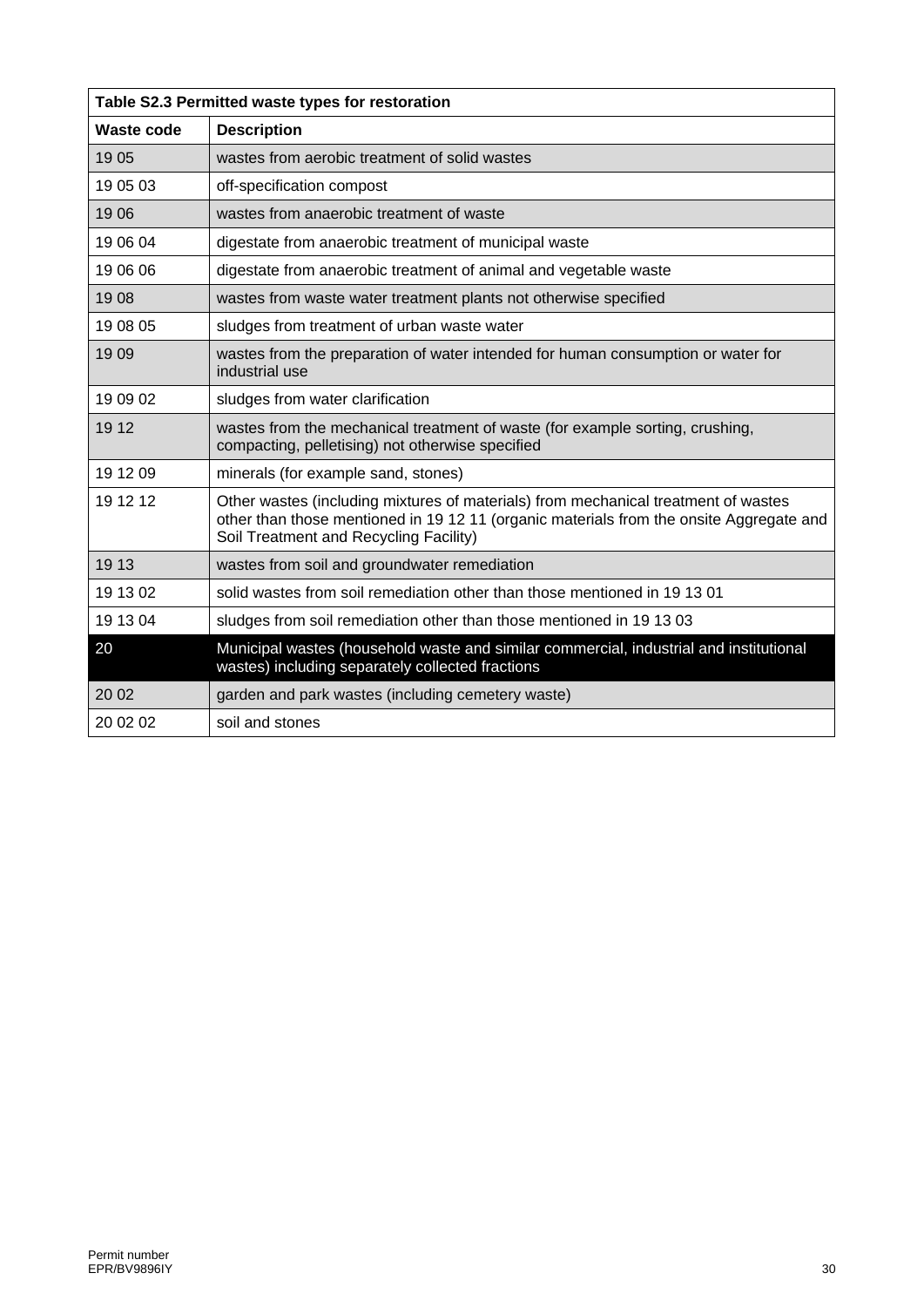# **Schedule 3 – Emissions and monitoring**

| Table S3.1 Leachate level limits and monitoring requirements                                                                                             |                                                      |                                |                                                                                                                                                                                                                                                       |  |  |  |  |
|----------------------------------------------------------------------------------------------------------------------------------------------------------|------------------------------------------------------|--------------------------------|-------------------------------------------------------------------------------------------------------------------------------------------------------------------------------------------------------------------------------------------------------|--|--|--|--|
| <b>Monitoring point</b><br>reference/Description                                                                                                         | Limit                                                | <b>Monitoring</b><br>frequency | Monitoring standard and method                                                                                                                                                                                                                        |  |  |  |  |
|                                                                                                                                                          |                                                      |                                | Operational Cells or Phases (Any cells or phases that do not have a final engineered cap agreed in accordance with the landfill engineering condition, 2.5)                                                                                           |  |  |  |  |
| Phase 1 (3010), Phase 2 (3020) and<br>Phase 3 (3030)                                                                                                     | 5m above base of any<br>leachate monitoring<br>point | Monthly                        | As specified in Environment Agency Guidance LFTGN02<br>(February 2003) or such other subsequent guidance as may be<br>agreed in writing with the Environment Agency. Or as otherwise<br>agreed with the Agency as part of a leachate monitoring plan. |  |  |  |  |
| Non-Operational Cells or Phases (Any cells or phases that have a final engineered cap agreed in accordance with the landfill engineering condition, 2.5) |                                                      |                                |                                                                                                                                                                                                                                                       |  |  |  |  |
| Warnham Leachate compliance and<br>monitoring points:                                                                                                    | Limits (mAOD)                                        | Quarterly                      | As specified in Environment Agency Guidance LFTGN02<br>(February 2003) or such other subsequent guidance as may be                                                                                                                                    |  |  |  |  |
| LW201, LW202, LW211, LW216,<br>LW204, LW205, LW206, LW225,<br>LW226, LW227, LW228, LW229                                                                 | 50.00                                                |                                | agreed in writing with the Environment Agency. Or as otherwise<br>agreed with the Agency as part of a leachate monitoring plan.                                                                                                                       |  |  |  |  |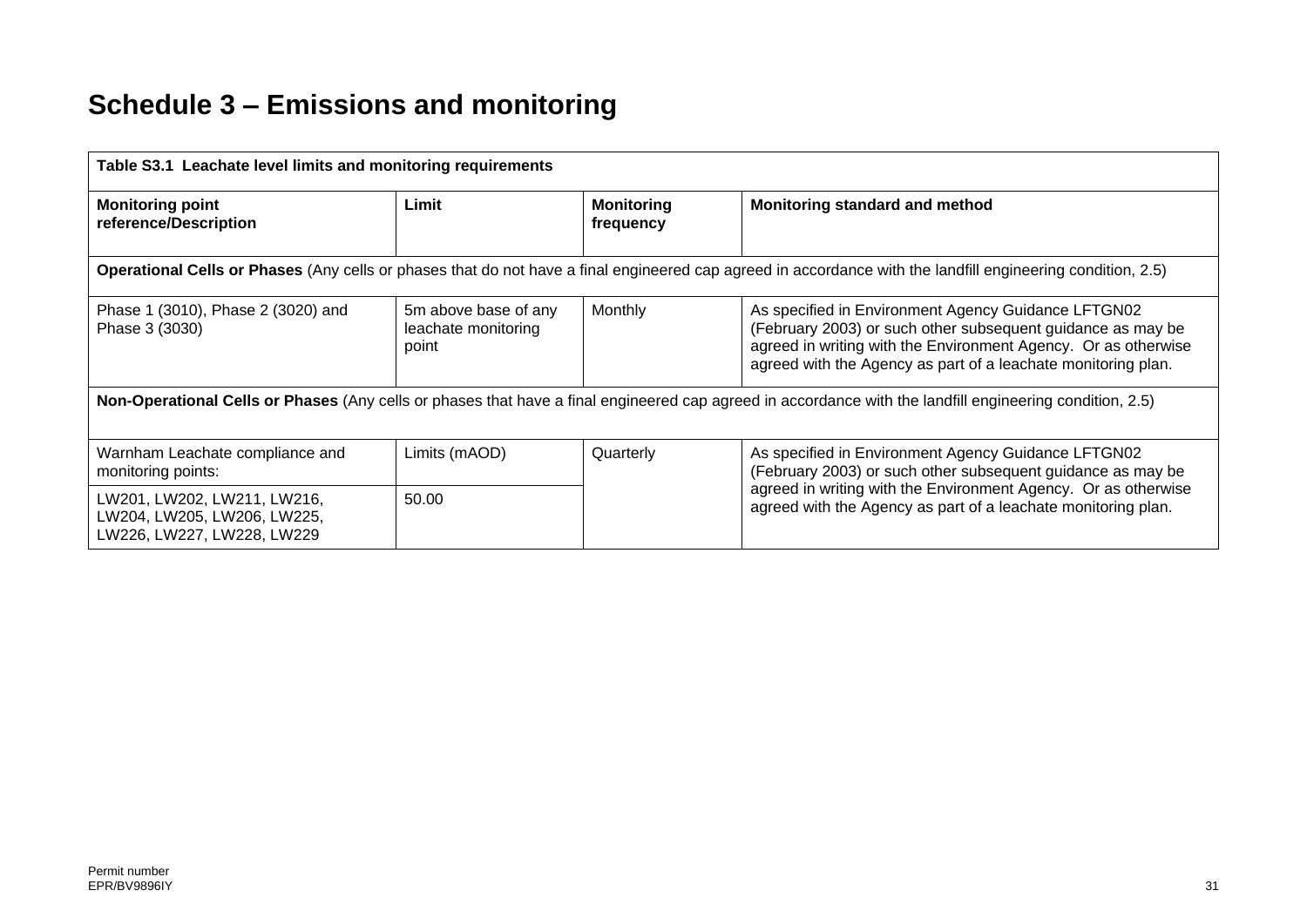| Table S3.2 Point source emissions to air - emission limits and monitoring requirements |                       |                                  |                              |                                   |                                       |                                                                                                                                                                    |  |
|----------------------------------------------------------------------------------------|-----------------------|----------------------------------|------------------------------|-----------------------------------|---------------------------------------|--------------------------------------------------------------------------------------------------------------------------------------------------------------------|--|
| <b>Emission</b><br>point Ref. &<br>Location                                            | <b>Parameter</b>      | <b>Source</b>                    | Limit<br>(including<br>unit) | <b>Reference</b><br><b>Period</b> | <b>Monitoring</b><br><b>Frequency</b> | <b>Monitoring Standard or Method</b>                                                                                                                               |  |
| Four Landfill<br>gas engines,                                                          | Oxides of<br>Nitrogen | Gas<br>utilisation               | 650 mg/m $3$                 | Hourly<br>mean                    | Annually                              | As per M2 or such other subsequent guidance as may be<br>agreed in writing with the Environment Agency                                                             |  |
| located in<br>gas                                                                      | <b>CO</b>             | plant                            | 1500 mg/m <sup>3</sup>       |                                   |                                       |                                                                                                                                                                    |  |
| management<br>compound.<br>Drawing No.<br>SS <sub>8</sub>                              | <b>Total VOCs</b>     |                                  | 1750 mg/m <sup>3</sup>       |                                   |                                       |                                                                                                                                                                    |  |
| Flare on<br><b>Brookhurst</b>                                                          | Oxides of<br>Nitrogen | Landfill<br>Gas                  | 150 mg/m $3$                 | Hourly<br>mean                    | Annually                              | As per M2 or such other subsequent guidance as may be<br>agreed in writing with the Environment Agency.                                                            |  |
| Wood<br>Landfill.                                                                      | CO                    | <b>Flares</b>                    | 100 mg/m $3$                 |                                   |                                       | Monitoring is unnecessary where the flare is active for<br><10% of the year.                                                                                       |  |
| Drawing No.<br>SS <sub>8</sub>                                                         | <b>Total VOCs</b>     |                                  | 10 mg/m $3$                  |                                   |                                       |                                                                                                                                                                    |  |
| Any<br>replacement<br>flare installed<br>ın                                            | Oxides of<br>Nitrogen | Landfill<br>Gas<br><b>Flares</b> | 150 mg/m $3$                 | Hourly<br>mean                    | Annually                              | As per M2 or such other subsequent guidance as may be<br>agreed in writing with the Environment Agency.<br>Monitoring is unnecessary where the flare is active for |  |
| accordance<br>with<br>improvement<br>condition                                         | <b>CO</b>             |                                  | 50 mg/m $3$                  |                                   |                                       | <10% of the year.                                                                                                                                                  |  |
| IC12.                                                                                  | <b>Total VOCs</b>     |                                  | 10 mg/m $3$                  |                                   |                                       |                                                                                                                                                                    |  |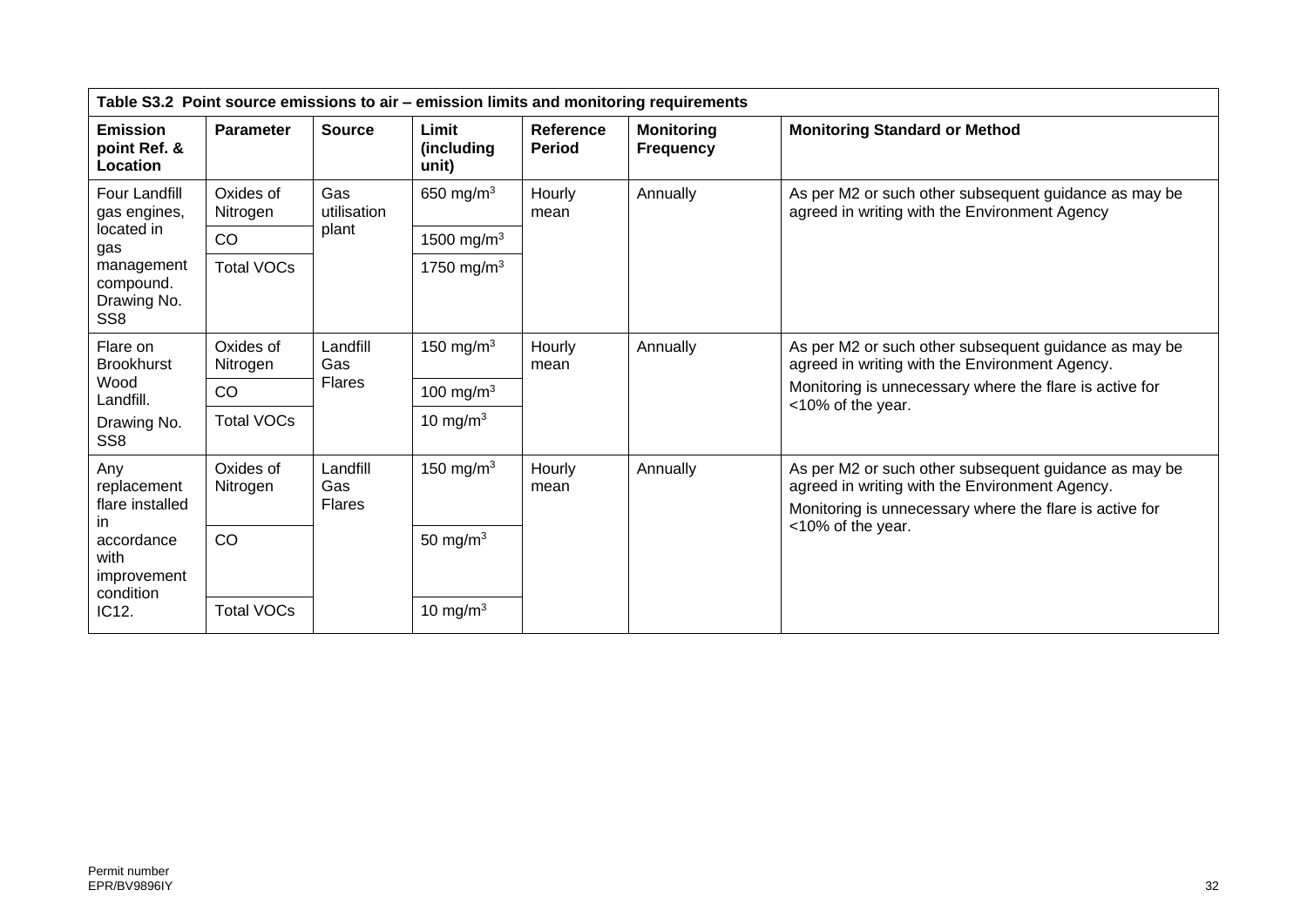| Table S3.3 Point source emissions to water (other than sewer) - emission limits and monitoring requirements                                                                           |                        |                                       |                      |                            |                                       |                                                                                                                                                                                                                                                                                                             |
|---------------------------------------------------------------------------------------------------------------------------------------------------------------------------------------|------------------------|---------------------------------------|----------------------|----------------------------|---------------------------------------|-------------------------------------------------------------------------------------------------------------------------------------------------------------------------------------------------------------------------------------------------------------------------------------------------------------|
| <b>Emission</b><br>point Ref. &<br>Location                                                                                                                                           | <b>Parameter</b>       | <b>Source</b>                         | Limit (incl<br>unit) | Reference<br><b>Period</b> | <b>Monitoring</b><br><b>Frequency</b> | <b>Monitoring Standard or Method</b>                                                                                                                                                                                                                                                                        |
| SP5/<br>Discharge from                                                                                                                                                                | Volume                 | Landfill run-<br>off and              | 1170<br>$m^3$ /day   | Spot Sample                | Daily                                 | As specified in Environment Agency Guidance<br>LFTGN02 'Monitoring of Landfill Leachate, Groundwater                                                                                                                                                                                                        |
| attenuation<br>lagoon on<br>northern                                                                                                                                                  | Ammoniacal<br>Nitrogen | abstracted<br>groundwater<br>effluent | $1$ mg/l             |                            | Monthly                               | and Surface Water' (February 2003), risk assessments<br>for your environmental permit (www.gov.uk) or such<br>other subsequent guidance as may be agreed in writing                                                                                                                                         |
| <i>installation</i><br>boundary to                                                                                                                                                    | Chloride               |                                       | 250 mg/l             | Spot Sample                | Monthly                               | with the Environment Agency.                                                                                                                                                                                                                                                                                |
| Great<br><b>Brookhurst Gill</b>                                                                                                                                                       | <b>BOD</b>             |                                       | $5$ mg/l             |                            | Monthly                               |                                                                                                                                                                                                                                                                                                             |
|                                                                                                                                                                                       | <b>Total Iron</b>      |                                       | $5$ mg/l             |                            | Monthly                               |                                                                                                                                                                                                                                                                                                             |
|                                                                                                                                                                                       | Suspended<br>Solids    |                                       | 20 mg/l              |                            | Monthly                               |                                                                                                                                                                                                                                                                                                             |
|                                                                                                                                                                                       | Oil and Grease         |                                       | None visible         |                            | Monthly                               |                                                                                                                                                                                                                                                                                                             |
|                                                                                                                                                                                       | pH                     |                                       | 6-8 pH units         |                            | Monthly                               |                                                                                                                                                                                                                                                                                                             |
| SP6/Surface<br>water drain on<br>Warnham<br>Landfill, leading<br>to settlement<br>lagoon south of<br>southern<br>installation<br>boundary, at<br>grid reference<br>TQ 17198<br>34550. | Oil and grease         | Landfill<br>runoff                    | None visible         |                            | Monthly                               | As specified in Environment Agency Guidance<br>LFTGN02 'Monitoring of Landfill Leachate, Groundwater<br>and Surface Water' (February 2003), risk assessments<br>for your environmental permit (www.gov.uk) or such<br>other subsequent guidance as may be agreed in writing<br>with the Environment Agency. |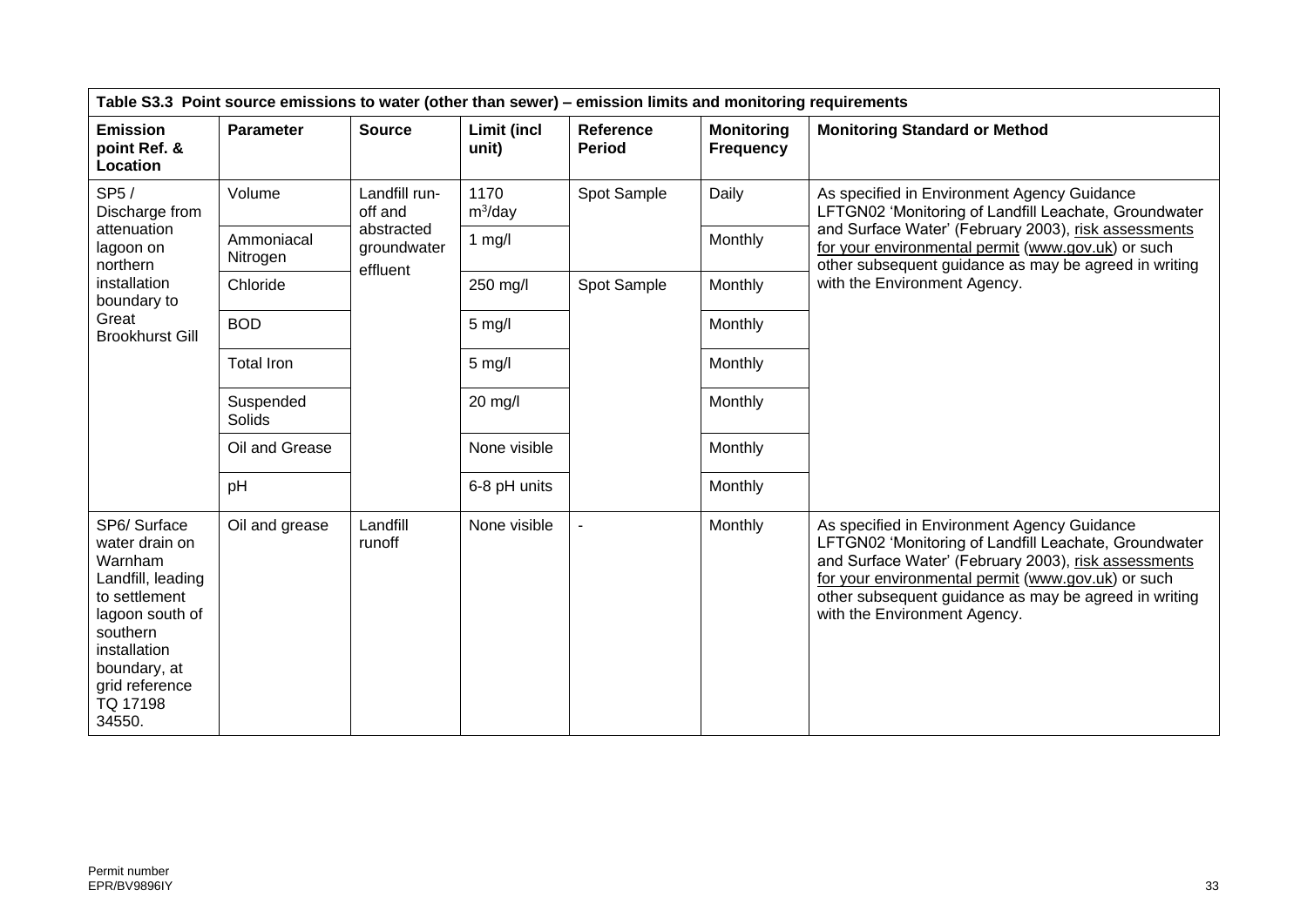| Table S3.4 Groundwater - emission limits and monitoring requirements                                                                                                                                                                              |                        |                                  |                                   |                                |                                                                                                                                      |  |
|---------------------------------------------------------------------------------------------------------------------------------------------------------------------------------------------------------------------------------------------------|------------------------|----------------------------------|-----------------------------------|--------------------------------|--------------------------------------------------------------------------------------------------------------------------------------|--|
| <b>Monitoring point reference</b><br>$(*)$                                                                                                                                                                                                        | <b>Parameter</b>       | <b>Limit (including</b><br>unit) | <b>Reference</b><br><b>Period</b> | <b>Monitoring</b><br>frequency | Monitoring standard or method                                                                                                        |  |
| AG1, AG2, AG4, GBH8 and<br>GWW1                                                                                                                                                                                                                   | Chloride               | 250 mg/l                         | Spot<br>Sample                    | Monthly                        | As specified in Environment Agency Guidance LFTGN02<br>'Monitoring of Landfill Leachate, Groundwater and Surface                     |  |
| GWW3                                                                                                                                                                                                                                              |                        | 579 mg/l                         |                                   |                                | Water' (February 2003), risk assessments for your<br>environmental permit (www.gov.uk) or such other subsequent                      |  |
| AG3                                                                                                                                                                                                                                               |                        | 426 mg/l                         |                                   |                                | guidance as may be agreed in writing with the Environment<br>Agency.                                                                 |  |
| GWW2                                                                                                                                                                                                                                              |                        | 408 mg/ $I^{(a)}$                |                                   |                                |                                                                                                                                      |  |
| AG1, AG2, AG4;<br>GWW1 and GWW3                                                                                                                                                                                                                   | Ammoniacal<br>nitrogen | 1.99 mg/l                        | Spot<br>Sample                    | Monthly                        |                                                                                                                                      |  |
| AG3                                                                                                                                                                                                                                               |                        | $2.4$ mg/l                       |                                   |                                |                                                                                                                                      |  |
| GBH <sub>8</sub>                                                                                                                                                                                                                                  |                        | 8.06 mg/l                        |                                   |                                |                                                                                                                                      |  |
| GWW2                                                                                                                                                                                                                                              |                        | 6.43 mg/ $I^{(a)}$               |                                   |                                |                                                                                                                                      |  |
| AG1, AG2, AG3, AG4,<br>GBH8;                                                                                                                                                                                                                      | Toluene                | $0.004$ mg/l                     | Spot<br>Sample                    | Monthly                        |                                                                                                                                      |  |
| GWW1, GWW2 and GWW3                                                                                                                                                                                                                               |                        |                                  |                                   |                                |                                                                                                                                      |  |
| AG1, GWW3                                                                                                                                                                                                                                         | Mecoprop               | $0.0001$ mg/l                    | Spot<br>Sample                    | Monthly                        |                                                                                                                                      |  |
| AG2, AG3 and AG4                                                                                                                                                                                                                                  |                        | $0.0003$ mg/l <sup>(b)</sup>     |                                   |                                |                                                                                                                                      |  |
| GBH <sub>8</sub>                                                                                                                                                                                                                                  |                        | 0.00093 mg/l                     |                                   |                                |                                                                                                                                      |  |
| GWW1                                                                                                                                                                                                                                              |                        | 0.00024 mg/l                     |                                   |                                |                                                                                                                                      |  |
| GWW2                                                                                                                                                                                                                                              |                        | $0.00182$ mg/l(a)                |                                   |                                |                                                                                                                                      |  |
| AG1, AG2, AG3, AG4,<br>GBH8; GWW1, GWW2 and<br>GWW3                                                                                                                                                                                               | Arsenic                | $0.005$ mg/ $I(c)$               | Spot<br>Sample                    | Monthly <sup>(c)</sup>         |                                                                                                                                      |  |
| (*) as shown in the Monitoring Infrastructure Plan BA180113, dated 08.06.2020                                                                                                                                                                     |                        |                                  |                                   |                                |                                                                                                                                      |  |
| (a) Limits to be reviewed and agreed with the Environment Agency following the completion of Improvement Condition IC20<br>(b) Limit to be reviewed and agreed with the Environment Agency following the completion of Improvement Condition IC21 |                        |                                  |                                   |                                |                                                                                                                                      |  |
|                                                                                                                                                                                                                                                   |                        |                                  |                                   |                                | (c) Limit and frequency to be reviewed and agreed with the Environment Agency following the completion of Improvement Condition IC22 |  |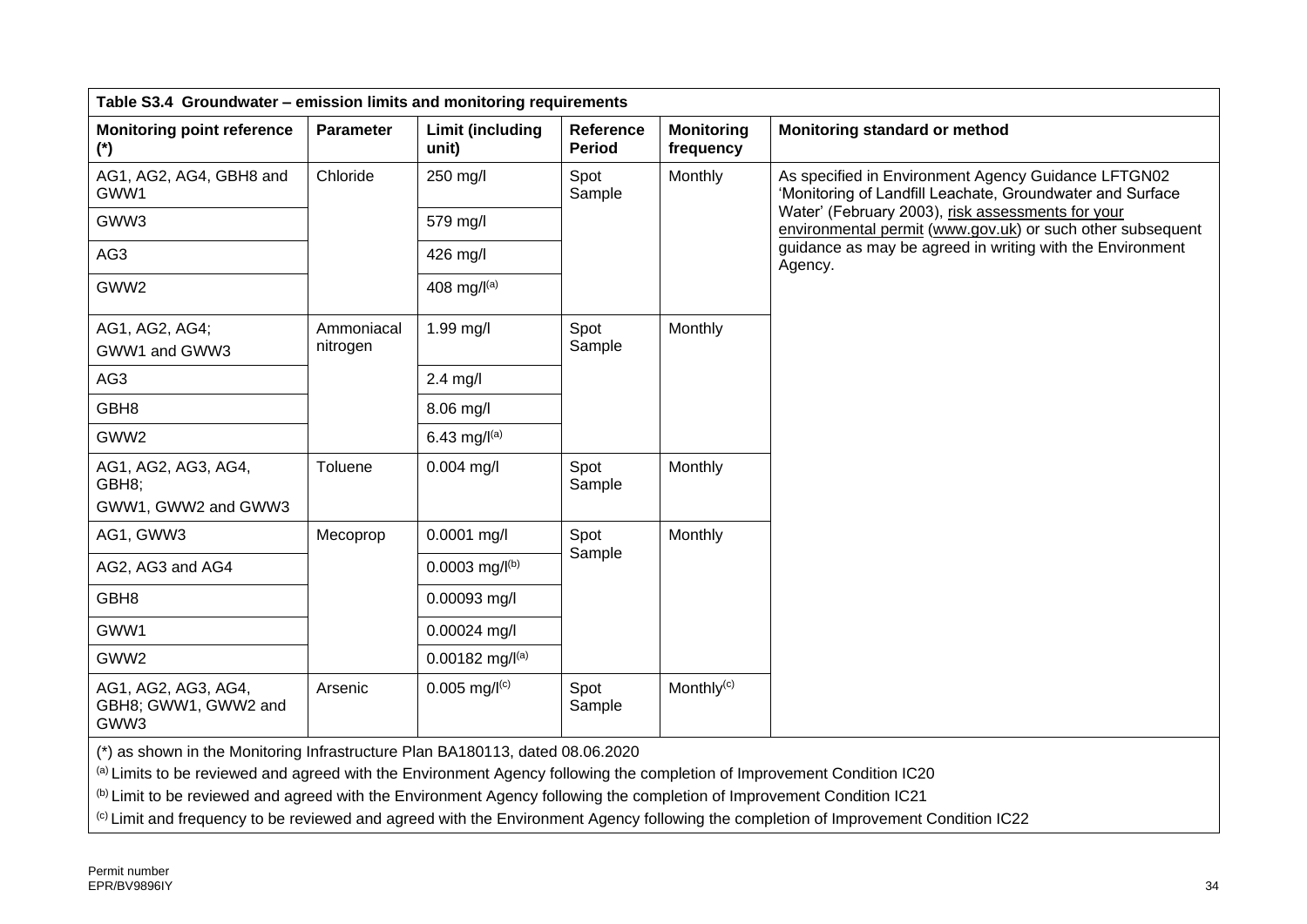| Table S3.5 Landfill gas in external monitoring boreholes - limits and monitoring requirements |                                 |                            |                                |                                                                                                                                                               |  |  |
|-----------------------------------------------------------------------------------------------|---------------------------------|----------------------------|--------------------------------|---------------------------------------------------------------------------------------------------------------------------------------------------------------|--|--|
| <b>Monitoring point Ref.</b><br>/description                                                  | <b>Parameter</b>                | Limit (including<br>units) | <b>Monitoring</b><br>frequency | Monitoring standard or method                                                                                                                                 |  |  |
| GBH4, GBH5, GBH6,                                                                             | Methane                         | $1\%v/v^*$                 | Monthly                        | As per LFTGN03 (September 2004) or such other subsequent                                                                                                      |  |  |
| GBH7, GBH8, GBH9,<br>GBH10, GBH11, GBH12,                                                     | Carbon Dioxide                  | 3.5 %v/v*                  |                                | guidance as may be agreed in writing with the Environment Agency.                                                                                             |  |  |
| GBH13, GBH14                                                                                  | Oxygen                          | no limit                   |                                | Record whether the ground is:<br>waterlogged                                                                                                                  |  |  |
|                                                                                               | Atmospheric<br>pressure         | no limit                   |                                | frozen<br>snow covered                                                                                                                                        |  |  |
|                                                                                               | <b>Differential</b><br>Pressure | no limit                   |                                |                                                                                                                                                               |  |  |
| GB851, GB852                                                                                  | Methane                         | $1.7 %$ W/v                |                                |                                                                                                                                                               |  |  |
| GB854                                                                                         | 2.9 %v/v                        |                            |                                |                                                                                                                                                               |  |  |
| GB857                                                                                         |                                 | 9.6 %v/v                   |                                |                                                                                                                                                               |  |  |
| GB859                                                                                         |                                 | 2.8 %v/v                   |                                |                                                                                                                                                               |  |  |
| GBH48                                                                                         |                                 | 9.6 %v/v                   |                                |                                                                                                                                                               |  |  |
| GBH51                                                                                         |                                 | 3.1 %v/v                   |                                |                                                                                                                                                               |  |  |
| GBH <sub>52</sub>                                                                             |                                 | 6.1 %v/v                   |                                |                                                                                                                                                               |  |  |
| GBH <sub>53</sub>                                                                             |                                 | $1.3 %$ v/v                |                                |                                                                                                                                                               |  |  |
| <b>GBH859</b>                                                                                 | Carbon Dioxide                  | 9.7 %v/v                   |                                |                                                                                                                                                               |  |  |
| GBH851, GBH852,<br>GBH853, GBH854,                                                            | <b>Carbon Dioxide</b>           | no limit                   |                                |                                                                                                                                                               |  |  |
| GBH856, GBH857,<br>GBH858,<br>GBH44, GBH45, GBH46,<br>GBH47, GBH48, GBH51,                    | Atmospheric<br>pressure         | no limit                   |                                |                                                                                                                                                               |  |  |
|                                                                                               | <b>Differential</b><br>Pressure | no limit                   |                                |                                                                                                                                                               |  |  |
| GBH52, GBH53,                                                                                 | Oxygen                          | no limit                   |                                |                                                                                                                                                               |  |  |
|                                                                                               |                                 |                            |                                | * - The limits specified take account of the agreed background concentrations as detailed in Environmental Monitoring Schedule, Brookhurst Wood Landfill Site |  |  |

BV9896IY (12/07/06)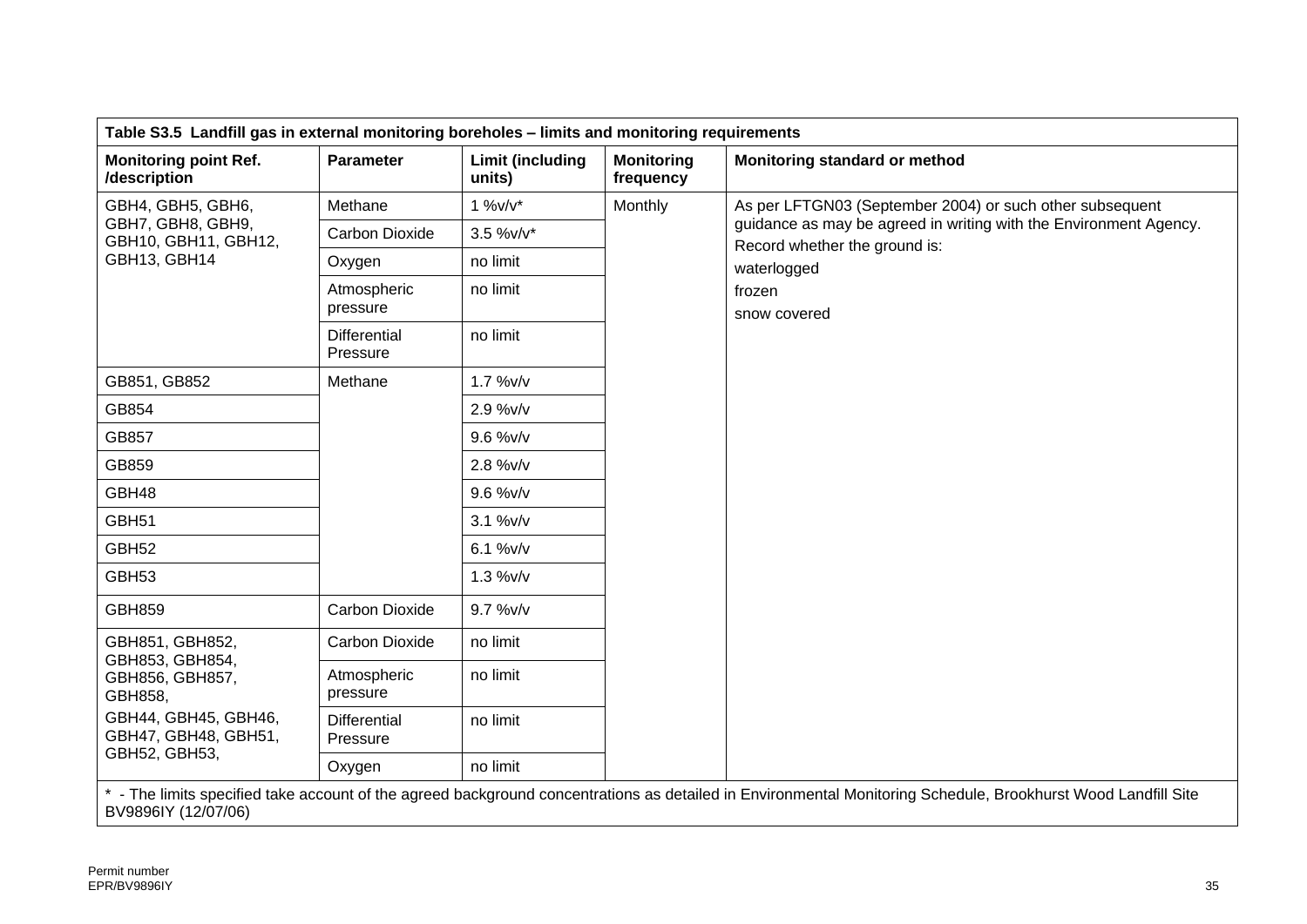**Table S3.6 Point source emissions to sewer, effluent treatment plant or by tankering or other transfer off-site – emission limits and monitoring requirements**

| <b>Emission</b><br>point Ref. &<br>Location  | <b>Parameter</b> | <b>Source</b>                  | Limit<br>(including)<br>unit) | Reference<br><b>Period</b> | <b>Monitoring</b><br><b>Frequency</b> | <b>Monitoring Standard or Method</b> |
|----------------------------------------------|------------------|--------------------------------|-------------------------------|----------------------------|---------------------------------------|--------------------------------------|
| S1 as shown<br>on Site plan<br>in schedule 7 |                  | Leachate<br>treatment<br>plant |                               |                            |                                       |                                      |

| Table S3.7 Landfill gas emissions from capped surfaces for cells that have accepted non-hazardous biodegradable waste - monitoring requirements |                        |                                          |                                                                                                                                                                                                                       |  |  |  |
|-------------------------------------------------------------------------------------------------------------------------------------------------|------------------------|------------------------------------------|-----------------------------------------------------------------------------------------------------------------------------------------------------------------------------------------------------------------------|--|--|--|
| <b>Monitoring point</b><br>Ref. /description                                                                                                    | <b>Parameter</b>       | <b>Monitoring frequency</b>              | <b>Monitoring Standard or method</b>                                                                                                                                                                                  |  |  |  |
| Permanently<br>capped zone                                                                                                                      | Methane concentration  | Every 12 months                          | As per LFTGN 07 (v2 2010) or such other subsequent guidance<br>as may be agreed in writing with the Environment Agency.                                                                                               |  |  |  |
| Temporarily capped<br>zone                                                                                                                      | Methane concentration  | Every 12 months                          | As per LFTGN 07 (v2 2010) or such other subsequent guidance<br>as may be agreed in writing with the Environment Agency.                                                                                               |  |  |  |
| Whole site                                                                                                                                      | Total methane emission | As agreed with the Environment<br>Agency | As per LFTGN 07 (v2 2010) or such other subsequent guidance<br>as may be agreed in writing with the Environment Agency.                                                                                               |  |  |  |
| Uncapped areas                                                                                                                                  | Methane concentration  | Every 12 months                          | As agreed with the Environment Agency based on the wording of<br>revised LFTGN 07 or landfill sector guidance or such other<br>subsequent guidance as may be agreed in writing with the<br><b>Environment Agency.</b> |  |  |  |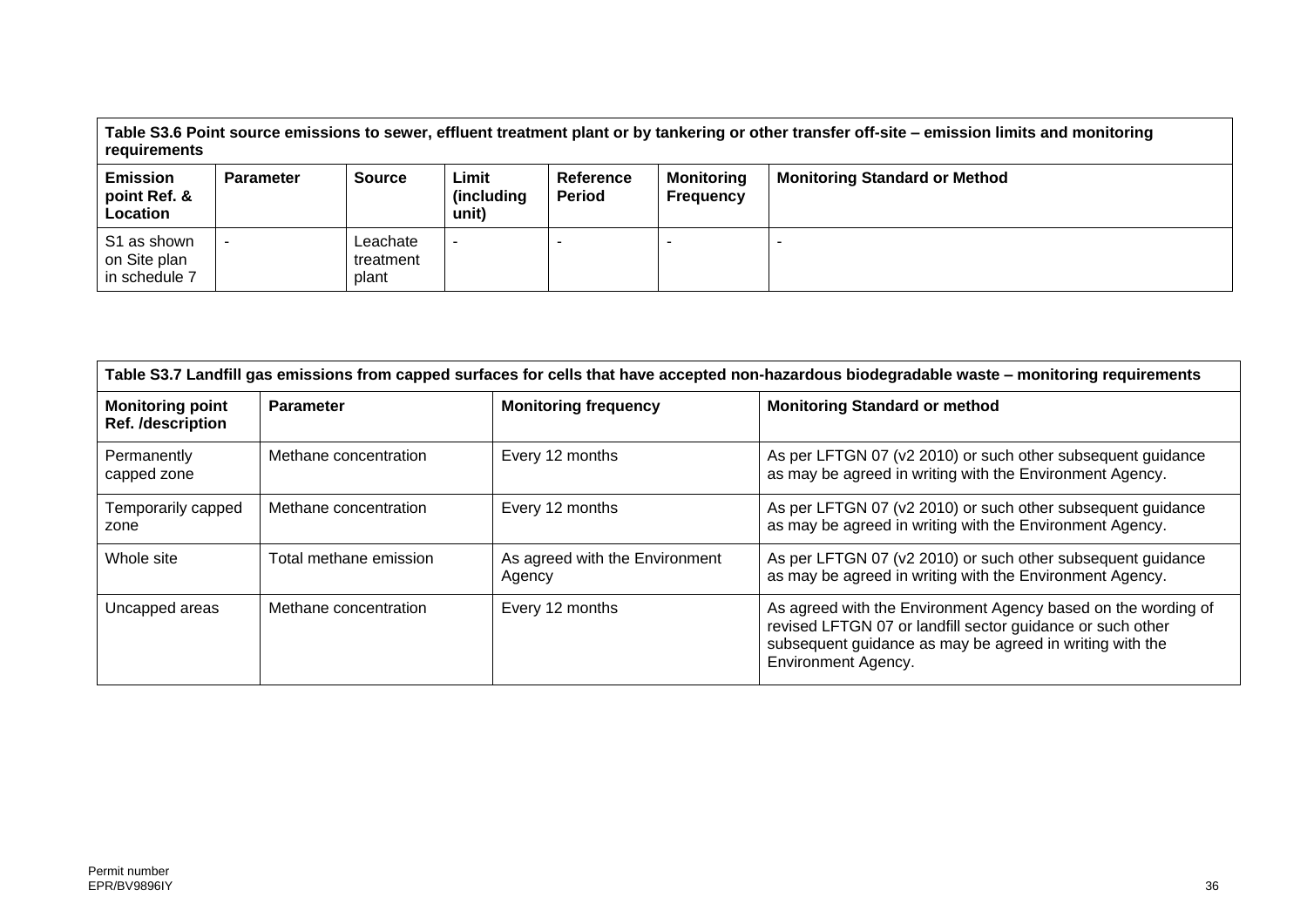| Table S3.8 Groundwater - other monitoring requirements |                                                                                                                                                       |                                |                                                                                                                                                                                                                                                                                             |  |  |  |  |
|--------------------------------------------------------|-------------------------------------------------------------------------------------------------------------------------------------------------------|--------------------------------|---------------------------------------------------------------------------------------------------------------------------------------------------------------------------------------------------------------------------------------------------------------------------------------------|--|--|--|--|
| <b>Monitoring Point</b><br><b>Ref./Description</b>     | <b>Parameter</b>                                                                                                                                      | <b>Monitoring</b><br>frequency | Monitoring standard or method                                                                                                                                                                                                                                                               |  |  |  |  |
| Up gradient<br><b>MEPP</b>                             | Water level, electrical<br>conductivity, chloride,<br>ammoniacal nitrogen, pH,                                                                        | Quarterly                      | As specified in Environment Agency Guidance LFTGN02 'Monitoring of Landfill<br>Leachate, Groundwater and Surface Water' (February 2003), Horizontal<br>Guidance Note H1 - Environmental Risk Assessment for permits, Annex J3,                                                              |  |  |  |  |
|                                                        | total alkalinity, magnesium,<br>potassium, total sulphates,<br>calcium, sodium, chromium,<br>copper, iron, lead, nickel, zinc,<br>manganese, mecoprop | Annually                       | version 2.1, Dec 2011), or such other subsequent guidance as may be agreed in<br>writing with the Environment Agency.                                                                                                                                                                       |  |  |  |  |
| Down or cross gradient<br><b>MEPP</b>                  | Water level, electrical<br>conductivity, chloride,<br>ammoniacal nitrogen, pH,                                                                        | Quarterly                      | As specified in Environment Agency Guidance LFTGN02 'Monitoring of Landfill<br>Leachate, Groundwater and Surface Water' (February 2003), Horizontal<br>Guidance Note H1 - Environmental Risk Assessment for permits, Annex J3,                                                              |  |  |  |  |
|                                                        | total alkalinity, magnesium,<br>potassium, total sulphates,<br>calcium, sodium, chromium,<br>copper, iron, lead, nickel, zinc,<br>manganese, mecoprop | Annually                       | version 2.1, Dec 2011), or such other subsequent guidance as may be agreed in<br>writing with the Environment Agency.<br>After the initial 6 year monitoring period for hazardous substances, if the results<br>of quarterly or annual monitoring suggest an increase in contamination, the |  |  |  |  |
|                                                        | Hazardous substances<br>detected in leachate                                                                                                          | Every two<br>years             | operator shall also undertake a full leachate hazardous substances screen.                                                                                                                                                                                                                  |  |  |  |  |
| <b>MEPP</b>                                            | Base of monitoring point<br>(mAoD)                                                                                                                    | Annually                       |                                                                                                                                                                                                                                                                                             |  |  |  |  |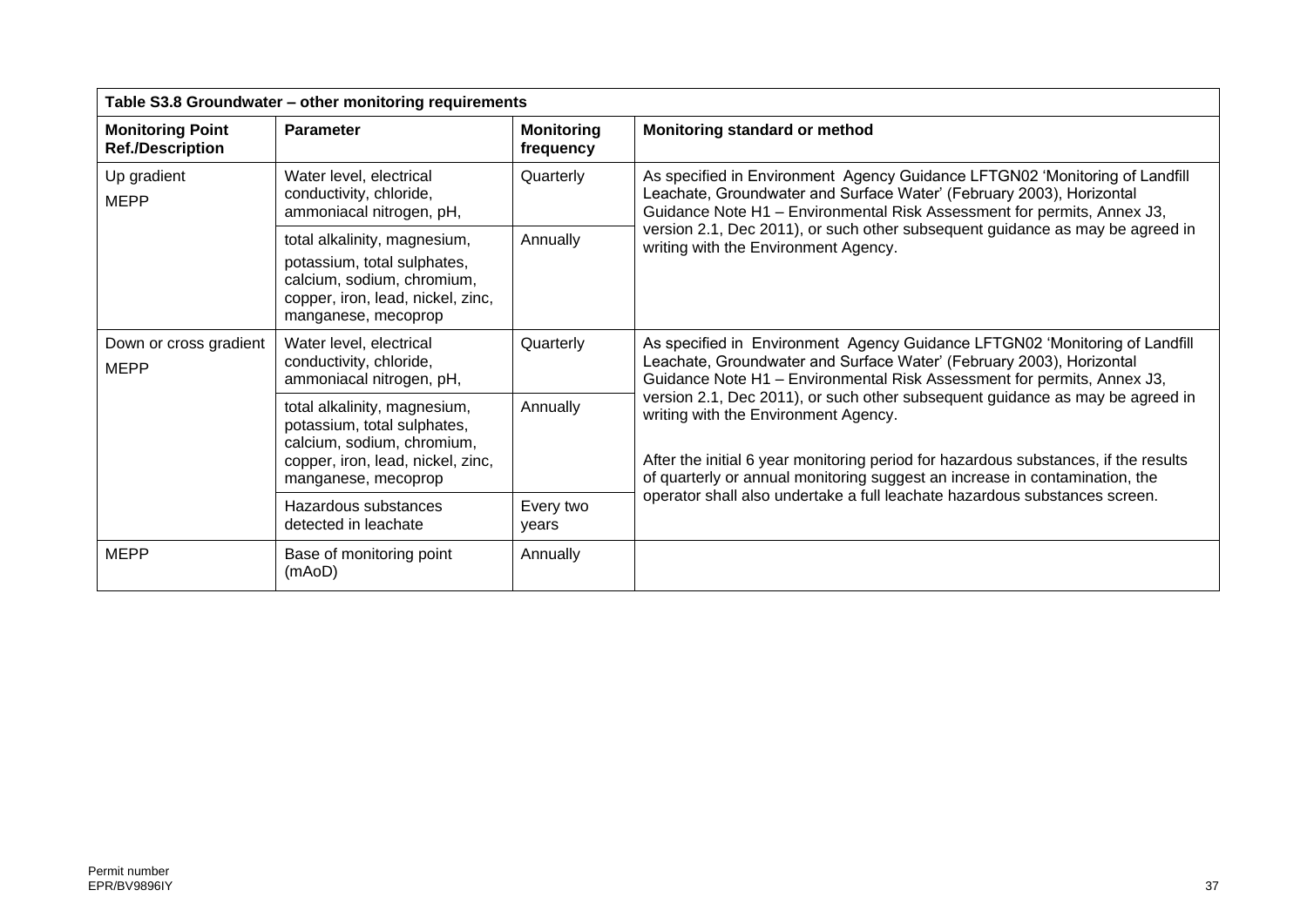| Table S3.9 Landfill gas - other monitoring requirements                                                                                            |                                                                                                                                                                                                                                   |                                                                                                         |                                                                                                                                                                                                                                                                          |                                                                                                                                                                                                                                                                                                                                                                                             |  |
|----------------------------------------------------------------------------------------------------------------------------------------------------|-----------------------------------------------------------------------------------------------------------------------------------------------------------------------------------------------------------------------------------|---------------------------------------------------------------------------------------------------------|--------------------------------------------------------------------------------------------------------------------------------------------------------------------------------------------------------------------------------------------------------------------------|---------------------------------------------------------------------------------------------------------------------------------------------------------------------------------------------------------------------------------------------------------------------------------------------------------------------------------------------------------------------------------------------|--|
| <b>Monitoring Point Ref.</b><br>/Description                                                                                                       | <b>Parameter</b>                                                                                                                                                                                                                  | <b>Monitoring</b><br>frequency                                                                          | <b>Monitoring standard or</b><br>method                                                                                                                                                                                                                                  | <b>Other specifications</b>                                                                                                                                                                                                                                                                                                                                                                 |  |
| In waste gas<br>monitoring boreholes<br>or sealed leachate<br>wells or sacrificial gas<br>extraction system in<br>cells for non-hazardous<br>waste | Methane<br><b>Carbon Dioxide</b><br>Oxygen<br>Carbon Monoxide<br>Differential<br>pressure<br>Atmospheric<br>pressure                                                                                                              | Monthly until gas<br>extraction<br>commences                                                            | Calibrated handheld monitoring<br>instrument                                                                                                                                                                                                                             | For cells or phases which have no active gas<br>extraction.<br>Gas extraction system shall be installed and<br>extraction commenced once monitoring shows<br>onset of methane production in waste at a rate<br>that can be sustainably extracted.<br>Once gas extraction has commenced in a<br>particular cell or phase, there is no longer a<br>requirement to carry out this monitoring.  |  |
|                                                                                                                                                    | Hydrogen<br>sulphide                                                                                                                                                                                                              | Quarterly                                                                                               | Calibrated handheld monitoring<br>instrument or Tedlar Bag<br>sample in accordance with<br>LFTGN04 (v 3.0 2010) or other<br>such subsequent guidance as<br>may be agreed in writing with<br>the Environment Agency or a<br>method agreed with the<br>Environment Agency. | For cells or phases which have no active gas<br>extraction.<br>Once gas extraction has commenced in a<br>particular cell or phase, there is no longer a<br>requirement to carry out this monitoring.<br>Concentrations of hydrogen sulphide shall be<br>assessed in accordance with the gas and odour<br>management plans                                                                   |  |
| Gas collection system<br>at well control valve,<br>manifolds (if<br>applicable) and<br>strategic points on gas<br>system                           | Methane<br><b>Carbon Dioxide</b><br>Oxygen<br>Carbon Monoxide<br>Atmospheric<br>pressure<br>Gas flow rate or<br>suction<br>% Balance Gas<br>(calculated as the<br>difference<br>between the sum<br>of measured<br>gases and 100%) | Monthly or at such<br>other frequency as<br>may be agreed in<br>writing with the<br>Environment Agency. | Calibrated handheld monitoring<br>instrument                                                                                                                                                                                                                             | Where the oxygen concentration exceeds 5% or<br>the % balance gas is greater than 20% an<br>assessment of air ingress into the system shall be<br>undertaken.<br>Where the concentration of carbon monoxide<br>exceeds 100ppm then further investigation shall<br>be undertake<br>Record the ambient air temperature and whether<br>the ground is:<br>waterlogged<br>frozen<br>snow covered |  |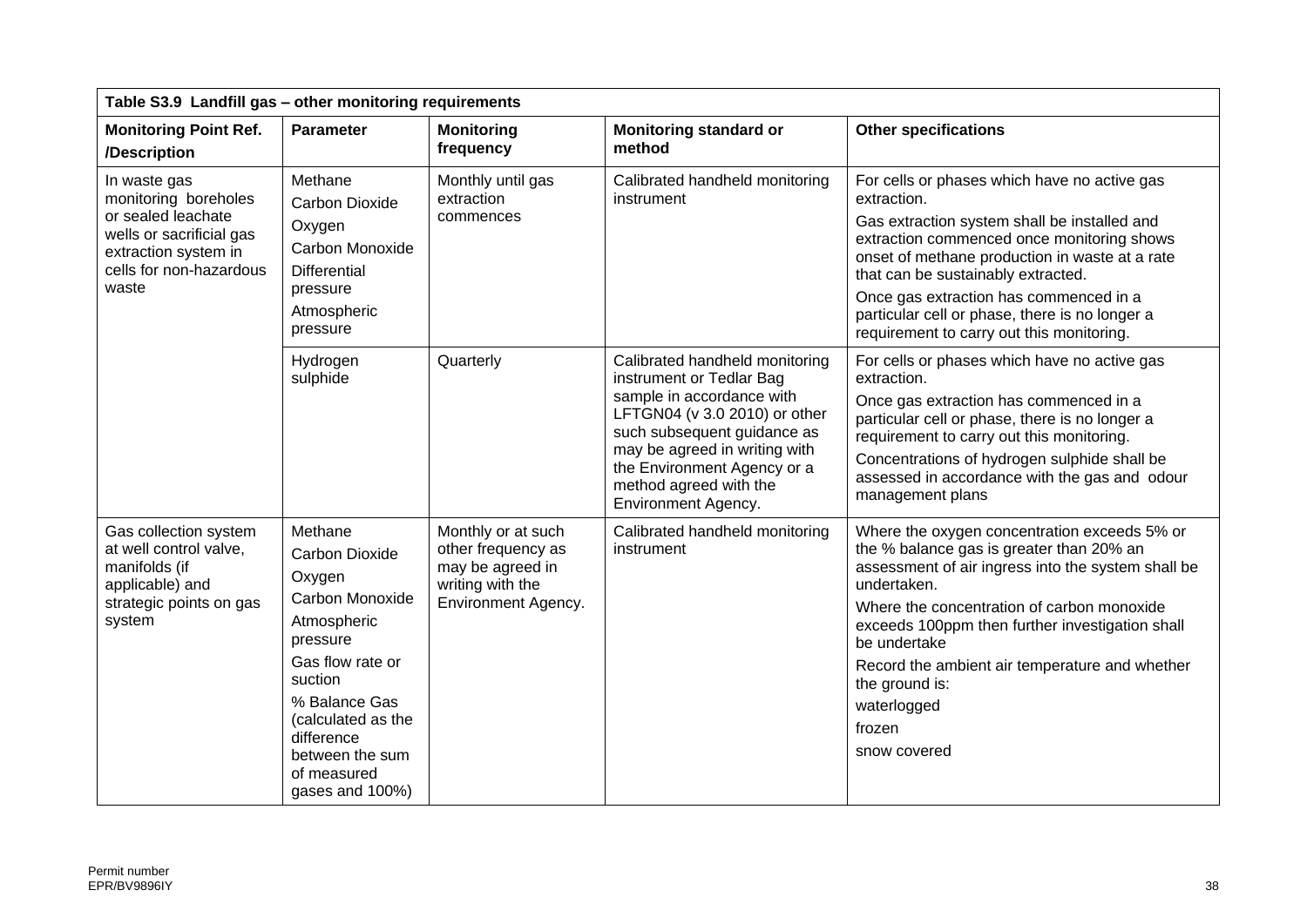| Table S3.9 Landfill gas - other monitoring requirements |                                                                                                                                                                                  |                                |                                                                                                                                                                                                                                                                          |                                                                                                                                                                 |
|---------------------------------------------------------|----------------------------------------------------------------------------------------------------------------------------------------------------------------------------------|--------------------------------|--------------------------------------------------------------------------------------------------------------------------------------------------------------------------------------------------------------------------------------------------------------------------|-----------------------------------------------------------------------------------------------------------------------------------------------------------------|
| <b>Monitoring Point Ref.</b><br>/Description            | <b>Parameter</b>                                                                                                                                                                 | <b>Monitoring</b><br>frequency | <b>Monitoring standard or</b><br>method                                                                                                                                                                                                                                  | <b>Other specifications</b>                                                                                                                                     |
| Gas collection system<br>at well control valve          | Hydrogen<br>sulphide                                                                                                                                                             | Six monthly                    | Calibrated handheld monitoring<br>instrument or Tedlar Bag<br>sample in accordance with<br>LFTGN04 (v 3.0 2010) or other<br>such subsequent guidance as<br>may be agreed in writing with<br>the Environment Agency or a<br>method agreed with the<br>Environment Agency. | Concentrations of hydrogen sulphide shall be<br>assessed in accordance with the gas and odour<br>management plans                                               |
| Input to flare or LFG<br><b>Utilisation Compound</b>    | Trace gas                                                                                                                                                                        | Annually                       | Trace gas analysis in<br>accordance with LFTGN04 (v<br>3.0 2010) or such other<br>subsequent guidance as may<br>be agreed in writing with the<br>Environment Agency [or a trace<br>gas characterisation method<br>agreed with the Environment<br>Agency].                | The concentration of trace gas components shall<br>be assessed against the assumptions made in the<br>Landfill gas risk assessment and dispersion<br>modelling. |
| Input to flare or LFG<br><b>Utilisation Compound</b>    | Methane<br><b>Carbon Dioxide</b><br>Oxygen<br>Gas flow rate<br>Suction<br>% Balance Gas<br>(calculated as the<br>difference<br>between the sum<br>of measured<br>gases and 100%) | Weekly                         |                                                                                                                                                                                                                                                                          | Where the oxygen concentration exceeds 5% or<br>the % balance gas is greater than 20% an<br>assessment of air ingress into the system shall be<br>undertaken.   |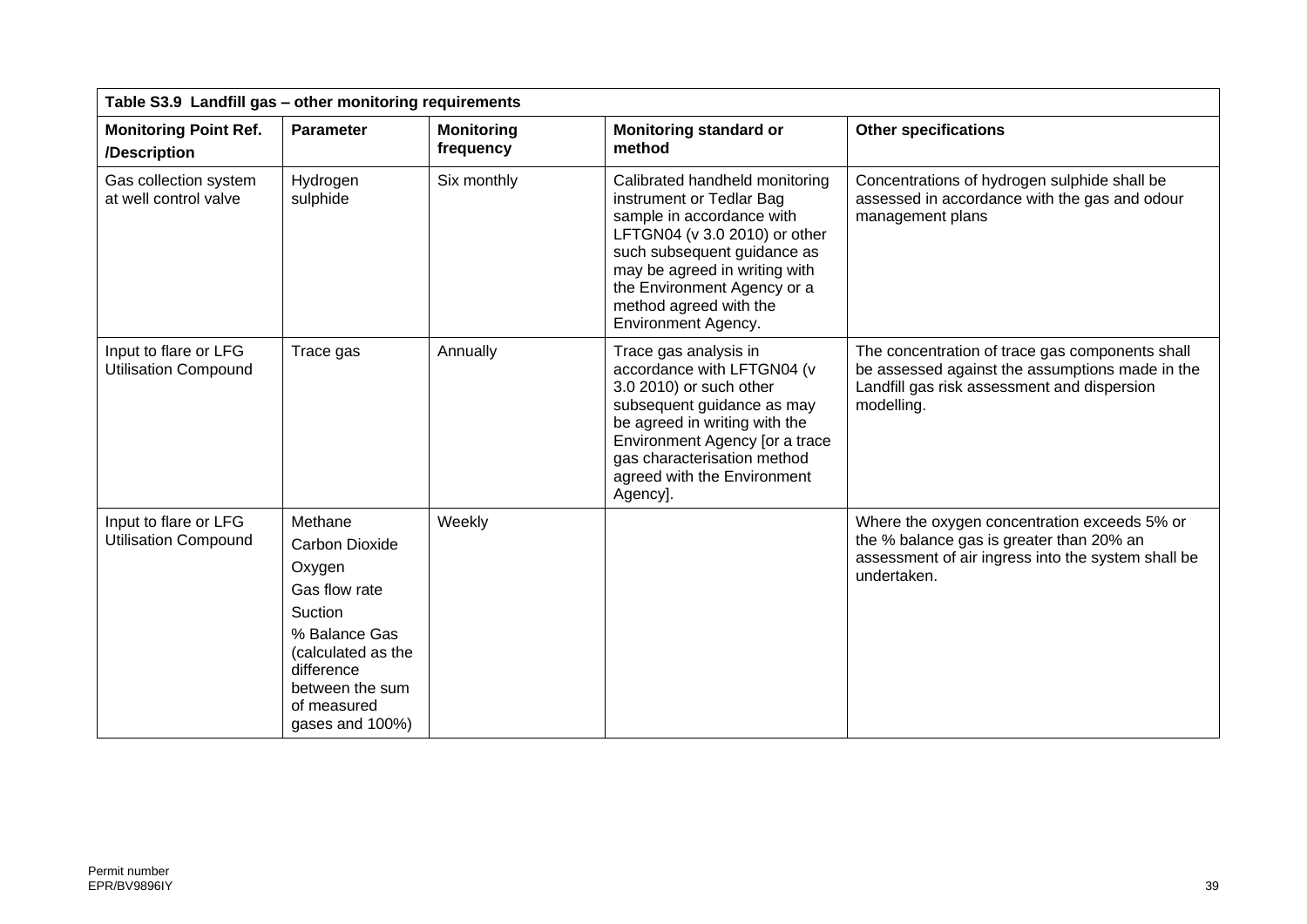| Table S3.9 Landfill gas - other monitoring requirements                                                          |                        |                                                                                                                                           |                                                                                                                                                                     |                                                                                                                                                                                                                                                                                             |
|------------------------------------------------------------------------------------------------------------------|------------------------|-------------------------------------------------------------------------------------------------------------------------------------------|---------------------------------------------------------------------------------------------------------------------------------------------------------------------|---------------------------------------------------------------------------------------------------------------------------------------------------------------------------------------------------------------------------------------------------------------------------------------------|
| <b>Monitoring Point Ref.</b><br>/Description                                                                     | <b>Parameter</b>       | <b>Monitoring</b><br>frequency                                                                                                            | <b>Monitoring standard or</b><br>method                                                                                                                             | <b>Other specifications</b>                                                                                                                                                                                                                                                                 |
| Flare on Brookhurst<br>Wood Landfill.<br>Drawing No. SS8 and<br>flare on Warnham<br>Landfill.<br>Drawing No. SS8 | Temperature            | As per LFTGN05 (v2<br>2010) or such other<br>subsequent guidance<br>as may be agreed in<br>writing with the<br><b>Environment Agency.</b> | As per M2 or such other<br>subsequent guidance as may<br>be agreed in writing with the<br><b>Environment Agency.</b>                                                |                                                                                                                                                                                                                                                                                             |
| Four Landfill gas<br>engines, located in gas<br>management<br>compound. Drawing<br>No. SS8                       | NO <sub>x</sub> and CO | Quarterly                                                                                                                                 | In accordance with Appendix C<br>of LFTGN08, version 2: 2010 or<br>such other subsequent<br>guidance as may be agreed in<br>writing with the Environment<br>Agency. | Where monitoring using hand-held,<br>electrochemical equipment indicates an<br>exceedance of the emissions standards specified<br>in Table S3.2, these shall be used as action levels<br>and the operator shall investigate the cause and<br>take appropriate measures to reduce emissions. |

| Table S3.10 Leachate - other monitoring requirements |                                                                                                                                                                                                                   |                                |                                                                                                                                                                                                                  |                         |
|------------------------------------------------------|-------------------------------------------------------------------------------------------------------------------------------------------------------------------------------------------------------------------|--------------------------------|------------------------------------------------------------------------------------------------------------------------------------------------------------------------------------------------------------------|-------------------------|
| Monitoring point reference or<br>description         | <b>Parameter</b>                                                                                                                                                                                                  | <b>Monitoring</b><br>frequency | Monitoring standard or method                                                                                                                                                                                    | Other<br>specifications |
| <b>Non-Operational Cells or Phases</b>               |                                                                                                                                                                                                                   |                                |                                                                                                                                                                                                                  |                         |
|                                                      | (Any cell or phases that have a final engineered cap agreed in accordance with condition 2.5)                                                                                                                     |                                |                                                                                                                                                                                                                  |                         |
| <b>MEPP</b>                                          | pH, EC, total alkalinity, ammoniacal<br>nitrogen, Chloride, COD, BOD,<br>cadmium, chromium, copper, lead,<br>nickel, iron, arsenic, magnesium,<br>potassium, total sulphates, calcium,<br>sodium, zinc, manganese | Annually                       | At leachate compliance points as listed in<br>table S3.1.<br>As specified in Environment Agency<br>Guidance LFTGN02 'Monitoring of<br>Landfill Leachate, Groundwater and<br>Surface Water' (February 2003), risk |                         |
| <b>MEPP</b>                                          | Hazardous substances                                                                                                                                                                                              | Once every<br>four years       | assessments for your environmental<br>permit (www.gov.uk) or such other<br>subsequent guidance as may be agreed                                                                                                  | None                    |
| <b>MEPP</b>                                          | Depth to base (mAoD)                                                                                                                                                                                              | Annually                       | in writing with the Environment Agency.                                                                                                                                                                          |                         |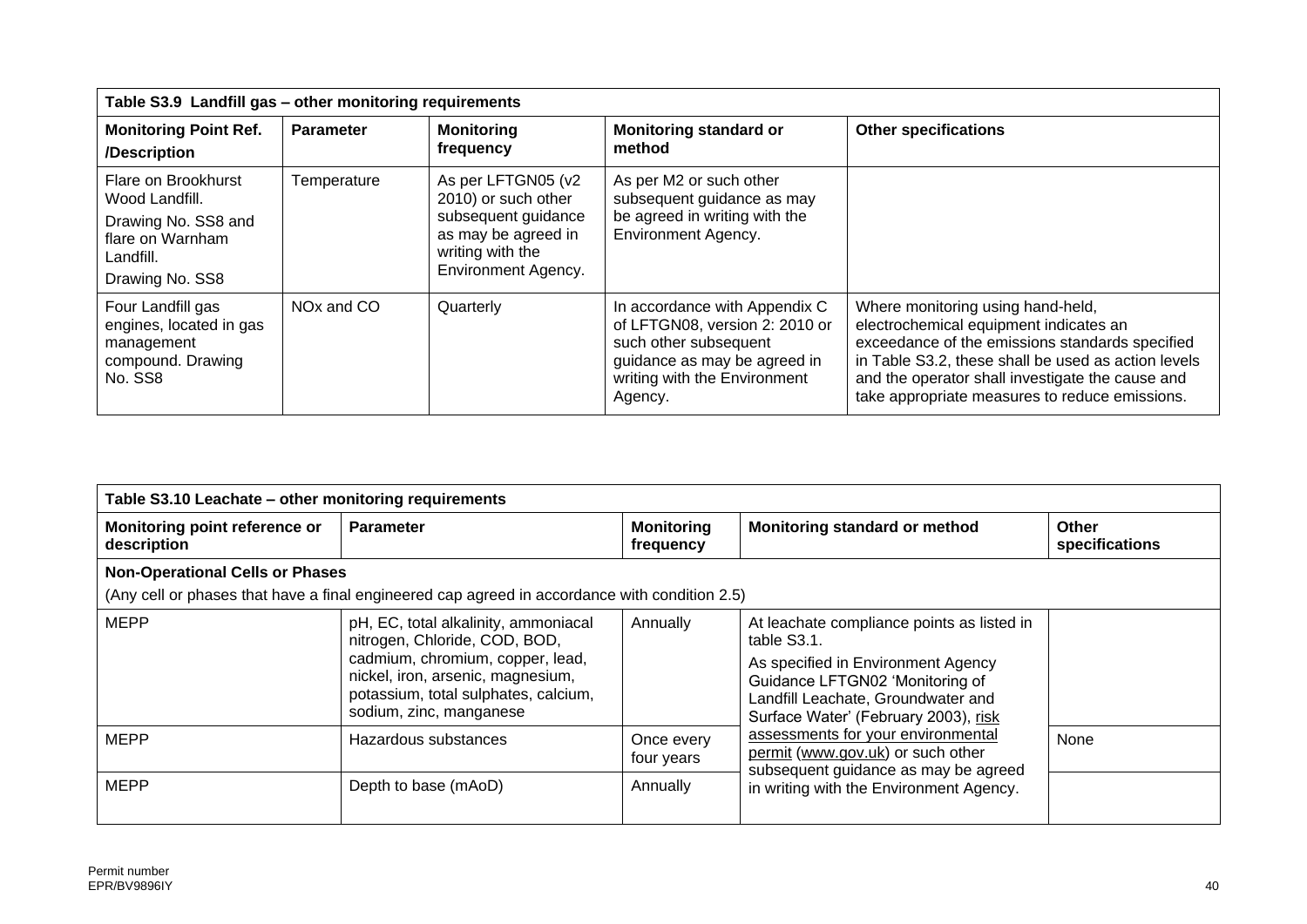| Table S3.11 Surface water - other monitoring requirements |                                                                                                                               |                                |                                            |                                                                                                                                                                                                                                                                                                                                                               |
|-----------------------------------------------------------|-------------------------------------------------------------------------------------------------------------------------------|--------------------------------|--------------------------------------------|---------------------------------------------------------------------------------------------------------------------------------------------------------------------------------------------------------------------------------------------------------------------------------------------------------------------------------------------------------------|
| <b>Monitoring Point Ref.</b><br>/Description              | <b>Parameter</b>                                                                                                              | <b>Monitoring</b><br>frequency | <b>Monitoring</b><br>standard or<br>method | <b>Other specifications</b>                                                                                                                                                                                                                                                                                                                                   |
| <b>MEPP</b>                                               | Ammoniacal<br>nitrogen<br>Chloride<br><b>Suspended Solids</b><br>Visual Oil and<br>Grease<br>pH<br>Electrical<br>conductivity | Monthly                        | Spot sample                                | As specified in Environment Agency Guidance LFTGN02<br>'Monitoring of Landfill Leachate, Groundwater and Surface Water'<br>(February 2003) and Horizontal Guidance Note H1 - Environmental<br>Risk Assessment for permits, (Annex J3, version 2.1, Dec 2011) or<br>such other subsequent guidance as may be agreed in writing with<br>the Environment Agency. |

| Table S3.12 Ambient air - other monitoring requirements          |                  |                                |                                            |                             |
|------------------------------------------------------------------|------------------|--------------------------------|--------------------------------------------|-----------------------------|
| <b>Monitoring Point Ref.</b><br>/Description                     | <b>Parameter</b> | <b>Monitoring</b><br>frequency | <b>Monitoring</b><br>standard or<br>method | <b>Other specifications</b> |
| A (On-site, at top of steps to the<br>weighbridge)               | Methane          | Monthly                        | Spot sample                                |                             |
| B (South West corner of the site) to C                           |                  |                                |                                            |                             |
| C (Northwest corner of the site) to D                            |                  |                                |                                            |                             |
| D (Northeast corner of the site) to E                            |                  |                                |                                            |                             |
| E (Southeast corner of Phase 6)                                  |                  |                                |                                            |                             |
| F (On-site, approximately 20m<br>northeast of leachate well 203) |                  |                                |                                            |                             |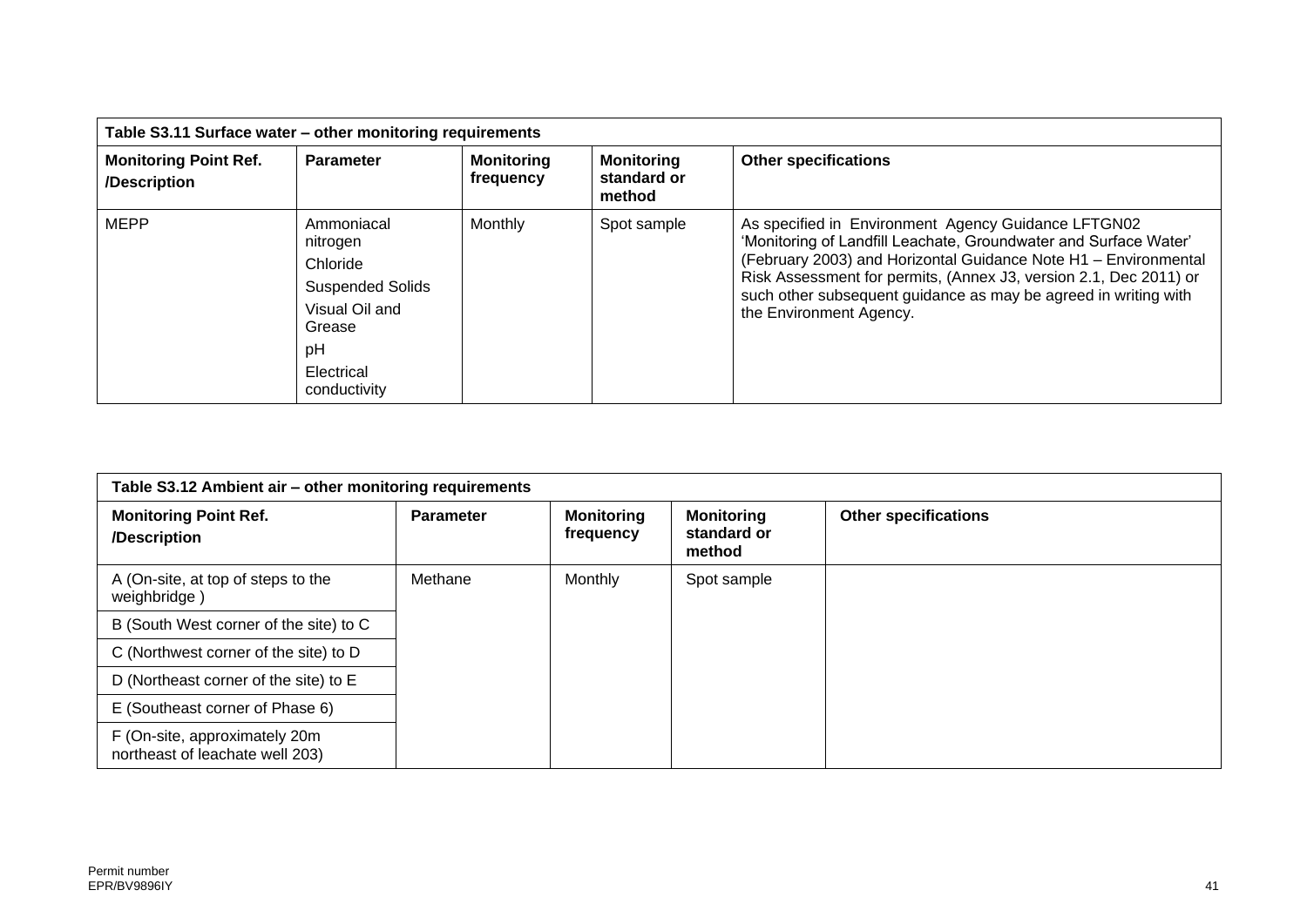# **Schedule 4 – Reporting**

Parameters, for which reports shall be made, in accordance with conditions of this permit, are listed below.

|                                                                                                | Table S4.1 Reporting of monitoring data |                                                 |  |  |  |
|------------------------------------------------------------------------------------------------|-----------------------------------------|-------------------------------------------------|--|--|--|
| <b>Parameter</b>                                                                               | <b>Reporting period</b>                 | <b>Period ends</b>                              |  |  |  |
| Leachate and/ or groundwater level<br>As specified by schedule 3, table S3.1                   | Every 3 months                          | 31 March, 30 June, 30 September, 31<br>December |  |  |  |
| Point source emission to air<br>As specified by schedule 3, table S3.2                         | Every 12 months                         | 31 December                                     |  |  |  |
| Point source emission to water (other<br>than sewer)<br>As specified by schedule 3, table S3.3 | Every 3 months                          | 31 March, 30 June, 30 September, 31<br>December |  |  |  |
| Emission to groundwater<br>As specified by schedule 3, table S3.4                              | Every 3 months                          | 31 March, 30 June, 30 September, 31<br>December |  |  |  |
| Landfill gas in external monitoring<br>boreholes<br>As specified by schedule 3, table S3.5     | Every 3 months                          | 31 March, 30 June, 30 September, 31<br>December |  |  |  |
| Emission of landfill gas from capped<br>surfaces<br>As specified by schedule 3, table S3.7     | Every 12 months                         | 31 December                                     |  |  |  |
| Other groundwater monitoring<br>As specified by schedule 3, table S3.8                         | Every 3 months                          | 31 March, 30 June, 30 September, 31<br>December |  |  |  |
| Other Landfill gas monitoring<br>As specified by schedule 3, table S3.9                        | Every 3 months                          | 31 March, 30 June, 30 September, 31<br>December |  |  |  |
| Trace gas monitoring                                                                           | Every 12 months                         | 31 December                                     |  |  |  |
| Other leachate monitoring<br>As specified by schedule 3, table<br>S3.10                        | Every 12 months                         | 31 December                                     |  |  |  |
| Other surface water monitoring<br>As specified by schedule 3, table<br>S3.11                   | Every 12 months                         | 31 December                                     |  |  |  |
| Meteorological data<br>Landfill Directive, annex III, section 2                                | Every 12 months                         | 31 December                                     |  |  |  |
| Other ambient air monitoring<br>As specified by Schedule 3, table<br>S3.12                     | Every 12 months                         | 31 December                                     |  |  |  |

\* - where the reporting period is 12 months, you may submit this information as part of the 'annual report' required by condition 4.2.2.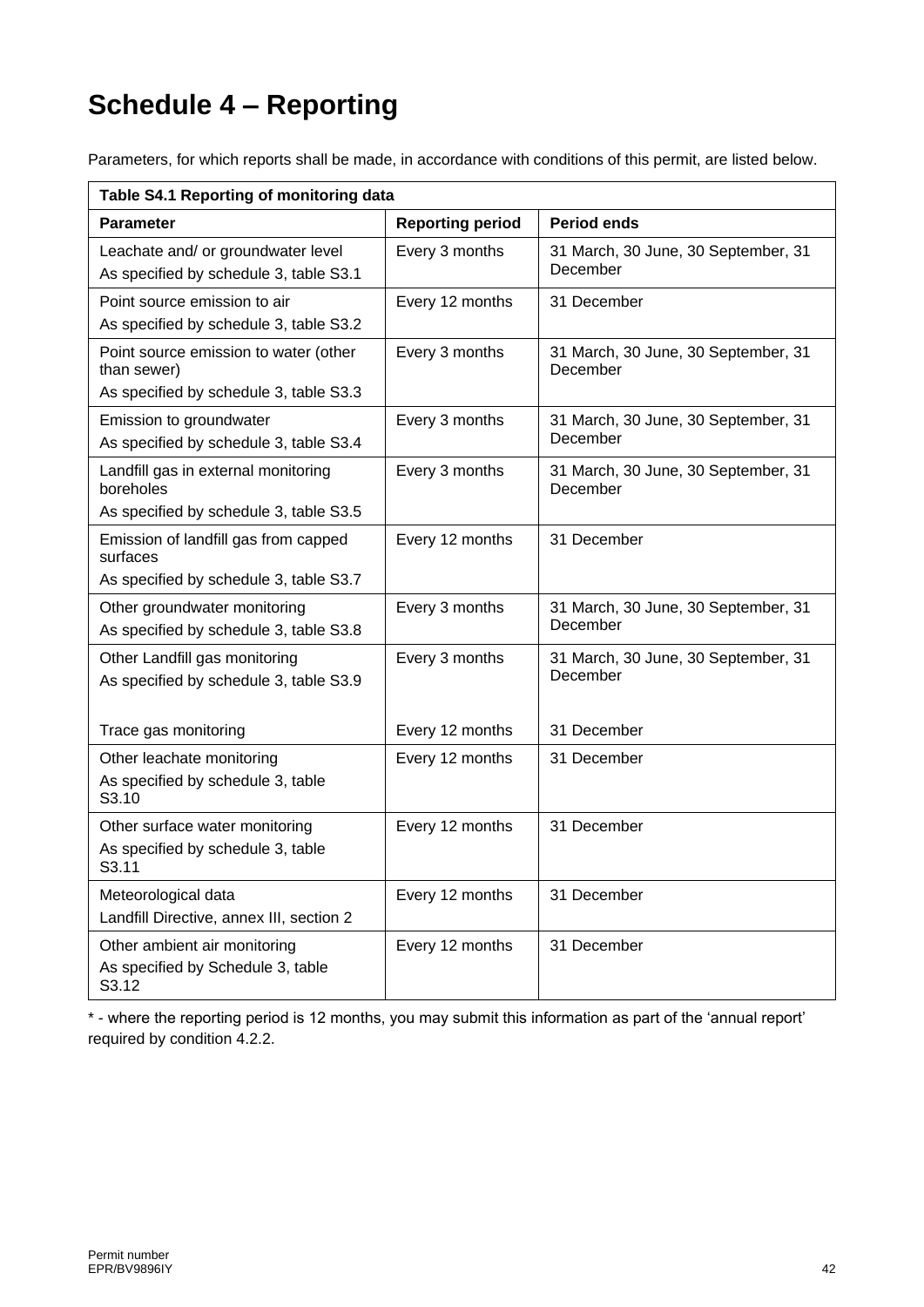| Table S4.2: Annual production/treatment                                                                                                          |                              |
|--------------------------------------------------------------------------------------------------------------------------------------------------|------------------------------|
| Leachate:                                                                                                                                        | Cubic metres/year            |
| Disposed of off site;                                                                                                                            |                              |
| Disposed of to any onsite effluent treatment plant;                                                                                              |                              |
| Recirculated into the waste mass.                                                                                                                |                              |
| Accepted from offsite for treatment at any onsite effluent<br>treatment plant.                                                                   |                              |
| Landfill gas:                                                                                                                                    | Normalised cubic metres/year |
| combustion in flares;                                                                                                                            |                              |
| combustion in gas engines;                                                                                                                       |                              |
| Other methods of gas utilisation.                                                                                                                |                              |
| Average methane content entering the landfill gas utilisation<br>or treatment compound (based on the annual average of<br>Table S3.9 monitoring) | % methane $v/v$              |
| Methane generation rate (50%ile from a representative<br>model)                                                                                  | $m^3$ /hr                    |

| <b>Table S4.3 Performance Parameters</b>                |                                   |                 |                                   |
|---------------------------------------------------------|-----------------------------------|-----------------|-----------------------------------|
| <b>Parameter</b>                                        | <b>Frequency of</b><br>assessment | Annual<br>total | Unit                              |
| Energy used<br>(including for<br>leachate<br>treatment) | Annually                          |                 | MWh of electricity or natural gas |

| <b>Table S4.4 Reporting Forms</b>                          |                                                                                                        |              |  |  |
|------------------------------------------------------------|--------------------------------------------------------------------------------------------------------|--------------|--|--|
| Media/parameter                                            | <b>Reporting Format</b>                                                                                | Date of Form |  |  |
| Leachate                                                   | Form leachate 1 or other reporting format to be<br>agreed in writing with the Environment Agency       |              |  |  |
| Air                                                        | Form Air 1 or other reporting format to be<br>agreed in writing with the Environment Agency            |              |  |  |
| Controlled water                                           | Form Water 1 or other reporting format to be<br>agreed in writing with the Environment Agency          |              |  |  |
| Groundwater                                                | Form Groundwater 1 or other reporting format<br>to be agreed in writing with the Environment<br>Agency |              |  |  |
| Landfill gas                                               | Form LFG 1 or other reporting format to be<br>agreed in writing with the Environment Agency            |              |  |  |
| Particulate matter                                         | Form Particulate 1 or other reporting format to<br>be agreed in writing with the Environment<br>Agency |              |  |  |
| Waste Return                                               | Waste Return Form RATS2E                                                                               |              |  |  |
| Landfill<br>topographical<br>surveys and<br>interpretation | Reporting format to be agreed in writing with<br>the Environment Agency                                |              |  |  |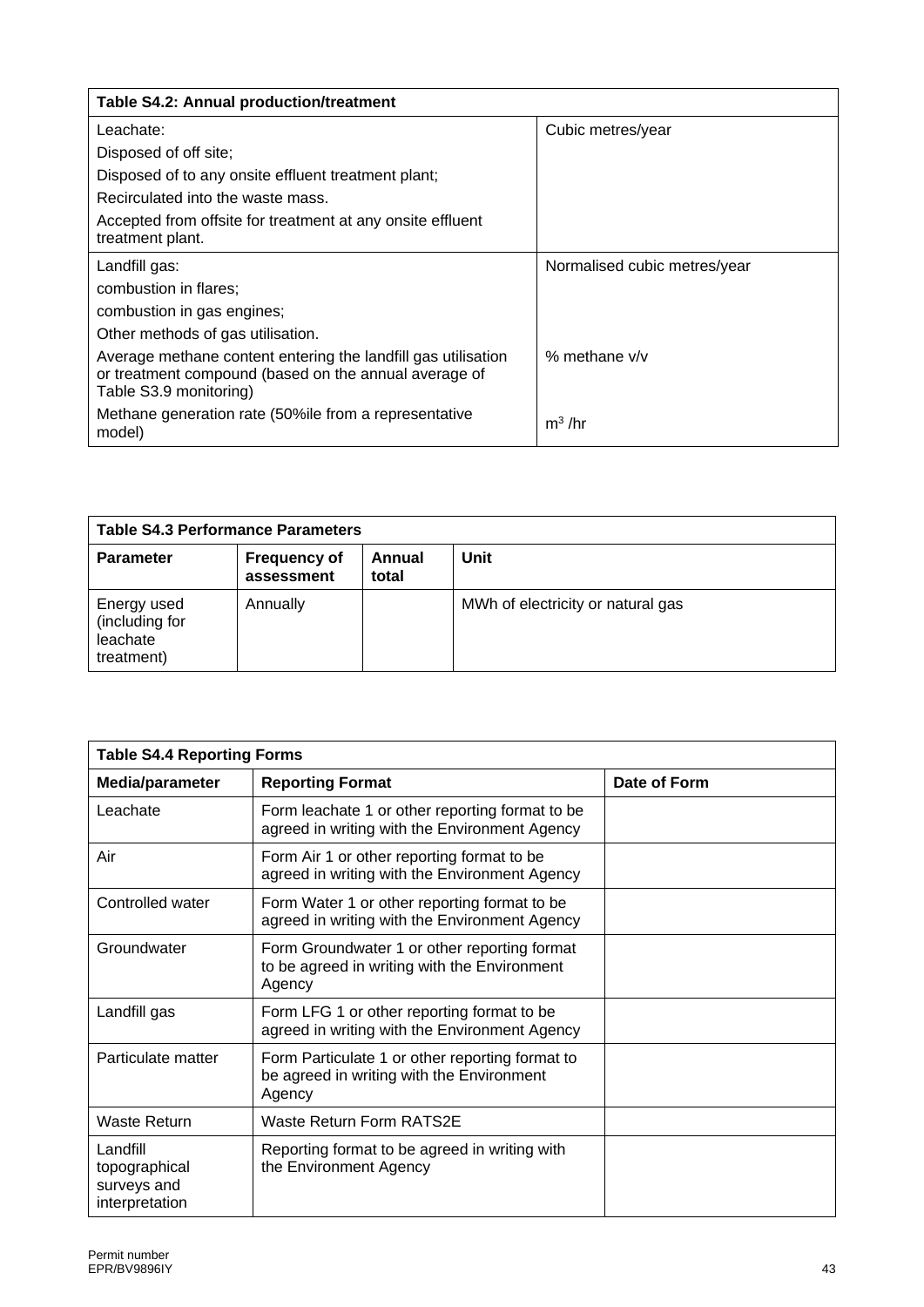# **Schedule 5 – Notification**

This page outlines the information that the operator must provide.

Units of measurement used in information supplied under Part A and B requirements shall be appropriate to the circumstances of the emission. Where appropriate, a comparison should be made of actual emissions and authorised emission limits.

If any information is considered commercially confidential, it should be separated from non-confidential information, supplied on a separate sheet and accompanied by an application for commercial confidentiality under the provisions of the EP Regulations.

## **Part A**

| Permit Number                  |  |
|--------------------------------|--|
| Name of operator               |  |
| <b>Location of Facility</b>    |  |
|                                |  |
| Time and date of the detection |  |

| (a) Notification requirements for any malfunction, breakdown or failure of equipment or techniques,<br>accident, or emission of a substance not controlled by an emission limit which has caused, is<br>causing or may cause significant pollution |  |  |  |
|----------------------------------------------------------------------------------------------------------------------------------------------------------------------------------------------------------------------------------------------------|--|--|--|
| To be notified within 24 hours of detection                                                                                                                                                                                                        |  |  |  |
| Date and Time of the event                                                                                                                                                                                                                         |  |  |  |
| Reference or description of the<br>location of the event                                                                                                                                                                                           |  |  |  |
| Description of where any release<br>into the environment took place                                                                                                                                                                                |  |  |  |
| Substances(s) potentially<br>released                                                                                                                                                                                                              |  |  |  |
| Best estimate of the quantity or<br>rate of release of substances                                                                                                                                                                                  |  |  |  |
| Measures taken, or intended to be<br>taken, to stop any emission                                                                                                                                                                                   |  |  |  |
| Description of the failure or<br>accident.                                                                                                                                                                                                         |  |  |  |

| (b) Notification requirements for the breach of a limit                      |  |  |
|------------------------------------------------------------------------------|--|--|
| To be notified within 24 hours of detection unless otherwise specified below |  |  |
| Emission point reference/ source                                             |  |  |
| Parameter(s)                                                                 |  |  |
| Limit                                                                        |  |  |
| Measured value and uncertainty                                               |  |  |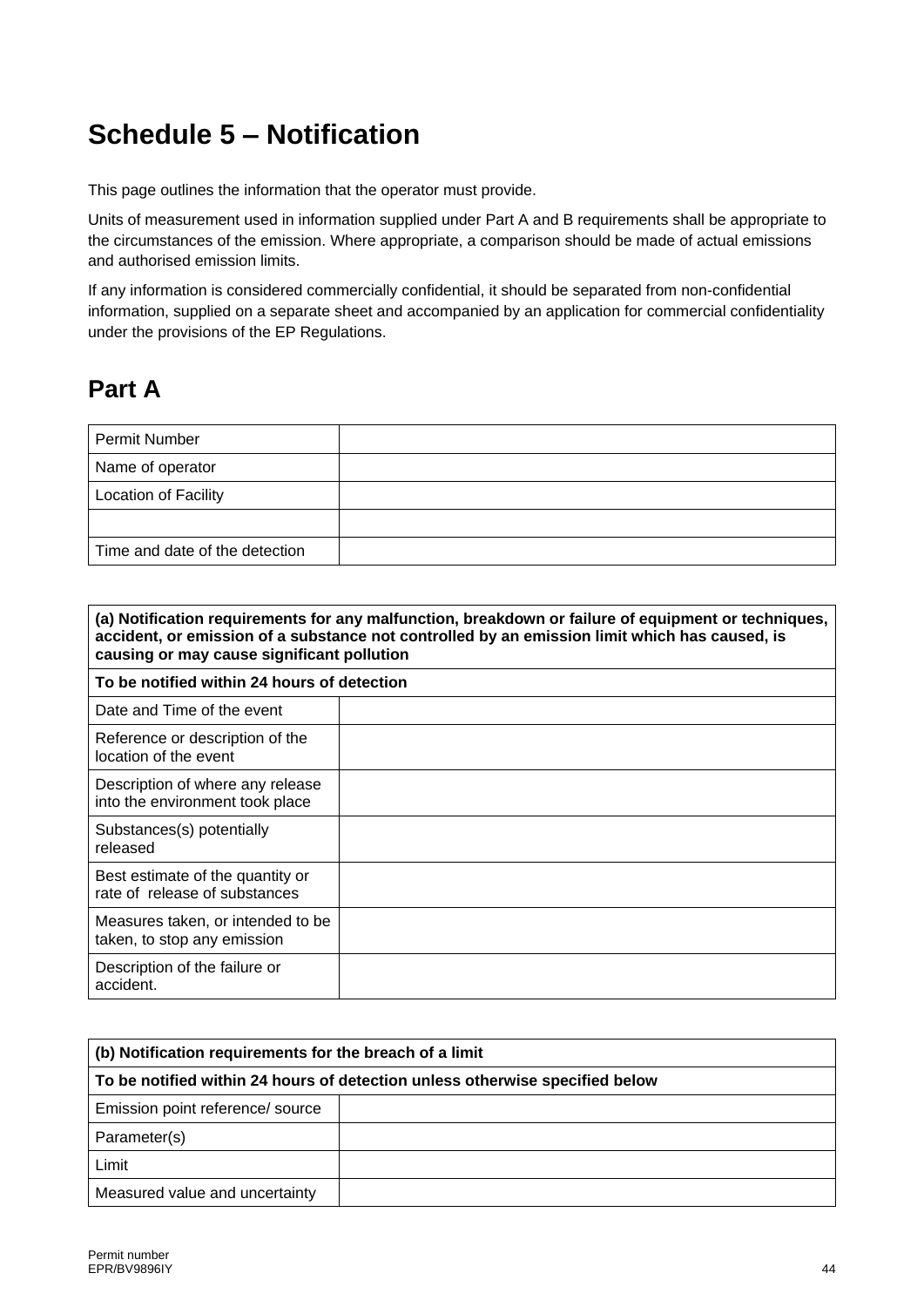| (b) Notification requirements for the breach of a limit                      |  |  |
|------------------------------------------------------------------------------|--|--|
| To be notified within 24 hours of detection unless otherwise specified below |  |  |
| Date and time of monitoring                                                  |  |  |
| Measures taken, or intended to be<br>taken, to stop the emission             |  |  |

| Time periods for notification following detection of a breach of a limit |                            |  |
|--------------------------------------------------------------------------|----------------------------|--|
| <b>Parameter</b>                                                         | <b>Notification period</b> |  |
|                                                                          |                            |  |
|                                                                          |                            |  |

| (c) Notification requirements for the detection of any significant adverse environmental effect |  |  |
|-------------------------------------------------------------------------------------------------|--|--|
| To be notified within 24 hours of detection                                                     |  |  |
| Description of where the effect on<br>the environment was detected                              |  |  |
| Substances(s) detected                                                                          |  |  |
| Concentrations of substances<br>detected                                                        |  |  |
| Date of monitoring/sampling                                                                     |  |  |

# **Part B to be supplied as soon as practicable**

| Any more accurate information on the matters for<br>notification under Part A.                                                                               |  |
|--------------------------------------------------------------------------------------------------------------------------------------------------------------|--|
| Measures taken, or intended to be taken, to prevent<br>a recurrence of the incident                                                                          |  |
| Measures taken, or intended to be taken, to rectify,<br>limit or prevent any pollution of the environment<br>which has been or may be caused by the emission |  |
| The dates of any unauthorised emissions from the<br>facility in the preceding 24 months.                                                                     |  |

| Name*       |  |
|-------------|--|
| <b>Post</b> |  |
| Signature   |  |
| <b>Date</b> |  |

\* authorised to sign on behalf of the operator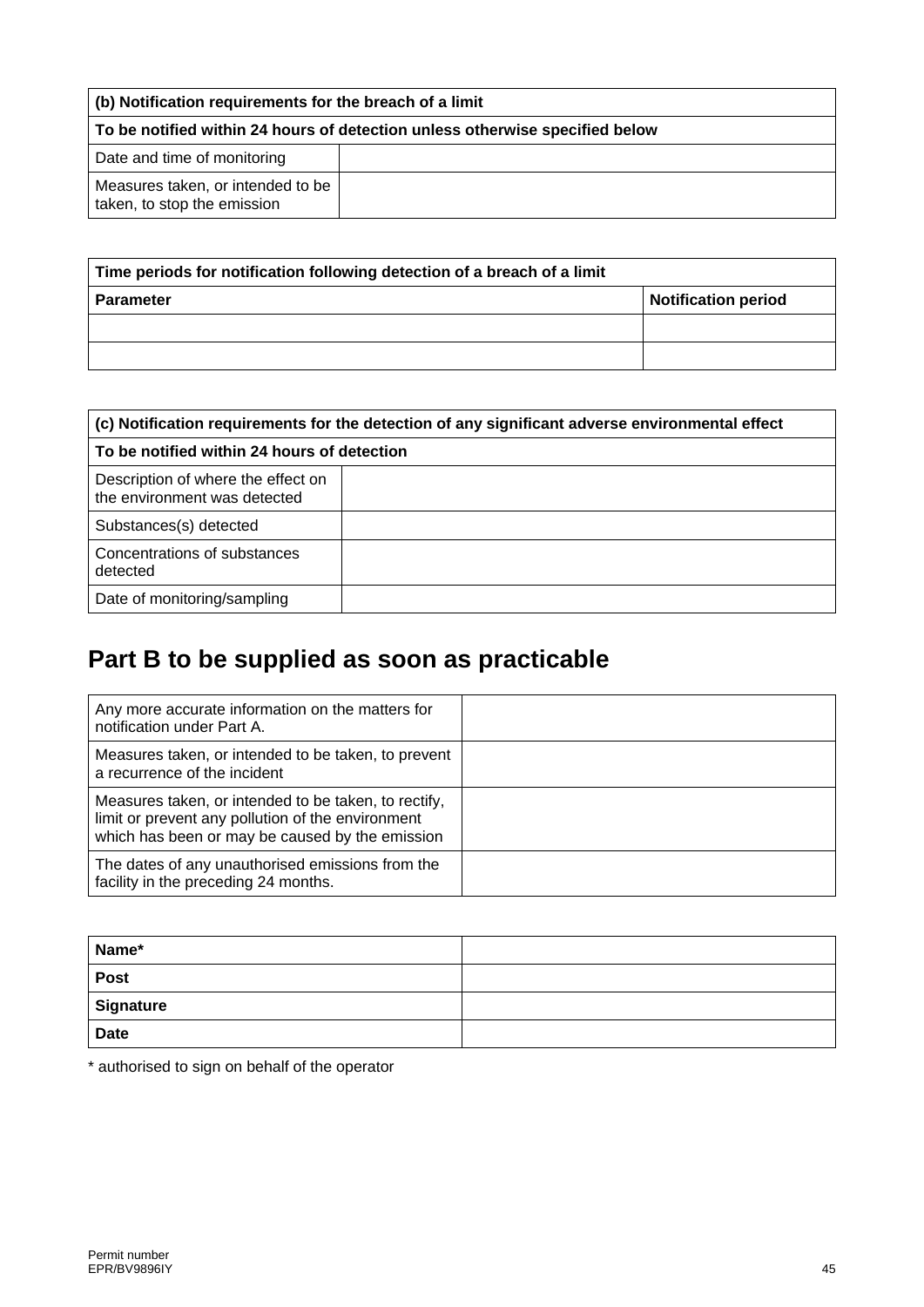# **Schedule 6 – Interpretation**

"accident" means an accident that may result in pollution.

"annually" means once every year.

"application" means the application for this permit, together with any additional information supplied by the operator as part of the application and any response to a notice served under Schedule 5 to the EP Regulations.

"authorised officer" means any person authorised by the Environment Agency under section 108(1) of The Environment Act 1995 to exercise, in accordance with the terms of any such authorisation, any power specified in section 108(4) of that Act.

"background concentration" means such concentration of that substance as is present in:

- a) For emissions to surface water, the surface water quality up-gradient of the site; or
- b) For emissions to sewer, the surface water quality up-gradient of the sewage treatment works discharge; or
- c) For emissions of landfill gas, the ground or air outside the site and not attributable to the site.

"cell layout drawing" means:

- (a) A drawing or drawings of the proposed new cell that illustrate(s) in sufficient detail:
	- (i) the location of the new cell on the site;
	- (ii) the proposed level (Above Ordnance Datum) of the base of the excavation;
	- (iii) the proposed finished levels of all containment and leachate drainage layers;
	- (iv) the positions of leachate management infrastructure; and
	- (v) the positions of landfill gas infrastructure (if appropriate).
- (b) A detailed written explanation of any minor design changes from the most recently approved cell that result from the new cell layout. This would include, for example:
	- (i) changes to slope length and gradient within the cell;
	- (ii) new leachate or landfill gas infrastructure construction design;
	- (iii) slope stability issues such as new basal excavation level; and/or
	- (iv) depth of waste.

"construction Proposals" means written information, at a level of detail appropriate to the complexity and pollution risk, on the design, specifications of materials selected, stability assessment (where relevant) and the construction quality assurance (CQA) programme in relation to the New Cell or Landfill Infrastructure.

"CQA Validation Report" means the final "as built" construction and engineering details of the New Cell or of the Landfill Infrastructure. It must provide a comprehensive record of the construction and must include, where relevant:

- The results of all testing required by the CQA programme this must include the records of any failed tests with a written explanation, details of the remedial action taken, referenced to the appropriate secondary testing;
- Plans showing the location of all tests;
- "As-built" plans and sections of the works;
- Copies of the site engineer's daily records;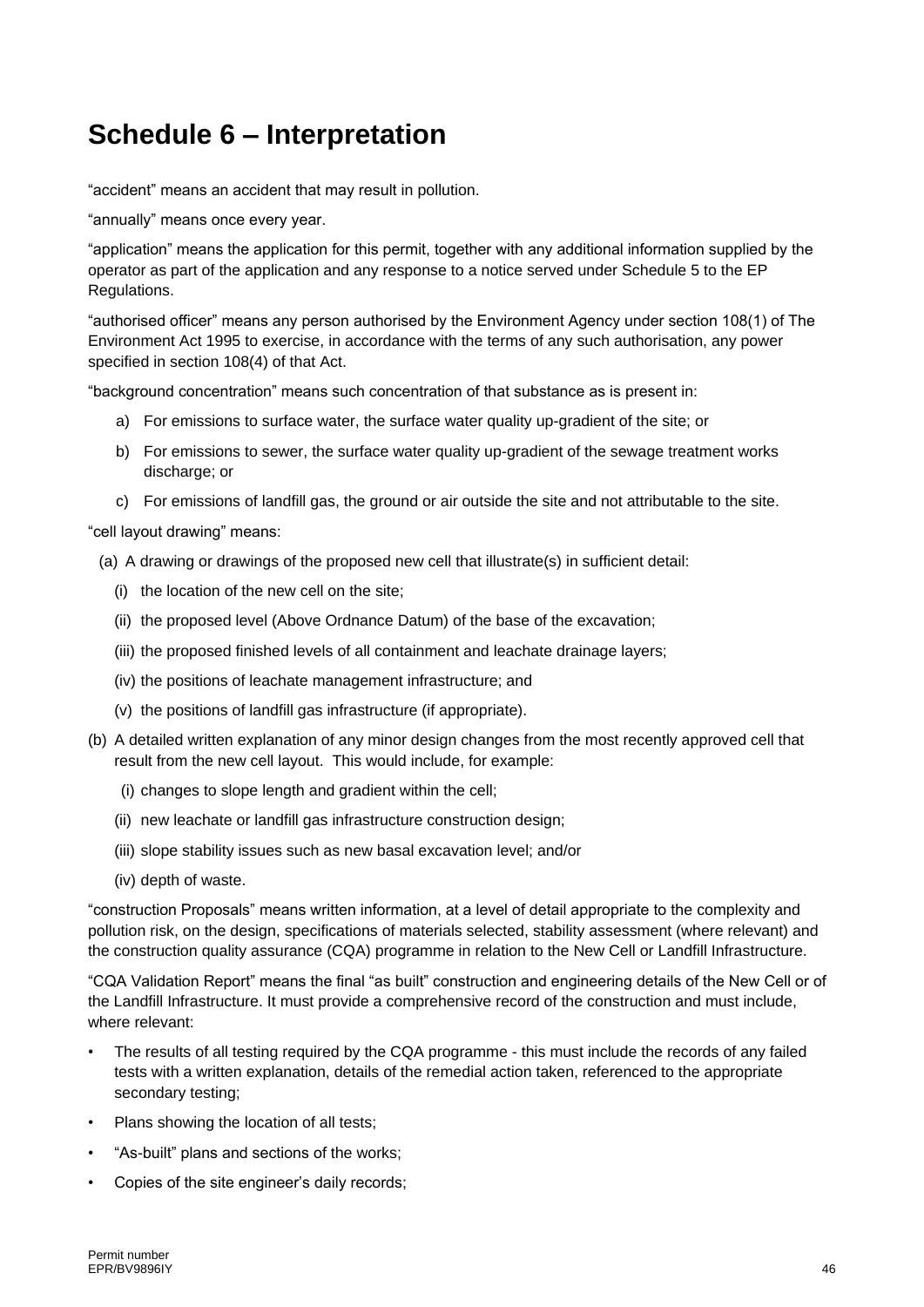- Records of any problems or non-compliances and the solution applied;
- Any other site specific information considered relevant to proving the integrity of the New Cell or Landfill Infrastructure;
- Validation by a qualified person that all of the construction has been carried out in accordance with the Construction Proposals

"emissions to land" includes emissions to groundwater.

"EP Regulations" means The Environmental Permitting (England and Wales) Regulations 2016, SI 2016 No.1154 and words and expressions used in this permit which are also used in those Regulations have the same meanings as in those Regulations.

"emissions of substances not controlled by emission limits" means emissions of substances to air, water or land from the activities, either from the emission points specified in schedule 3 or from other localised or diffuse sources, which are not controlled by an emission or background concentration limit.

"exceeded" means that a value is above a permitted limit, or where a range of values or a minimum value is set as a permitted limit it means a value outside that range or below the minimum value, whichever is applicable.

"groundwater" means all water, which is below the surface of the ground in the saturation zone and in direct contact with the ground or subsoil.

"hazardous waste" has the meaning given in the Hazardous Waste (England and Wales) Regulations 2005 (as amended)

"inert waste" means waste that does not undergo any significant physical, chemical or biological transformations. Inert waste will not dissolve, burn or otherwise physically or chemically react, biodegrade or adversely affect other matter with which it comes into contact in a way likely to give rise to environmental pollution or harm human health. The total leachability and pollutant content of the waste and the ecotoxicity of the leachate must be insignificant, and in particular not endanger the quality of surface water and/or groundwater

"landfill Infrastructure" means any specified element of the:

- permanent capping;
- temporary capping (i.e. engineered temporary caps not cover materials);
- leachate abstraction systems;
- leachate transfer, treatment and storage systems;
- surface water drainage systems;
- leachate monitoring wells;
- groundwater monitoring boreholes;
- landfill gas monitoring boreholes;
- landfill gas management systems;
- lining within the installation.

within the site.

"liquids" means any liquid other than leachate within the engineered landfill containment system.

'List of Wastes' means the list of wastes established by Commission Decision [2000/532/EC](http://www.legislation.gov.uk/european/decision/2000/0532) replacing Decision [94/3/EC](http://www.legislation.gov.uk/european/decision/1994/0003) establishing a list of wastes pursuant to Article 1(a) of Council Directive [75/442/EEC](http://www.legislation.gov.uk/european/directive/1975/0442) on waste and Council Decision [94/904/EC](http://www.legislation.gov.uk/european/decision/1994/0904) establishing a list of hazardous waste pursuant to Article 1(4) of Council Directive [91/689/EEC](http://www.legislation.gov.uk/european/decision/1991/0689) on hazardous waste, as amended from time to time.

"LFTGN 05" means Environment Agency Guidance for monitoring enclosed landfill gas flares.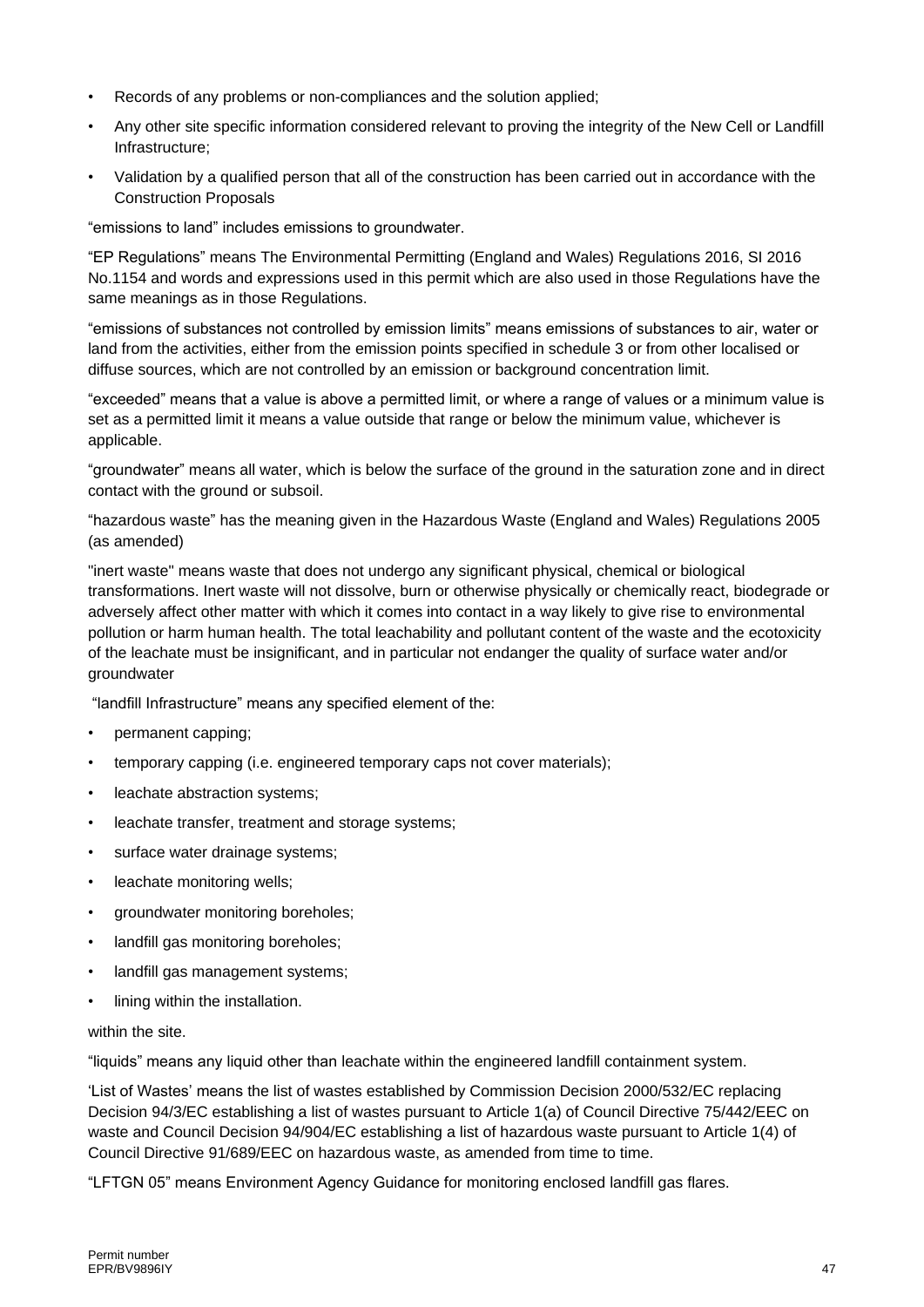"LFTGN 07" means Environment Agency Guidance on monitoring landfill gas surface emissions.

"LFTGN 08" means Environment Agency Guidance for monitoring landfill gas engines.

"M2" means Environment Agency Guidance Monitoring of stack emissions to air.

"MCERTS" means the Environment Agency's Monitoring Certification Scheme.

"medicinal product" means any medicine licensed by the Medicines and Healthcare products Regulatory Agency (MHRA) or their predecessors under the Medicines Act 1968, section 130.

"MEPP" Monitoring and extraction point plan, required by condition 4.2.2(h) to specify extraction points and routine monitoring locations.

"new cell" means any new cell, part of a cell or other similar new area of the site where waste deposit is to commence after issue of this permit and can comprise:

- groundwater under-drainage system;
- permanent geophysical leak location system;
- leak detection layer;
- sub-grade:
- barriers;
- liners;
- leachate collection system;
- leachate abstraction system;
- separation bund/layer;
- cell or area surface water drainage system;
- side wall subgrade and containment systems;

#### for the New Cell

"no impact" means that the change made to the construction process will not affect the agreed design criteria, specification or performance in a way that has a negative effect.

"pests" means Birds, Vermin and Insects.

"previous year" means the 12 month period preceding the month the annual report is submitted in.

"quarter" means a calendar year quarter commencing on 1 January, 1 April, 1 July or 1 October.

"relevant waste acceptance procedures" means the procedure for the acceptance of waste at landfills and the associated sampling and test methods specified in the Council Decision Annex (2003/33/EC, European Council of 19 December 2002).

"relevant waste acceptance criteria" means the waste acceptance criteria and the associated sampling and test methods specified in the Council Decision Annex (2003/33/EC, European Council of 19 December 2002).

"review of the Hydrogeological Risk Assessment" means a written review of the hydrogeological risk assessment included in the Application, together with any other parts of the Application that addressed the requirements of the EP Regulations. The review shall assess whether the activities of disposal or tipping for the purpose of disposal of waste authorised by the permit continue to meet the requirements of the EP Regulations.

'sustainably extracted' means where suction can be applied to the extraction wells such that a flow rate of landfill gas, with a methane content capable of either being combusted, or treated by bio-oxidation, can be extracted without increasing the risk of air ingress to the waste or inducing aerobic degradation within the waste.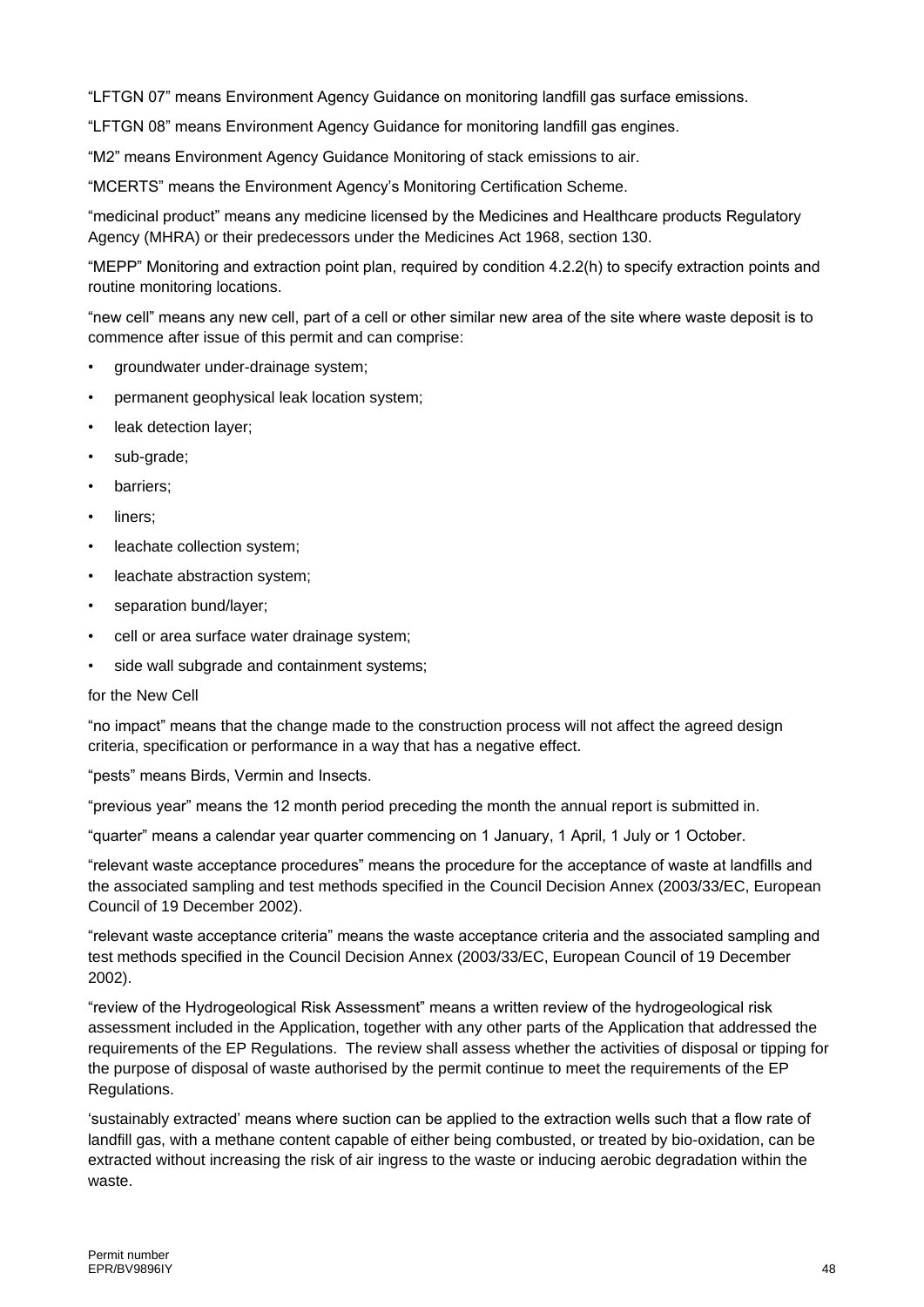"waste code" means the six digit code referable to a type of waste in accordance with the List of Wastes and in relation to hazardous waste, includes the asterisk

Unless otherwise stated, any references in this permit to concentrations of substances in emissions into air means the standards included in Environment Agency Guidance for Monitoring Enclosed Landfill Gas Flares LFTGN 05 or Guidance for Monitoring Landfill Gas Engine Emissions LFTGN 08

Where the following terms appear in the waste code list in Table S2.1 they have the meaning given below.

'hazardous substance' means a substance classified as hazardous as a consequence of fulfilling the criteria laid down in parts 2 to 5 of Annex I to Regulation (EC) No 1272/2008

'heavy metal' means any compound of antimony, arsenic, cadmium, chromium (VI), copper, lead, mercury, nickel, selenium, tellurium, thallium and tin, as well as these materials in metallic form, as far as these are classified as hazardous substances

'polychlorinated biphenyls and polychlorinated terphenyls' ('PCBs') means PCBs as defined in Article 2(a) of Council Directive 96/59/EC'.

Article 2(a) says that 'PCBs' means:

- polychlorinated biphenyls
- polychlorinated terphenyls
- monomethyl-tetrachlorodiphenyl methane, Monomethyl-dichloro-diphenyl methane, Monomethyldibromo-diphenyl methane
- any mixture containing any of the above mentioned substances in a total of more than 0,005 %by weight

'transition metals' means any of the following metals: any compound of scandium, vanadium, manganese, cobalt, copper, yttrium, niobium, hafnium, tungsten, titanium, chromium, iron, nickel, zinc, zirconium, molybdenum and tantalum, as well as these materials in metallic form, as far as these are classified as hazardous substances

'stabilisation' means processes which change the hazardousness of the constituents in the waste and transform hazardous waste into non-hazardous waste

'solidification' means processes which only change the physical state of the waste by using additives without changing the chemical properties of the waste

'partly stabilised wastes' means wastes containing, after the stabilisation process, hazardous constituents which have not been changed completely into non-hazardous constituents and could be released into the environment in the short, middle or long term